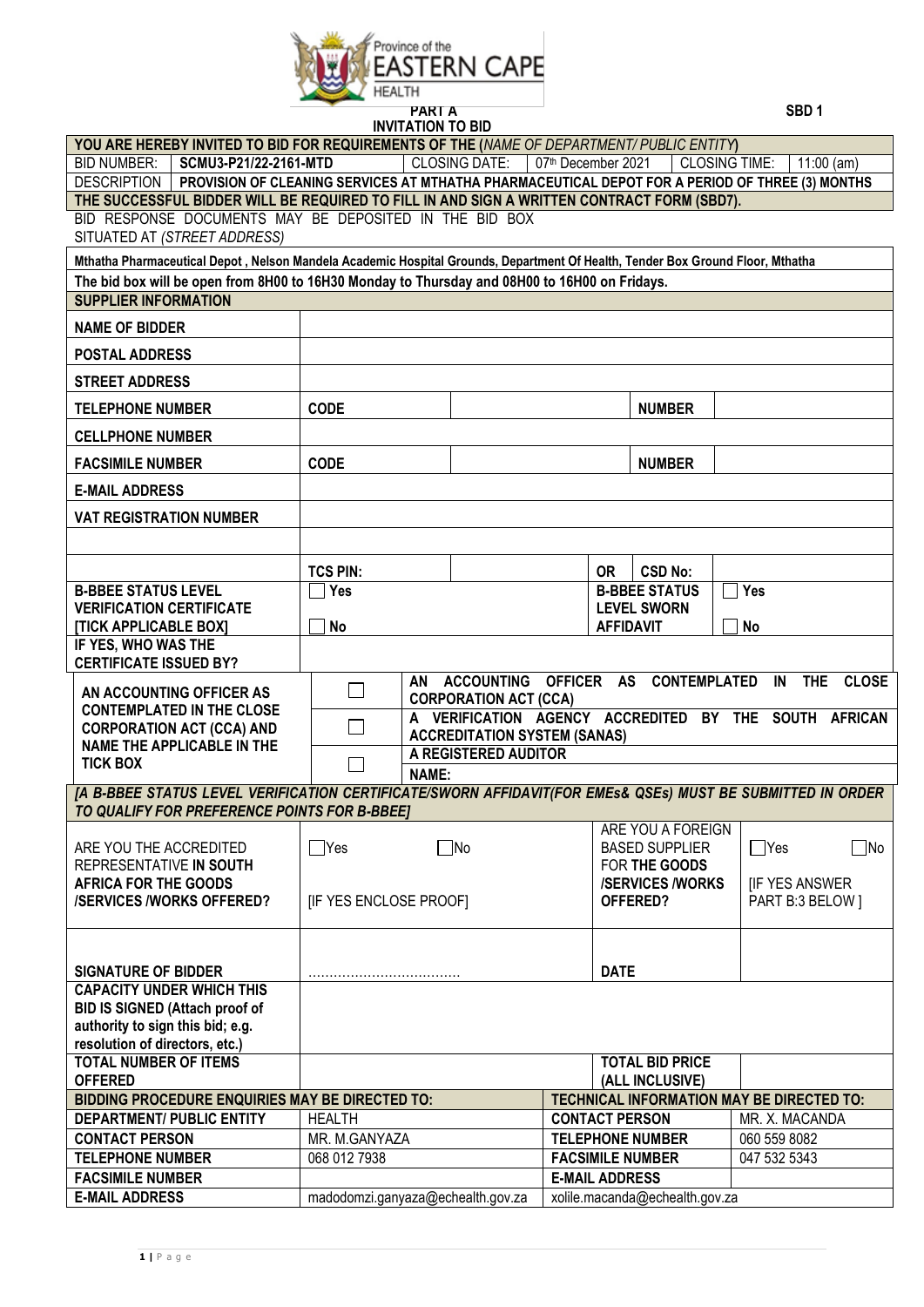| 1 <sub>1</sub>   | <b>BID SUBMISSION:</b>                                                                                                                                                                                                                                                                                                        |            |
|------------------|-------------------------------------------------------------------------------------------------------------------------------------------------------------------------------------------------------------------------------------------------------------------------------------------------------------------------------|------------|
|                  | 1.1. BIDS MUST BE DELIVERED BY THE STIPULATED TIME TO THE CORRECT ADDRESS. LATE BIDS WILL NOT<br>BE ACCEPTED FOR CONSIDERATION.                                                                                                                                                                                               |            |
|                  | 1.2. ALL BIDS MUST BE SUBMITTED ON THE OFFICIAL FORMS PROVIDED-(NOT TO BE RE-TYPED) OR<br><b>ONLINE</b><br>2.                                                                                                                                                                                                                 |            |
|                  | 1.3. BIDDERS MUST REGISTER ON THE CENTRAL SUPPLIER DATABASE (CSD) TO UPLOAD MANDATORY<br><b>INFORMATION NAMELY:</b><br>3.                                                                                                                                                                                                     |            |
|                  | (BUSINESS REGISTRATION/ DIRECTORSHIP/ MEMBERSHIP/IDENTITY NUMBERS; TAX COMPLIANCE<br>STATUS: AND BANKING INFORMATION FOR VERIFICATION PURPOSES). B-BBEE CERTIFICATE OR<br>SWORN AFFIDAVIT FOR B-BBEE MUST BE SUBMITTED TO BIDDING INSTITUTION.<br>4.                                                                          |            |
|                  | 1.4. WHERE A BIDDER IS NOT REGISTERED ON THE CSD, MANDATORY INFORMATION NAMELY: (BUSINESS<br>REGISTRATION/ DIRECTORSHIP/ MEMBERSHIP/IDENTITY NUMBERS; TAX COMPLIANCE STATUS MAY<br>NOT BE SUBMITTED WITH THE BID DOCUMENTATION. B-BBEE CERTIFICATE OR SWORN AFFIDAVIT<br>FOR B-BBEE MUST BE SUBMITTED TO BIDDING INSTITUTION. |            |
|                  | 1.5. THIS BID IS SUBJECT TO THE PREFERENTIAL PROCUREMENT POLICY FRAMEWORK ACT 2000 AND THE<br>PREFERENTIAL PROCUREMENT REGULATIONS, 2017, THE GENERAL CONDITIONS OF CONTRACT (GCC)<br>AND, IF APPLICABLE, ANY OTHER LEGISLATION OR SPECIAL CONDITIONS OF CONTRACT.                                                            |            |
| 5.               | <b>TAX COMPLIANCE REQUIREMENTS</b>                                                                                                                                                                                                                                                                                            |            |
| $\overline{2.1}$ | BIDDERS MUST ENSURE COMPLIANCE WITH THEIR TAX OBLIGATIONS.                                                                                                                                                                                                                                                                    |            |
| $2.2\phantom{0}$ | BIDDERS ARE REQUIRED TO SUBMIT THEIR UNIQUE PERSONAL IDENTIFICATION NUMBER (PIN) ISSUED<br>BY SARS TO ENABLE THE ORGAN OF STATE TO VIEW THE TAXPAYER'S PROFILE AND TAX STATUS.                                                                                                                                                |            |
| 2.3              | APPLICATION FOR TAX COMPLIANCE STATUS (TCS) OR PIN MAY ALSO BE MADE VIA E-FILING. IN ORDER<br>TO USE THIS PROVISION, TAXPAYERS WILL NEED TO REGISTER WITH SARS AS E-FILERS THROUGH<br>THE WEBSITE WWW.SARS.GOV.ZA.                                                                                                            |            |
| 2.4              | BIDDERS MAY ALSO SUBMIT A PRINTED TCS TOGETHER WITH THE BID.                                                                                                                                                                                                                                                                  |            |
| 2.5              | IN BIDS WHERE CONSORTIA / JOINT VENTURES / SUB-CONTRACTORS ARE INVOLVED, EACH PARTY<br>MUST SUBMIT A SEPARATE PROOF OF TCS / PIN / CSD NUMBER.                                                                                                                                                                                |            |
| 2.6              | WHERE NO TCS IS AVAILABLE BUT THE BIDDER IS REGISTERED ON THE CENTRAL SUPPLIER DATABASE<br>(CSD), A CSD NUMBER MUST BE PROVIDED.                                                                                                                                                                                              |            |
| 6.               | <b>QUESTIONNAIRE TO BIDDING FOREIGN SUPPLIERS</b>                                                                                                                                                                                                                                                                             |            |
|                  | 3.1. IS THE BIDDER A RESIDENT OF THE REPUBLIC OF SOUTH AFRICA (RSA)?<br>$\Box$ NO                                                                                                                                                                                                                                             | <b>YES</b> |
|                  | 3.2. DOES THE BIDDER HAVE A BRANCH IN THE RSA?<br><b>NO</b>                                                                                                                                                                                                                                                                   | ∐ YES      |
|                  | 3.3. DOES THE BIDDER HAVE A PERMANENT ESTABLISHMENT IN THE RSA?<br>$\Box$ NO                                                                                                                                                                                                                                                  | $\Box$ Yes |
|                  | 3.4. DOES THE BIDDER HAVE ANY SOURCE OF INCOME IN THE RSA?<br>NO                                                                                                                                                                                                                                                              | YES        |
|                  | IF THE ANSWER IS "NO" TO ALL OF THE ABOVE, THEN, IT IS NOT A REQUIREMENT TO OBTAIN A TAX<br>COMPLIANCE STATUS / TAX COMPLIANCE SYSTEM PIN CODE FROM THE SOUTH AFRICAN REVENUE<br>SERVICE (SARS) AND IF NOT REGISTER AS PER 2.3 ABOVE.                                                                                         |            |

**NB: FAILURE TO PROVIDE ANY OF THE ABOVE PARTICULARS MAY RENDER THE BID INVALID**.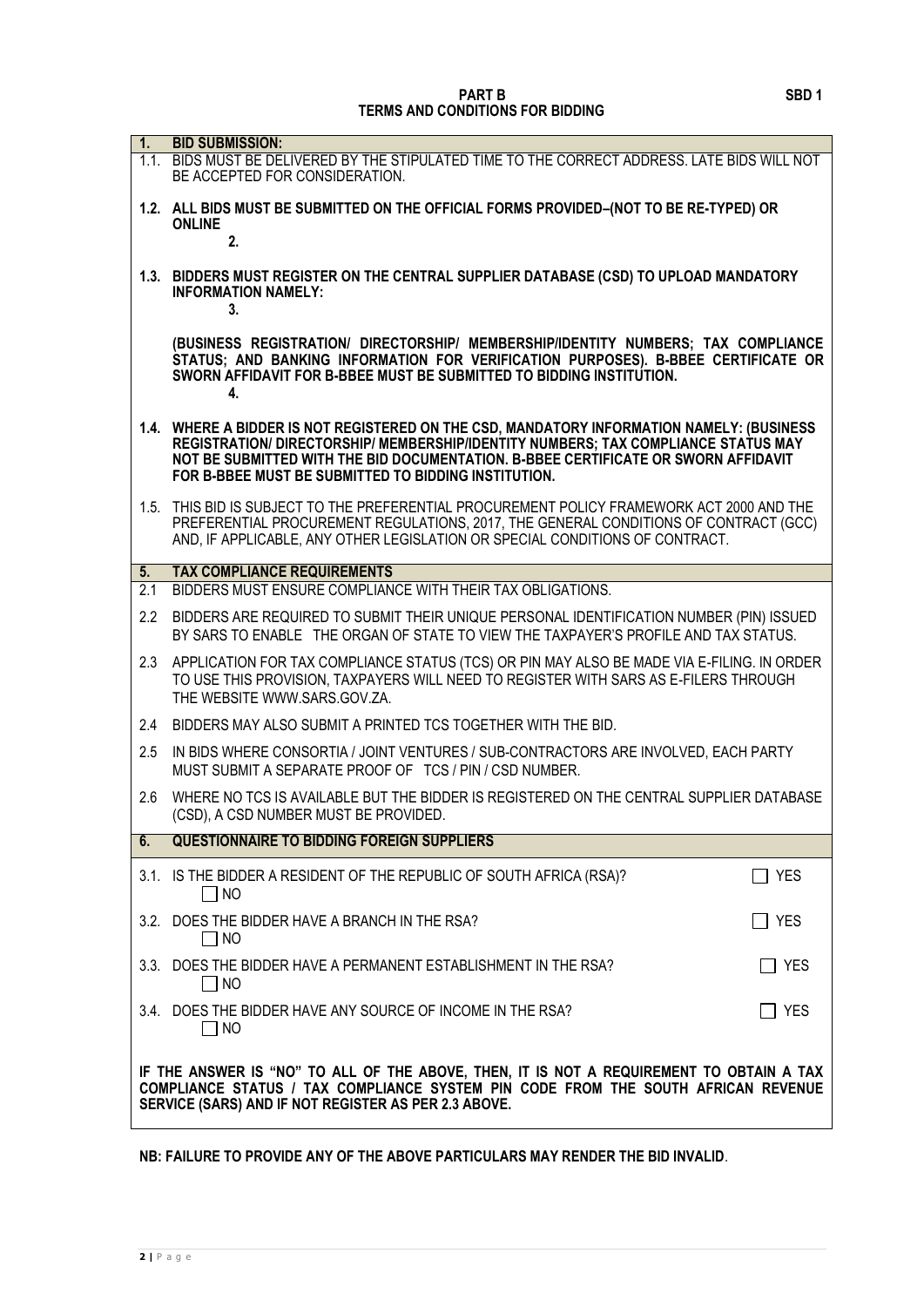Table of contents

**Invitation to Bid (SBD 1)**

**Part 1 – Special Conditions of Bid**

- **Part 2 – Conditions of Contract and Operational Requirements**
- **Part 3 – Bid Strategy**
- **Part 4 – Specifications**
- **Part 5 – Bid Forms and related documentation**
	- **Schedule A** Government Procurement: General Conditions of Contract
	- **Schedule B Schedule C** Pricing Schedule (SBD 3.2)
	- **Schedule D** Declaration of Interest (SBD 4)
	- **<u>Schedule E</u>** (i) Declaration of Bidder's Past Supply Chain Management Practices (SBD 8) (ii) Certificate of Independent Bid Determination [SBD 9]
	- **Schedule F** Qualifications and experience
	- **<u>Schedule G</u>** Organization type
	- **Schedule H** Organisational Structure **Schedule I** – Details of Bidder's nearest office
	- **Schedule J** Financial Particulars
	- **Schedule K** Preference Points Claim Forms (SBD 6.1)

### **DEFINITIONS**

The rules of interpretation and defined terms contained in the General Conditions of Contract (GCC) shall apply to this invitation to bid unless the context requires otherwise. In addition the following terms used in this invitation to bid shall, unless indicated otherwise, have the meanings assigned to such terms in the table below.

| <b>DoH</b>            | means the Eastern Cape Department of Health acting for and on behalf of the             |
|-----------------------|-----------------------------------------------------------------------------------------|
|                       | Eastern Cape Provincial Government;                                                     |
| Invitation to bid     | means this invitation to bid comprising                                                 |
|                       | $\circ$ The cover page and the table of content and definitions                         |
|                       | $\circ$ Part 1 which details the Conditions of Bid;                                     |
|                       | ○ Part 2 which details the Conditions of Contract and Operational                       |
|                       | Requirements;                                                                           |
|                       | $\circ$ Part 3 which details the bid strategy                                           |
|                       | ○ Part 4 which details the Specifications relating to the Technology / Services         |
|                       | $\circ$ Part 5 which contains all the requisite bid forms and certificates;             |
|                       | As read with GCC – General Conditions of Contract                                       |
| <b>Services</b>       | means the services defined on the cover page of this invitation to bid and described in |
|                       | detail in the Specifications:                                                           |
| <b>Specifications</b> | means the specifications contained in Part 4 of this invitation to bid;                 |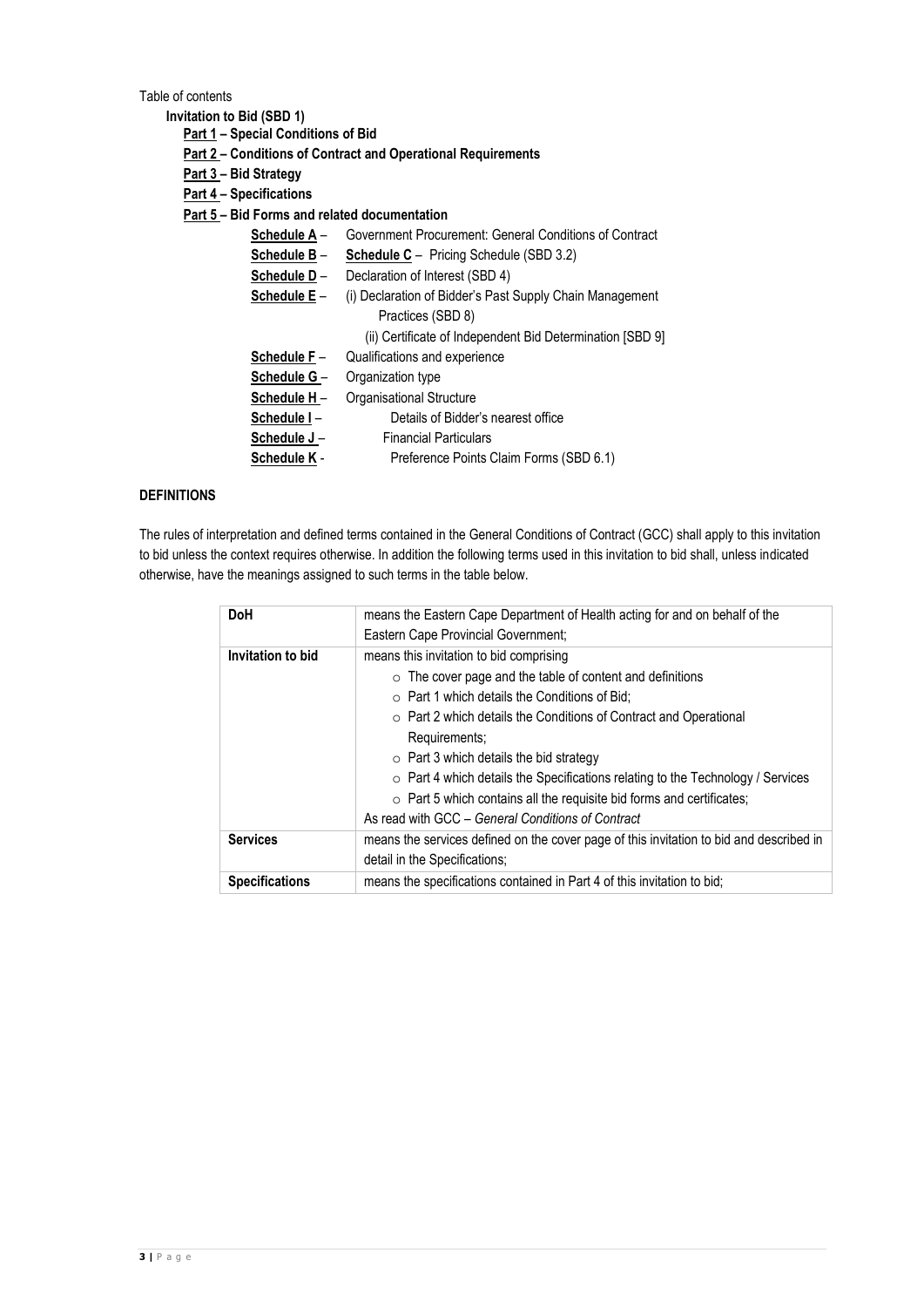# **PART 1**

# **Conditions of Bid**

# **BACKGROUND AND INTRODUCTORY PROVISIONS**

# **REFER TO PART 3 OF THIS INVITATION TO BID FOR BACKGROUND AND INTRODUCTORY INFORMATION RELATING TO THE SERVICES AND THIS INVITATION TO BID.**

# **2. OFFER AND SPECIAL CONDITIONS**

**2.1** Without detracting from the generality of clause below, bidders must submit a completed and signed Invitation to Bid form (SBD1) and requisite bid forms attached as **Part 5)** with its bid. Bidders must take careful note of the special conditions.

# **2.2 All bids submitted in reply to this invitation to bid should incorporate all the forms, parts, certificates and other documentation forming part of this invitation to bid, duly completed where required.**

- **2.3 It is a requirement that a valid Central Supplier Database Registration document be submitted with the bid.**
- **2.4** In the event that any form or certificate provided in Part 5 of this invitation to bid does not have adequate space for the bidder to provide the requested details, the bidder should attach an annexure to such form or certificate on which the requested details should be provided and the bidder should refer to such annexure in the form or certificate provided.

# **3. CLOSING TIME OF BIDS AND PROVISIONS RELATING TO SUBMISSION OF BIDS**

- 3.1 The closing date and time for the receipt of bids in response to this invitation to bid is detailed on the cover page of this invitation to bid.
- 3.2 All bids must be submitted in a sealed envelope bearing the bid number, bid description and closing date.
- 3.4 All bids must be deposited before the closing time and date stipulated above in the bid box at the address detailed on the cover page of this invitation to bid.

# **4. ENQUIRIES**

 Should any bidder have any enquiries relating to this invitation to bid, such enquiries may only be addressed to the person/s detailed on the cover page to this invitation to bid at the number/s stipulated.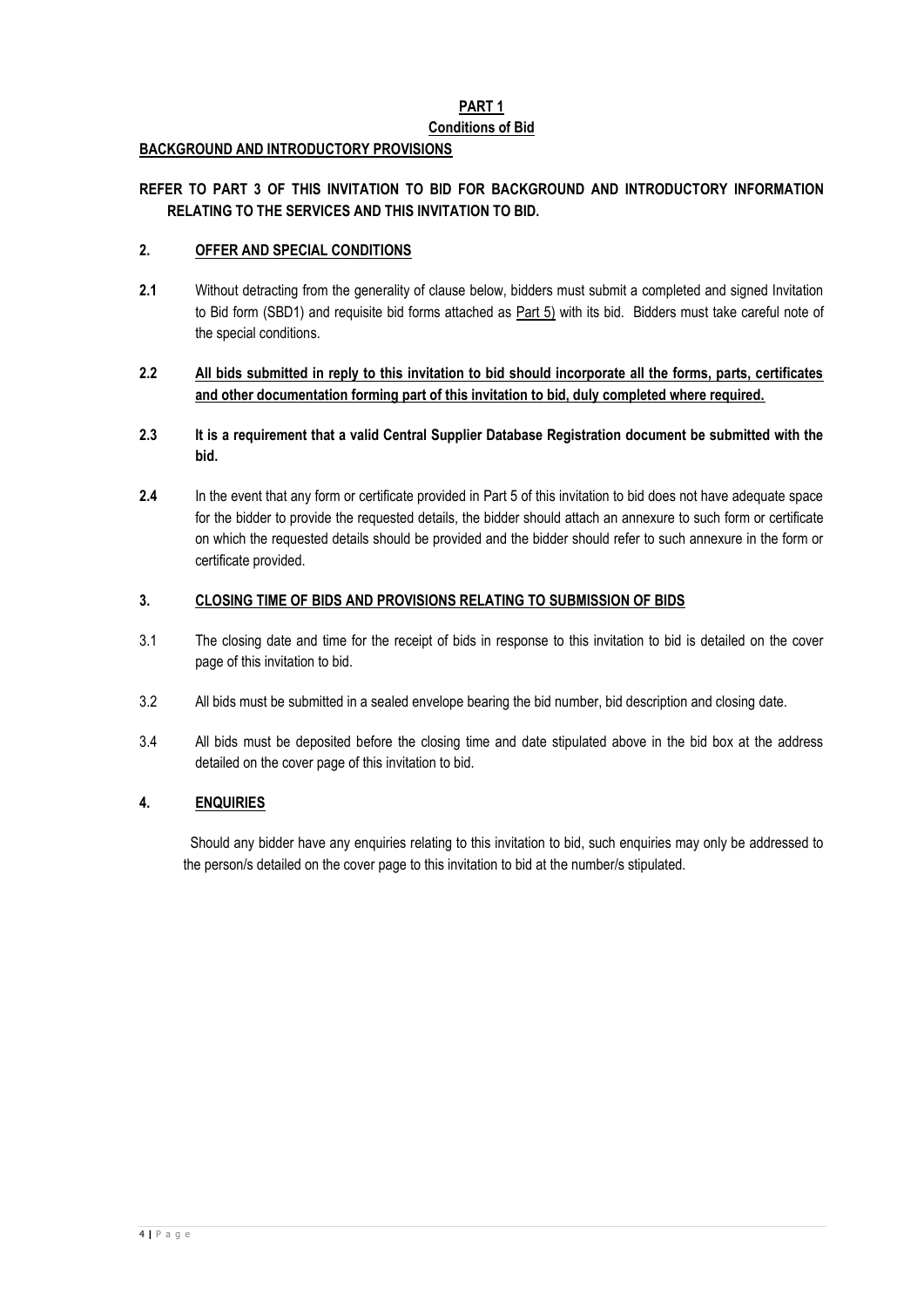# **5. BID BRIEFING / SESSION**

There shall be no briefing session due to Covid 19 regulations.

The bidder should submit a proof of registration in the (CSD) Central Supplier Database together with the bid documentation. Bidder must take specific note of the conditions stipulated in SBD 2. Tax clearance certificate and B-BBEE certificate must be renewable every 12 months and must be submitted to Supply Chain Management.

# **6. TAX CLEARANCE**

Tax Clearance Compliance Verification will be done with the CSD and SARS.

### **7. PRICING**

- 7.1 The bidder must submit details regarding the bid price for the Services on the Pricing Schedule form/s attached as Part 5 – Schedule C which completed form/s must be submitted together with the bid documents.
- 7.2 Pricing must be stipulated INCLUSIVE OF VALUE ADDED TAX.
- 7.3 **Prices must be in line with the Sectoral Determination 1 Gazetted rates as prescribed by Department of Labour.** National Contract Cleaners Association (NCCA) structured the rates to assist Cleaning service providers in costing for the services.
- 7.6 It is an express requirement of this invitation to bid that the bidders provide some transparency in respect to their pricing approach. In this regard, bidders must indicate the basis on which they have calculated their pricing by completing all aspects of the Pricing Schedule form Part 5 - Schedule C

## 8. **DECLARATION OF INTEREST**

The bidder should submit a duly signed declaration of interest (SBD 4) together with the bid. The declaration of interest is attached as Part 5 – Schedule E (ii).

# **9. DECLARATION OF BIDDER'S PAST SUPPLY CHAIN MANAGEMENT PRACTICES**

The bidder must complete the declaration and sign accordingly to submit with the bid. The declaration of bidder's past supply chain management practices is attached as Part 5 – Schedule E

### **10. QUALIFICATIONS OF BIDDERS**

Bidders must submit detailed information together with their bid of their experience in the relevant trade together with present contracts. These details should be submitted together with the bid on the form attached as Part 5 – Schedule F.

## **11. PARTNERSHIPS AND LEGAL ENTITIES**

In the case of the bidder being a partnership, close corporation or a company all certificates reflecting the names, identity numbers and address of the partners, members or directors (as the case may be) must be submitted with the bid. These details should be submitted on the form attached as Part 5 – Schedule G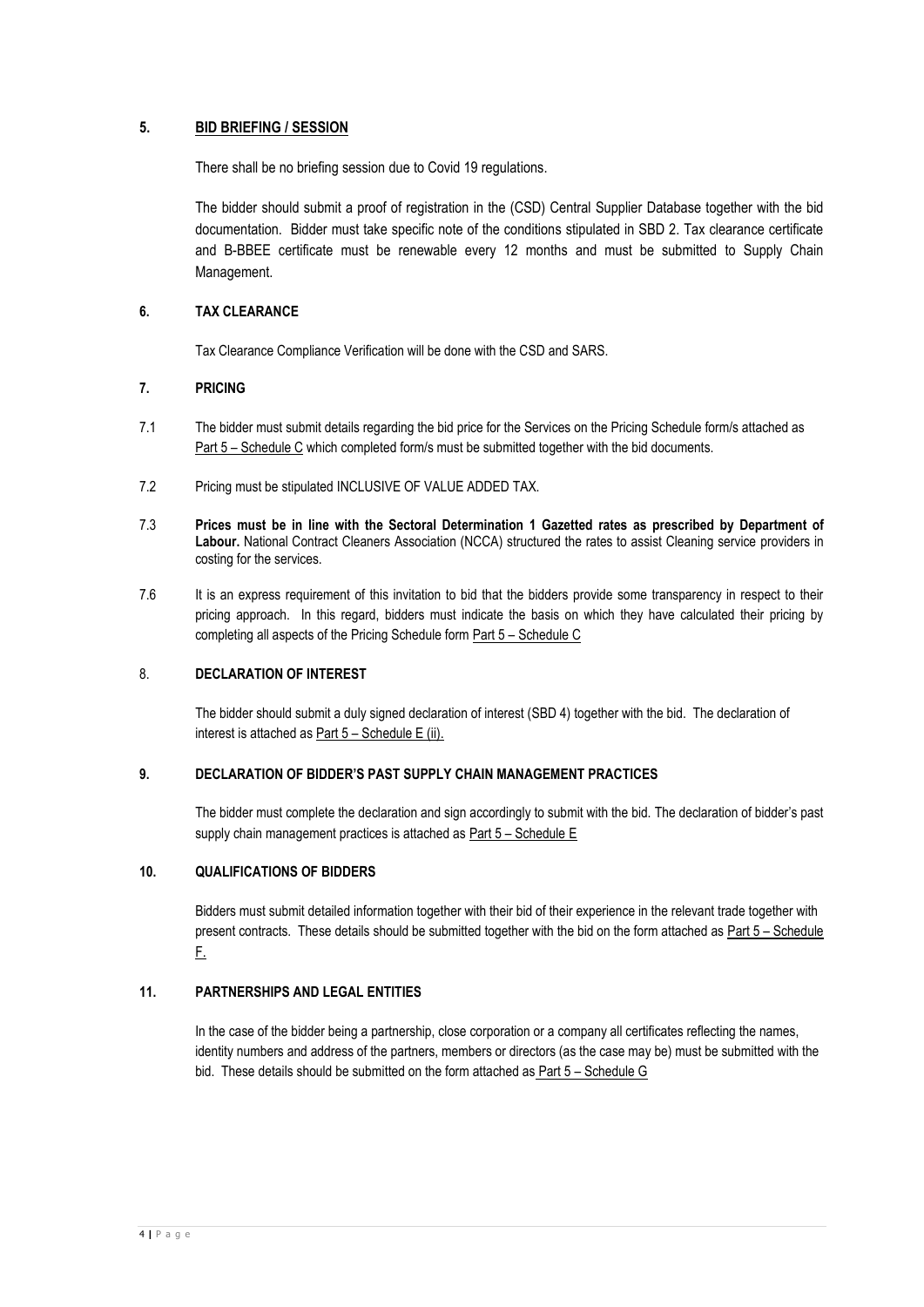# **12. CONSORTIUM / JOINT VENTURE**

- 12.1 It is recognized that bidders may wish to form consortia to provide the Services.
- 12.2 A bid in response to this invitation to bid by a consortium shall comply with the following requirements:-
- 12.2.1 It shall be signed so as to be legally binding on all consortium members;
- 12.2.2 One of the members shall be nominated by the others as authorized to be the lead member and this authorization shall be included in the agreement entered into between the consortium members;
- 12.2.3 The lead member shall be the only authorized party to make legal statements, communicate with the DOH and receive instructions for and on behalf of any and all the members of the consortium;
- 12.2.4 A copy of the agreement entered into by the consortium members shall be submitted with the bid.
- 12.2.5 Each party to the Consortium must submit a consolidated BBBEE Status Level Verification certificate for every separate bid.
- 12.2.6 Each party to the Consortium must submit a separate valid **NCCA** registration certificate, **COIDA** valid letter of good standing and valid **UIF** letter of good standing.

### **13. ORGANISATIONAL PRINCIPLES**

The bidder should submit a clear indication of the envisaged authorized organizational principles, procedures and functions for an effective delivery of the required Service at the relevant Institutions with the bid. These details should be submitted on the form attached as Part 5 – Schedule H

#### **14. DETAILS OF THE PROSPECTIVE BIDDERS NEAREST OFFICE TO THE LOCATION OF THE CONTRACT**

The bidder should provide full details regarding the bidders nearest office to the Institutions at which the Services are to be provided (see Part 4 of this invitation to bid). These details should be provided on the form attached as  $Part 5 -$ Schedule I which completed form, must be submitted together with the bid.

### **15. FINANCIAL PARTICULARS**

Bidder must provide full details regarding its financial particulars and standing, which particulars should be submitted together with the bid on the form attached as Part 5- Schedule J.

### **16. PREFERENCE POINTS CLAIM FORMS**

Part 5 – Schedule K contains the Preference Points Claim Forms in terms of Preferential Procurement Regulations to be completed and signed by the bidder to the extent applicable and returned with this bid.

## **17. VALIDITY**

Bid documentation submitted by the bidder will be valid and open for acceptance for a period of **60 days (sixty calendar days)** from the closing date and time stipulated on the front cover of this invitation to bid.

## **18. ACCEPTANCE OF BIDS**

The State, the DoH does not bind itself to accept either the lowest or any other bid and reserves the right to accept the bid which it deems to be in the best interest of the State even if it implies a waiver by the State, the DoH, of certain requirements which the State, the DoH, considers to be of minor importance and not complied with by the bidder.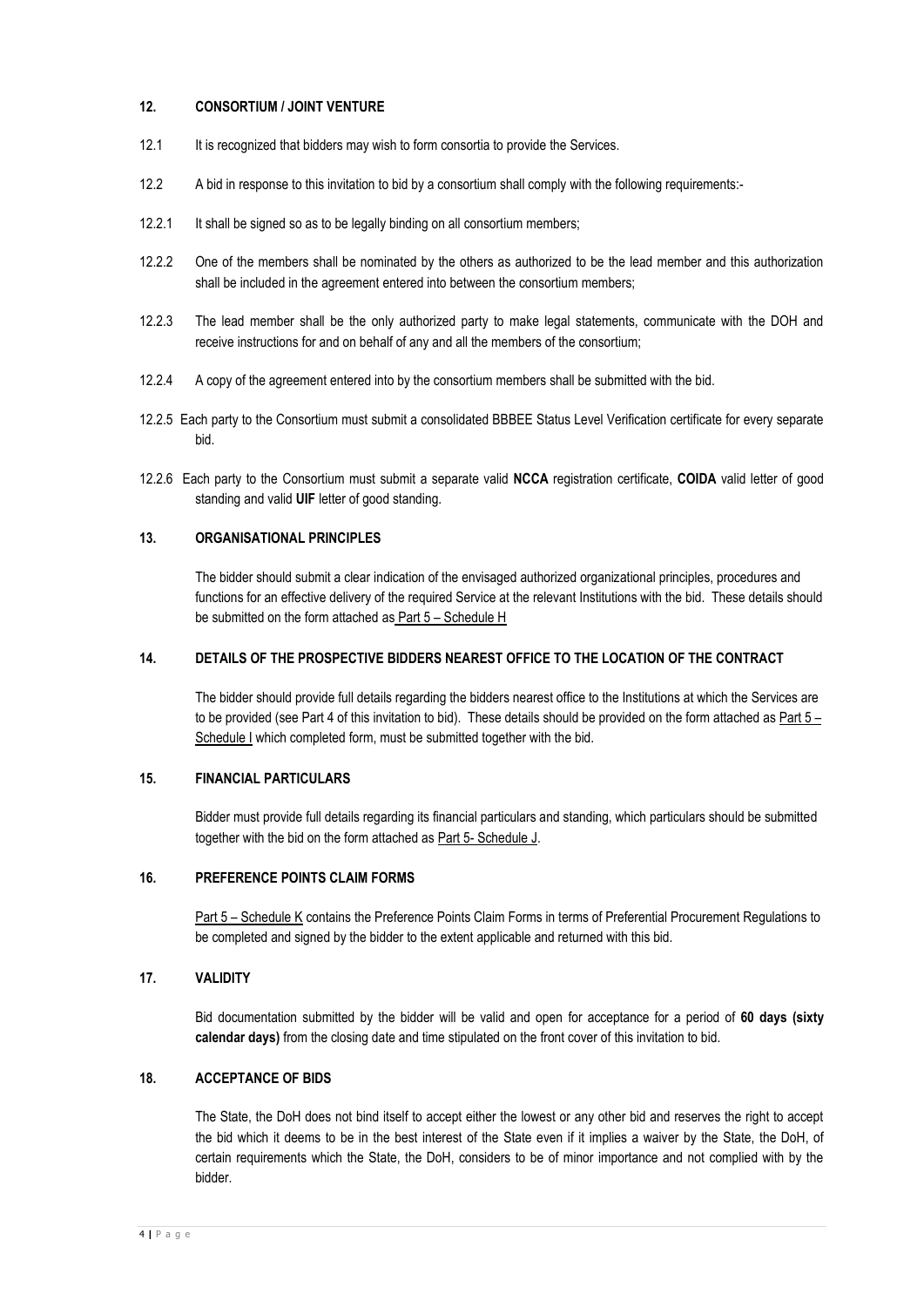# **19. NO RIGHTS OR CLAIMS**

- 19.1 Receipt of the invitation to bid does not confer any right on any party in respect of the Services or in respect of or against the DoH. The DoH reserves the right, in its sole discretion, to withdraw by notice to bidders any Services or combination of Services from the bid process, to terminate any party's participation in the bid process or to accept or reject any response to this invitation to bid on notice to the bidders without liability to any party. Accordingly, parties have no rights, expressed or implied, with respect to any of the Services as a result of their participation in the bid process.
- 19.2 Neither the DoH, nor any of their respective directors, officers, employees, agents, representatives or advisors will assume any obligations for any costs or expenses incurred by any party in or associated with any appraisal and/or investigation relating to this invitation to bid or the subsequent submission of a bid in response to this invitation to bid in respect of the Services or any other costs, expenses or liabilities of whatsoever nature and howsoever incurred by bidders in connection with or arising out of the bid process.

# **20. NON DISCLOSURE, CONFIDENTIALITY AND SECURITY**

- 20.1 The invitation to bid and its contents are made available on condition that they are used in connection with the bid process set out in the invitation to bid and for no other purpose. All information pertaining to this invitation to bid and its contents shall be regarded as restricted and divulged on a "need to know" basis with the approval of the DoH.
- 20.2 In the event that the bidder is appointed pursuant to this invitation to bid such bidder may be subject to security clearance prior to commencement of the Services.

# **21. ACCURACY OF INFORMATION**

- 21.1 The information contained in the invitation to bid has been prepared in good faith. Neither the DoH nor any of their respective directors, advisors, officers, employees, agents, representatives make any representation or warranty or give any undertaking express or implied, or accept any responsibility or liability whatsoever, as to the contents, accuracy or completeness of the information contained in the invitation to bid, or any other written or oral information made available in connection with the bid and nothing contained herein is, or shall be relied upon as a promise or representation, whether as to the past or the future.
- 21.2 This invitation to bid may not contain all the information that may be required to evaluate a possible submission of a response to this invitation to bid. The bidder should conduct its own independent analysis of the operations to the extent required to enable it to respond to this bid.

# **22. COMPETITION**

- 22.1 Bidders and their respective officers, employees and agents are prohibited from engaging in any collusive action with respect to the biding process which serves to limit competition amongst bidders.
- 22.2 In general, the attention of bidders is drawn to Section 4(1)(iii) of the Competition Act1998 (Act No. 89 of 1998) (the Competition Act) that prohibits collusive biding.
- 22.3 If bidders have reason to believe that competition issues may arise from any submission of a response to this bid invitation they may make, they are encouraged to discuss their position with the competition authorities before submitting response.
- 22.4 Any correspondence or process of any kind between bidders and the competition authorities must be documented in the responses to this invitation to bid.

### **23. RESERVATION OF RIGHTS**

23.1 Without limitation to any other rights of the DOH (whether otherwise reserved in this invitation to bid or under law), the DOH expressly reserves the right to:-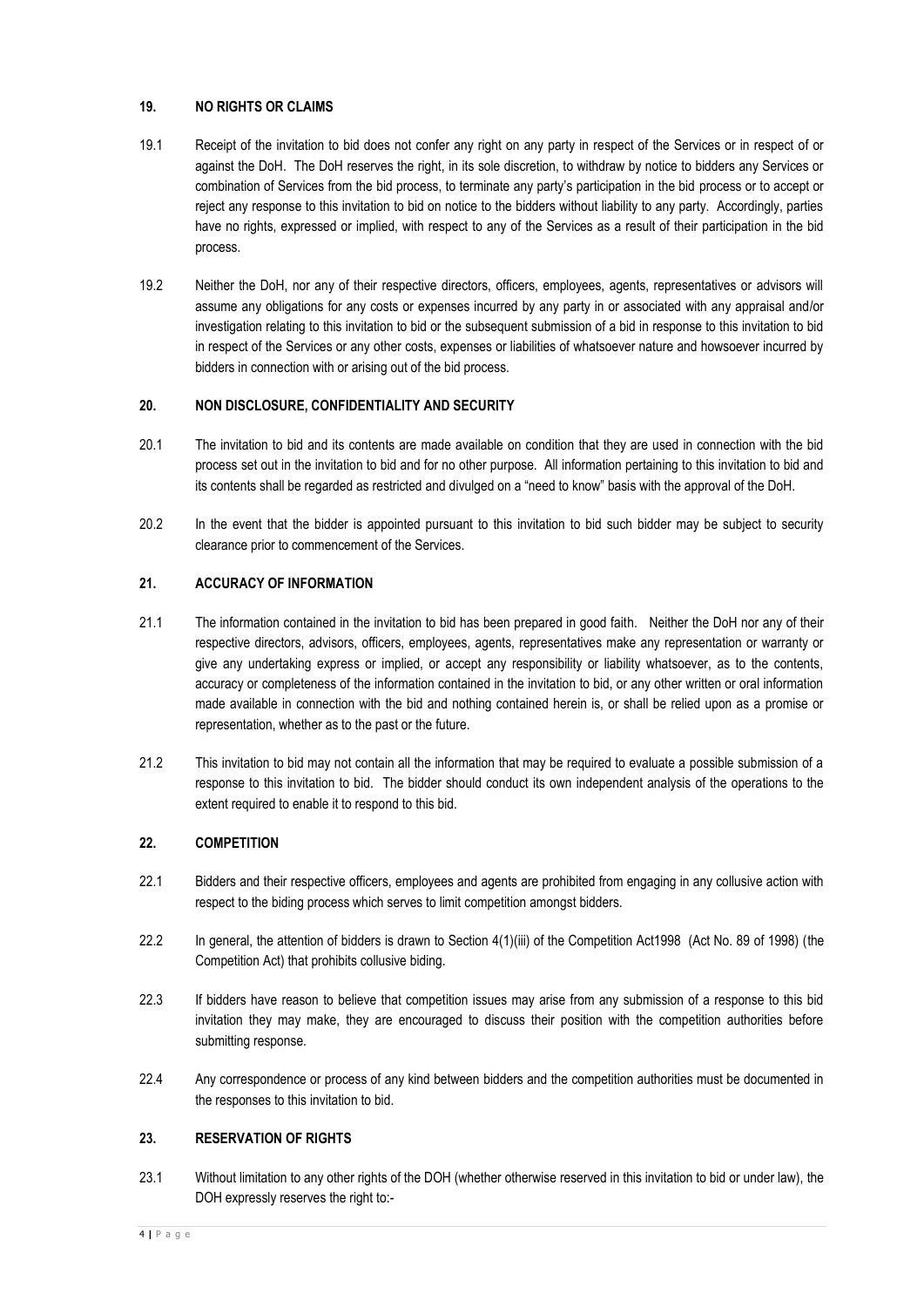- 23.1.1 Request clarification on any aspect of a response to this invitation to bid received from the bidder, such requests and the responses to be in writing;
- 23.1.2 Amend the bidding process, including the timetables, closing date and any other date at its sole discretion;
- 23.1.3 Reject all responses submitted by bidders and to embark on a new bid process.
- 23.1.4 Cancel the bid if all bids received are below or equal to R30 000.
- 23.1.5 Award the bid to one service provider.
- 23.2 All shortlisted bidders will be subjected to screening by National Intelligent Agency (NIA).
- 23.4 It is recommended that the successful bidder employ the cleaners that are within the sub-district.
- 23.5 The letter of agreement from the manufacturer must be attached in respect of the uniform and the equipment.

#### **24. REQUIREMENTS**

- 24.1 Bidders must be registered on the Central Supplier Database (CSD) and must submit the proof of registration or supplier number.
- 24.2 The department will require verifying registration status of the entity with (NCCA) National Contract Cleaners Association; in that regard the bidders must consent to the department to request the information as per attached form Annexures Part- Schedule 5.
- 24.3 Previous performance of the bidder will be considered in the evaluation of the bid.
- 24.4 **Financial standing of the bidder will be considered for risk analysis and bidders are required to submit documentary proof to demonstrate financial stability in the form of:**-

24.4.1 Latest financial statements in the case of Companies and in the case of Close Co-operation CC.

24.4.2 Letter from the financial institution confirming availability of funds or letter of good standing and/or proof from the financial institution indicating a positive rating must be attached.

24.5 Form Part 5 schedule J must be completed accordingly.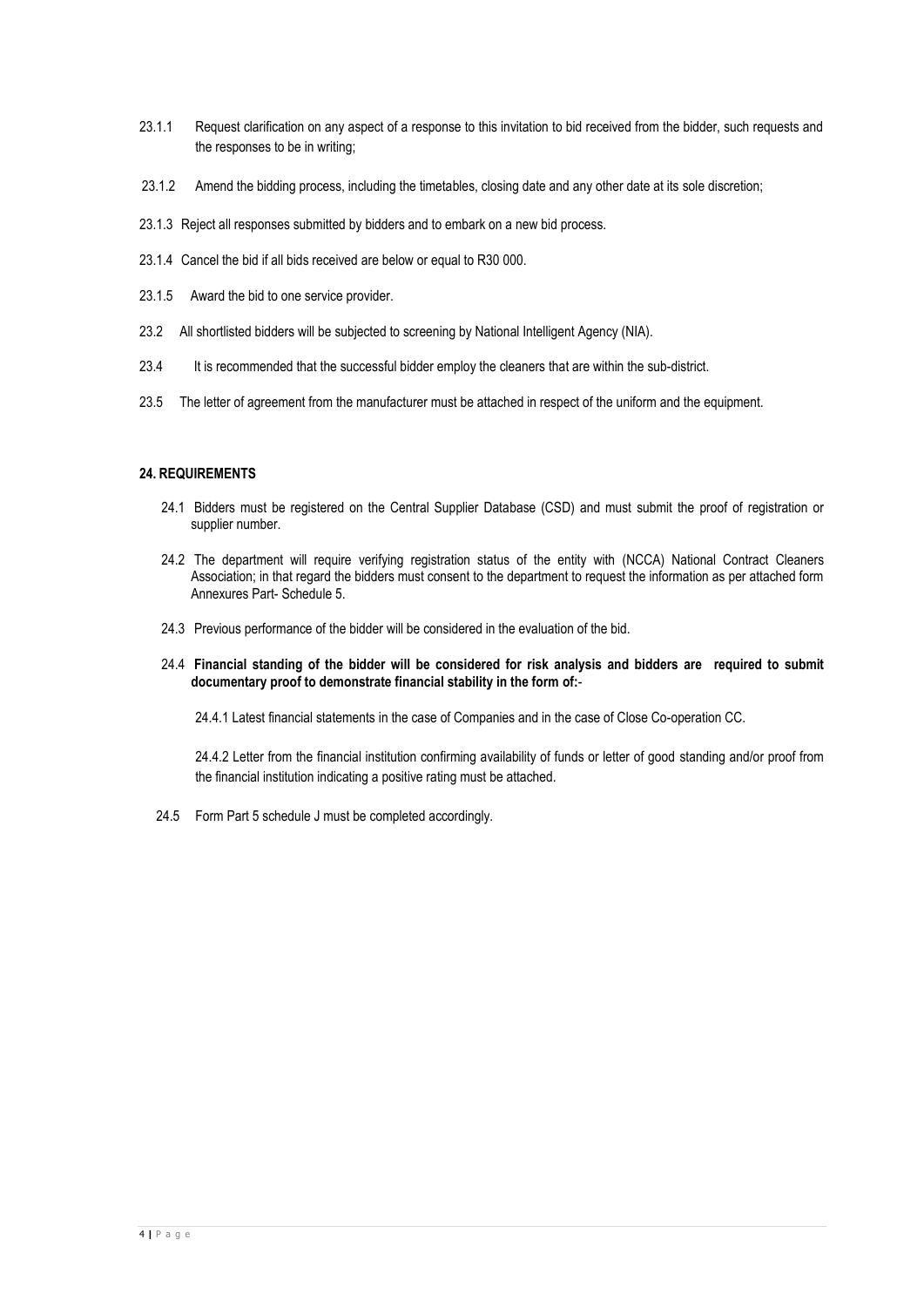### **25. Stage 1: Administrative Compliance/ Pre-Qualification**

1. The purpose of this Pre-qualification is to determine which bid is compliant and non-compliant with the bid special conditions issued by the ECDOH as part of the bid process.

The following criteria shall apply:

- a. All documentation inclusive of supporting documentation requested in terms of the Bid Document requirements must be submitted and signed off where required.
- b. Bidder must complete and sign SBD 4, 6, 8 & 9 and the entire document.
- c. Service Provider must be registered with the National Treasury Supplier Database (CSD) and furnish proof of registration with the bid.

# **FAILURE TO COMPLY WITH THE ABOVE INFORMATION WILL INVALIDATE YOUR BID**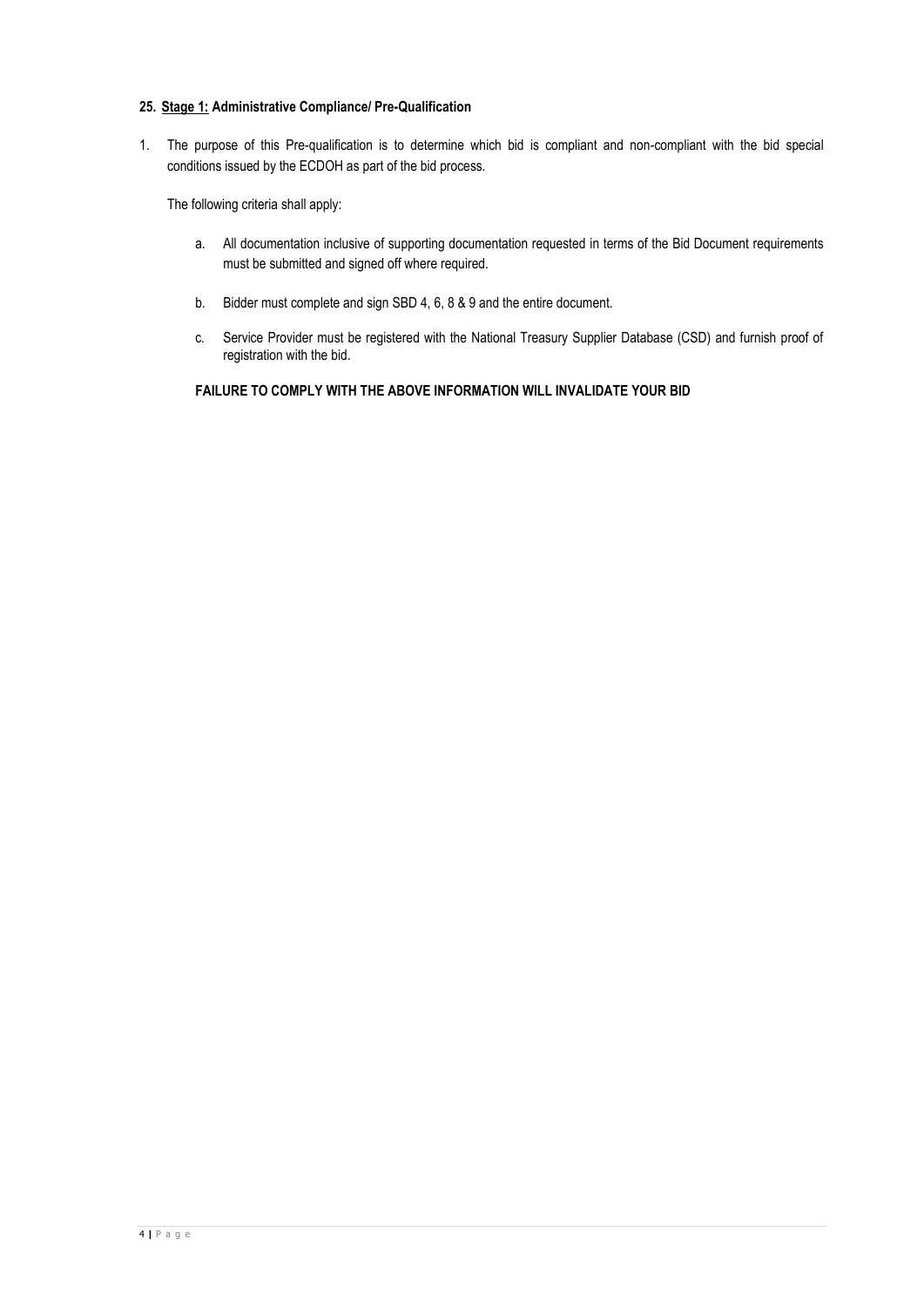# **26. Stage 2: Technical Evaluation (FUNCTIONALITY)**

|       |                                                             | <b>Equipment and Uniform Availability</b><br>The bidder must have evidence that they have Equipment and Material designed for the scope of work of the bid and meet<br>the required equipment standard for Cleaning Services Staff.                                                                                                                                                                                                                                                                                                                    | Total 30 |
|-------|-------------------------------------------------------------|--------------------------------------------------------------------------------------------------------------------------------------------------------------------------------------------------------------------------------------------------------------------------------------------------------------------------------------------------------------------------------------------------------------------------------------------------------------------------------------------------------------------------------------------------------|----------|
|       |                                                             |                                                                                                                                                                                                                                                                                                                                                                                                                                                                                                                                                        |          |
| 1.    | a)                                                          | <b>Photos of Equipment and Material</b><br>2 x Industrial scrubbers (5)                                                                                                                                                                                                                                                                                                                                                                                                                                                                                |          |
|       | b)                                                          | 1 x Polisher (5)                                                                                                                                                                                                                                                                                                                                                                                                                                                                                                                                       |          |
|       | c)                                                          | 1 x High pressure hose/cleaner (5)                                                                                                                                                                                                                                                                                                                                                                                                                                                                                                                     |          |
|       | d)                                                          | 1 x Low noise vacuum cleaner (for office environment) (5)                                                                                                                                                                                                                                                                                                                                                                                                                                                                                              |          |
|       | e)                                                          | 1 x Industrial wet/dry vacuum cleaner (5)                                                                                                                                                                                                                                                                                                                                                                                                                                                                                                              |          |
|       | f)                                                          | Supply SABS approved Cleaning Chemicals (5)                                                                                                                                                                                                                                                                                                                                                                                                                                                                                                            |          |
| 2.    |                                                             | Equipment will be scored against the list contained in the scope of work of the bid document: Cleaning<br>Equipment & Material List certified by Bidder as being available for inspection. Please fill this in. If bidders<br>equipment standard is:                                                                                                                                                                                                                                                                                                   | Total 15 |
|       | a.<br>b.<br>C.                                              | 100% In-line with the scope of work of the bid document (Certify that all consumable materials,<br>including, but not limited to the method of cleaning windows is to conform to the NCCA "Safety<br>Standards for Windows Cleaning Jan.2000" and SA Government Legislation as outlined in the SABS<br>Code of Practice 809:2000 & 1304-1980 any updates to these standards.<br>(15)<br>80%-50% is contained in the scope of work of the bid document line. (10)<br>Less than 50% of equipment contained in the scope of work of the bid document. (5) |          |
|       |                                                             | The bidders must submit a proof that:-                                                                                                                                                                                                                                                                                                                                                                                                                                                                                                                 |          |
| 1.    | Contracts).                                                 | There is sufficient capacity to administer the rendering of services at the sites tendered for and that sufficient<br>employees are available or can be contracted with for the facilities tendered for (Organogram & Secured<br>(10)                                                                                                                                                                                                                                                                                                                  | Total 40 |
| 2.    |                                                             | A valid COIDA (Compensation of Injury and Diseases Act) letter of Good Standing (10)                                                                                                                                                                                                                                                                                                                                                                                                                                                                   |          |
| 3.    |                                                             | (05)<br>A valid Letter of Good Standing for UIF.                                                                                                                                                                                                                                                                                                                                                                                                                                                                                                       |          |
| 4.    |                                                             | Staff Uniform Manufacturer is from Eastern Cape (Agreement) (05)                                                                                                                                                                                                                                                                                                                                                                                                                                                                                       |          |
| 5.    | Chemicals) (10)                                             | SABS approved Chemicals Manufacturer is from Eastern Cape Manufacturer (Agreement + SABS Certificate for                                                                                                                                                                                                                                                                                                                                                                                                                                               |          |
|       | 1 References (05)<br>2 References (10)<br>3 References (15) | Contactable Written References (reference to Project Reference Annexure) Proof of Experience in providing Cleaning<br>Services in a Public/Private Institution (provide the name of the institution and contactable references).                                                                                                                                                                                                                                                                                                                       | Total 15 |
| Total |                                                             |                                                                                                                                                                                                                                                                                                                                                                                                                                                                                                                                                        | 100      |
| Note: |                                                             |                                                                                                                                                                                                                                                                                                                                                                                                                                                                                                                                                        |          |

**Note:** 

- A bidder that scores less than 70 points out of 100 in respect of functionality will be regarded as non-responsive bid and will be disqualified.
- Only bidders that obtain 70 points and above will qualify for stage two Technical Evaluation price and BBBEE evaluation.
- All points scored by qualifying bidders will not be taken into consideration for price evaluation.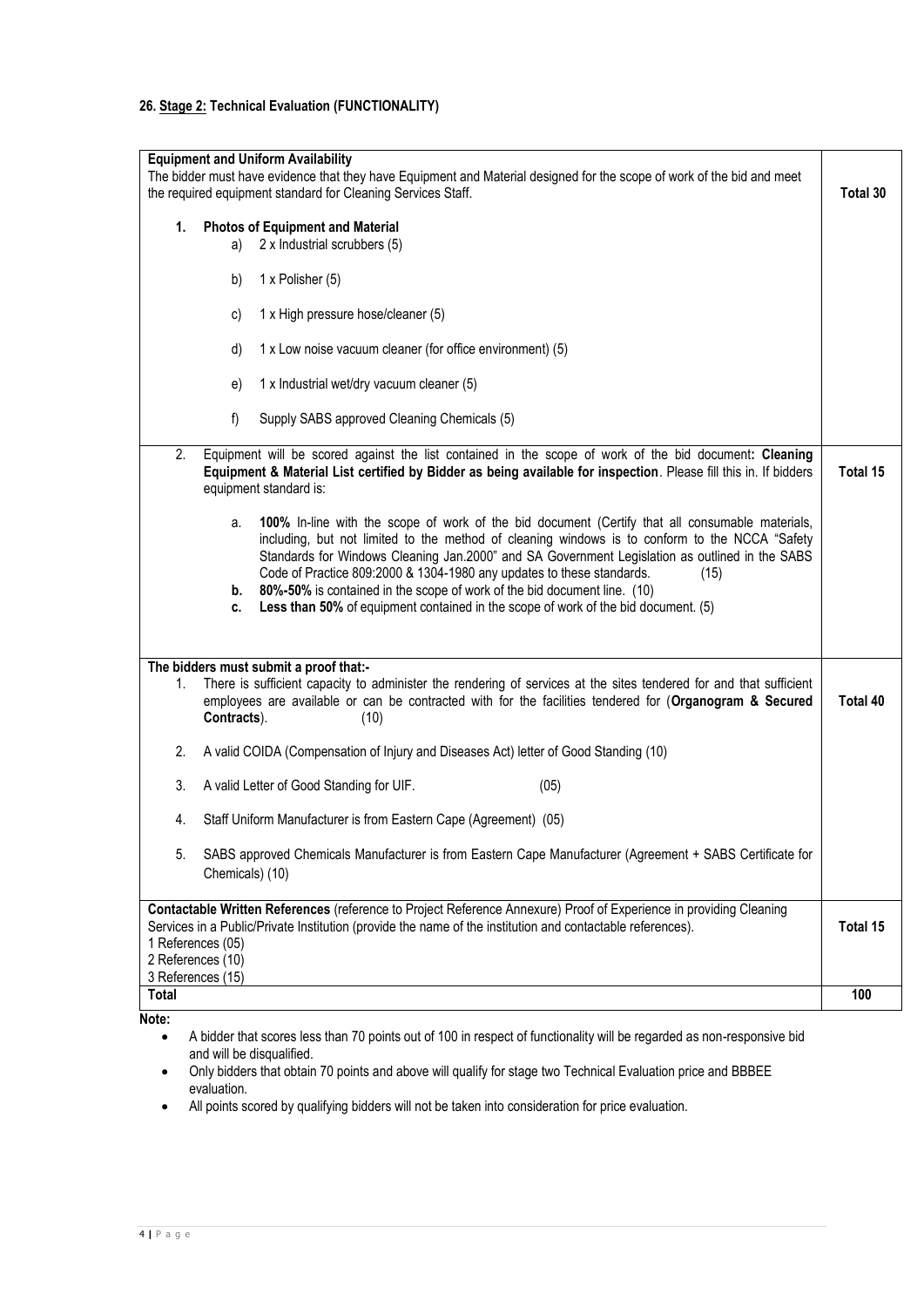#### **27. Stage 3: EVALUATION CRITERIA (PRICE EVALUTION)**

- The bid will be evaluated in terms of the 80/20 point system as stipulated in the Revised Preferential Procurement Regulations, 2017. 80 points will be allocated for price and 20 points for attaining the B-BBEE status level of contributor
- **NB:** Bidders are required together with their bids to submit original or certified copies of valid B-BBEE status level verification certificates or certified copies to substantiate their B-BBEE rating claims.
- A bid will not be disqualified from the bidding process if the bidder does not submit a certificate substantiating the B-BBEE status level of contribution nor is a non-compliant contributor. Such a bidder will score 0 out of maximum of 20 points for B-BBEE

### **Example:**

**80/20**

$$
P_s = 80 \left( 1 - \frac{Pt - P \min}{P \min} \right)
$$

**Where** 

- Ps = Points scored for price of bid under consideration
- Pt = Price of bid under consideration
- Pmin = Price of lowest acceptable bid

### **POINTS AWARDED FOR B-BBEE STATUS LEVEL OF CONTRIBUTOR**

 $\circ$  In terms of Regulation 6 (2) and 7 (2) of the Preferential Procurement Regulations, preference points must be awarded to a bidder for attaining the B-BBEE status level of contribution in accordance with the table below:

| <b>B-BBEE Status Level of Contributor</b> | <b>Number of points</b><br>(80/20 system) |
|-------------------------------------------|-------------------------------------------|
|                                           | 20                                        |
| 2                                         | 18                                        |
| 3                                         | 14                                        |
| 4                                         | 12                                        |
| 5                                         | 8                                         |
| 6                                         | 6                                         |
| 7                                         | 4                                         |
| 8                                         | 2                                         |
| Non-compliant contributor                 |                                           |

Failure on the part of a bidder to submit a B-BBEE Verification Certificate from a Verification Agency accredited by the South African Accreditation System (SANAS), or a Registered Auditor approved by the Independent Regulatory Board of Auditors (IRBA) or a sworn affidavit confirming annual turnover and level of black ownership in case of an EME and QSE together with the bid, will be interpreted to mean that preference points for B-BBEE status level of contribution are not claimed.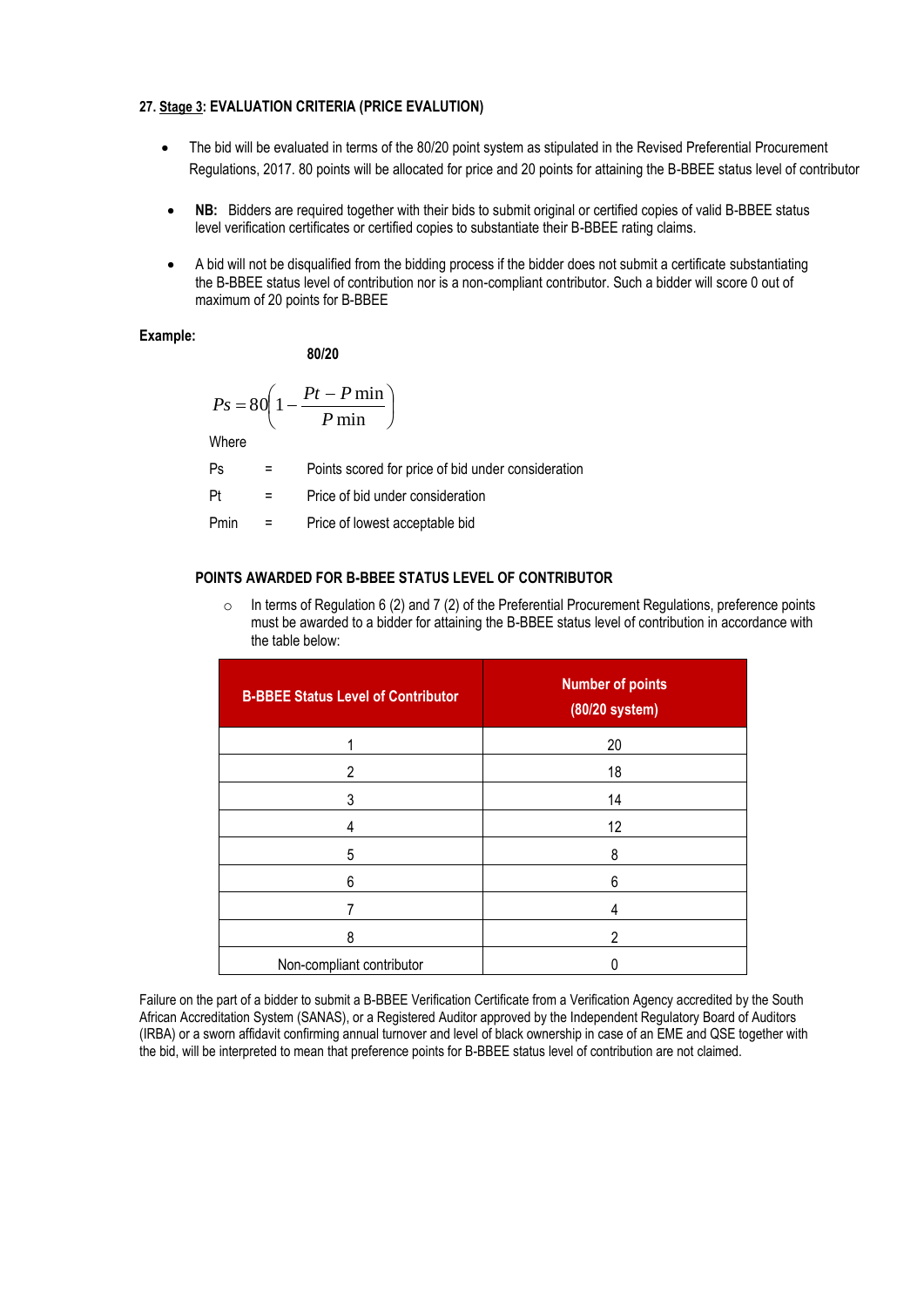- The purchaser reserves the right to require of a bidder, either before a bid is adjudicated or at any time subsequently, to substantiate any claim in regard to preferences, in any manner required by the purchaser.
- A bidder who qualifies as an EME in terms of the B-BBEE Act must submit a sworn affidavit confirming Annual Total Revenue and Level of Black Ownership.
- A Bidder other than EME or QSE must submit their original and valid B-BBEE status level verification certificate or a certified copy thereof, substantiating their B-BBEE rating issued by a Registered Auditor approved by IRBA or a Verification Agency accredited by SANAS.
- A trust, consortium or joint venture, will qualify for points for their B-BBEE status level as a legal entity, provided that the entity submits their B-BBEE status level certificate.

A trust, consortium or joint venture will qualify for points for their B-BBEE status level as an unincorporated entity, provided that the entity submits their consolidated B-BBEE scorecard as if they were a group structure and that such a consolidated B-BBEE scorecard is prepared for every separate bid.

- Tertiary Institutions and Public Entities will be required to submit their B-BBEE status level certificates in terms of the specialized scorecard contained in the B-BBEE Codes of Good Practice.
- A person will not be awarded points for B-BBEE status level if it is indicated in the bid documents that such a bidder intends sub-contracting more than 25% of the value of the contract to any other enterprise that does not qualify for at least the points that such a bidder qualifies for, unless the intended sub-contractor is an EME that has the capability and ability to execute the sub-contract.
- A person awarded a contract may not sub-contract more than 25% of the value of the contract to any other enterprise that does not have an equal or higher B-BBEE status level than the person concerned, unless the contract is sub-contracted to an EME that has the capability and ability to execute the sub-contract.

| Client | <b>Project Description</b> | Year | Value | <b>Duration</b> | Contact<br>Person | <b>Email address</b> | Contact<br><b>Number</b> |
|--------|----------------------------|------|-------|-----------------|-------------------|----------------------|--------------------------|
|        |                            |      |       |                 |                   |                      |                          |
|        |                            |      |       |                 |                   |                      |                          |
|        |                            |      |       |                 |                   |                      |                          |

#### **28. Provide list of client references**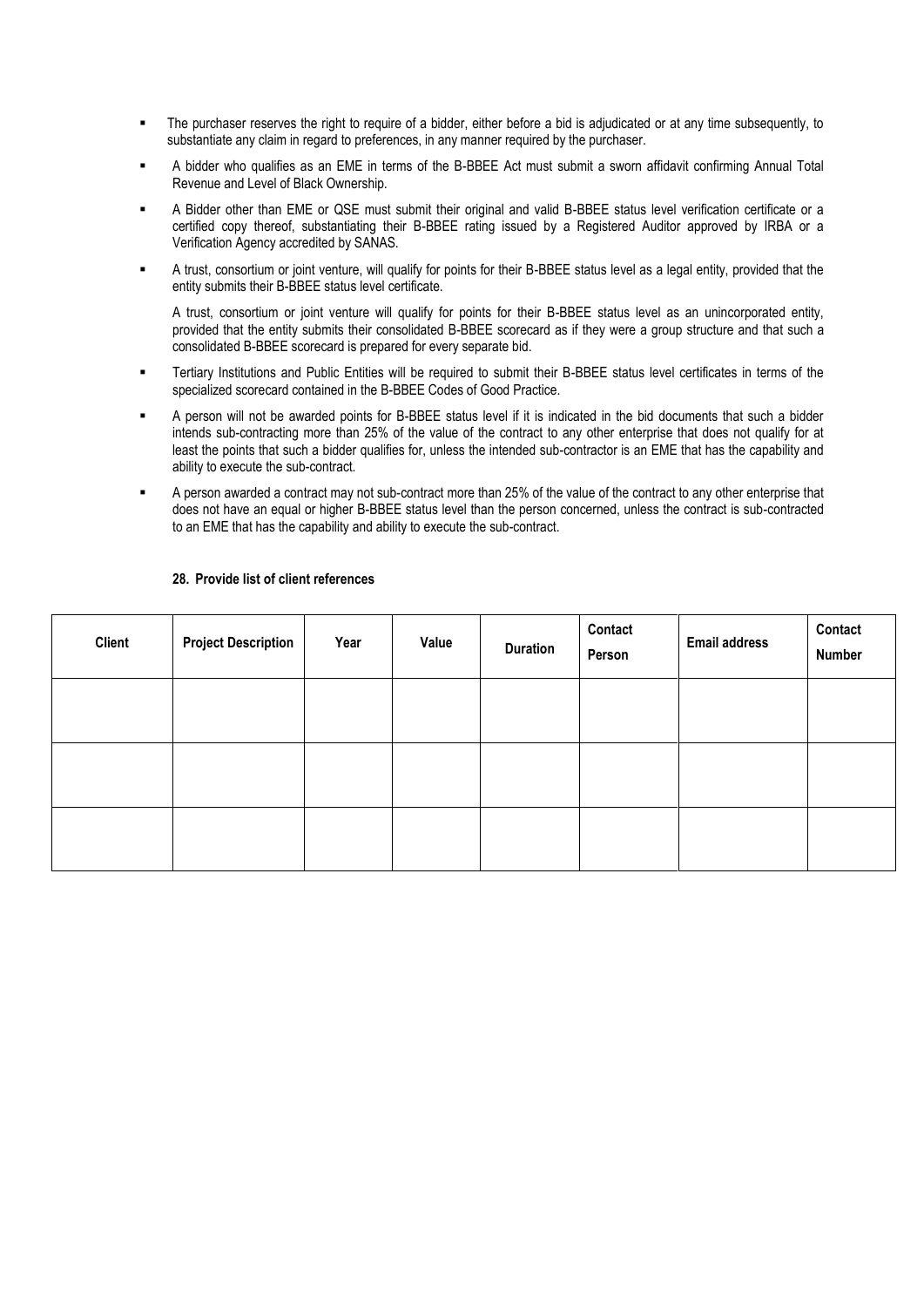### **PART 2 Conditions of Contract and Operational Requirements**

# **1. CONTRACT**

The contract for the supply of the required Service in terms of this invitation to bid shall come into being on the date of issue of the letter of acceptance of the bidders bid by the DoH or any other authorized authority or person (as the case may be) for a period of six (6) months. The bidder is further obliged for the future support while the contract is in force.

# **2. FEES AND CHARGES**

- 2.1 The stipulated bid prices shall be adjusted based on Sectoral Determination 1 Gazetted Rates for Cleaning Industry.
- 2.2 Payment of any consideration in terms of the contract shall not constitute acceptance of any defective or non-conforming Services or otherwise relieve Service Provider of any of its obligations under the contract.
- 2.3 To the extent that the DoH disputes the correctness, nature, extent or calculation of any fees or expenses payable to Service Provider in terms of the contract, DoH shall be entitled to withhold payment of such disputed amounts until such time as such dispute is resolved.

# **3. GENERAL RESPONSIBILITIES OF THE SERVICE PROVIDER**

- *3.1 The DoH's operational requirements.* The Service Provider shall, in the provision of the required service, have due regard to the operational requirements of the DoH and other parties occupying or operating from the relevant institution, clinic and Office and shall not do, or permit to be done, anything which may negatively impact on such parties' operational requirements.
- *3.2 Problem identification and reporting.* The Service Provider shall be proactive in reporting any matters which it may become aware of which may impact on the business continuity or operations of the DoH at the relevant institution, clinic and office. Without detracting from the generality of this statement, Service Provider shall:-
- Without delay inform the DoH of all incidents or accidents which may occur at the relevant Complex which involve Service Provider's personnel;
- Co-operate fully with the DoH in analyzing and investigating such incidents or accidents.
- *3.3 Other Service Providers* The Service Provider acknowledges that it may be required to provide the Services in conjunction with third party service providers and shall, where requested by the DoH, co-operate fully with such persons.
- *3.4 Regulations and statutes*The Service Provider shall, in the provision of the Services observe and comply with all relevant provisions of all applicable legislation and regulation.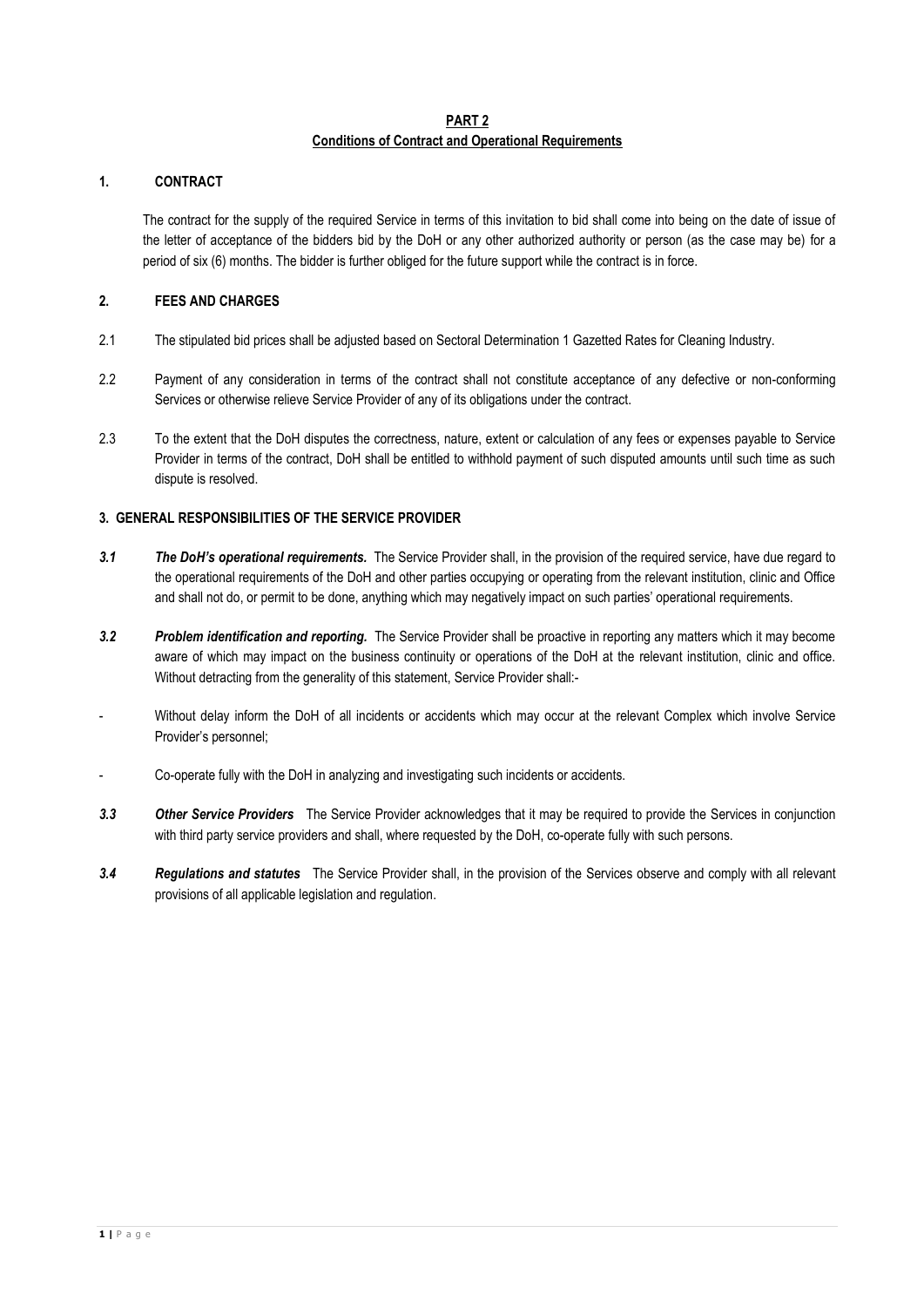### *3.5 Compliance with procedures.*

It is recorded that during the currency of the contract the DoH may implement procedures and policies at the relevant Institution. The Service Provider shall comply fully with any such reasonable procedures and policies, including the permit to work procedures and health and safety procedures.

- 3.6 The Service Provider shall ensure that it and its personnel shall at all times comply fully with any safety, fire, emergency and security procedures and policies applicable at the relevant Institution.
- 3.7 Should the DoH at any time believe that any member of Service Provider's personnel is failing to comply with any such procedures or policies, the DoH shall be entitled to deny such personnel member access to the relevant premises and require Service Provider to replace such person without delay?
- *3.8 Service Provider's procedures* The Service Provider shall, upon receipt of written request from the DoH or its appointed Manager:-

# **4. FIRE RISKS**

The contractor shall ensure that its personnel shall, if at any time they believe that any matter constitutes a fire risk, report this immediately to the DOH/Institution and take such remedial action as may be necessary.

# **5. ENERGY MANAGEMENT**

The Service Provider shall comply fully with the energy management strategy implemented at the relevant Institution from time to time and shall provide the Services in an energy efficient manner.

### **6 . OCCUPATIONAL HEALTH AND SAFETY**

In this clause the term "Act" shall mean the Occupational Health & Safety Act, No. 85 of 1993, as amended from time to time, (including any act which may take its place should it be repealed during the currency of the agreement between the parties) as read with all regulations and standards promulgated in terms of the former Machinery and Occupational Act, No 6 of 1983, as amended, and all regulations & standards promulgated in terms of the Occupational Health & Safety Act from time to time;

# **7. THE SERVICE PROVIDER:-**

- \* acknowledges that he is fully aware of the terms and conditions of the Act;
- acknowledges that he is an employer in its own right with duties and responsibilities as prescribed in the Act;
- \* agrees to comply with all rules and regulations implemented by or on behalf of the DoH at the relevant Instituion in covering letter relating to health and safety and will inform the DoH immediately should Service Provider for any reason be unable to comply with the provisions of the Act and such rules and regulations.

# **8. SERVICE LEVEL AGREEMENT**

It is recorded that the DoH and the service provider will enter into a Service Level Agreement stipulating exact deliverables and terms of payment. Performance measurement provisions shall be reduced to writing in a service level agreement if required and signed by both parties.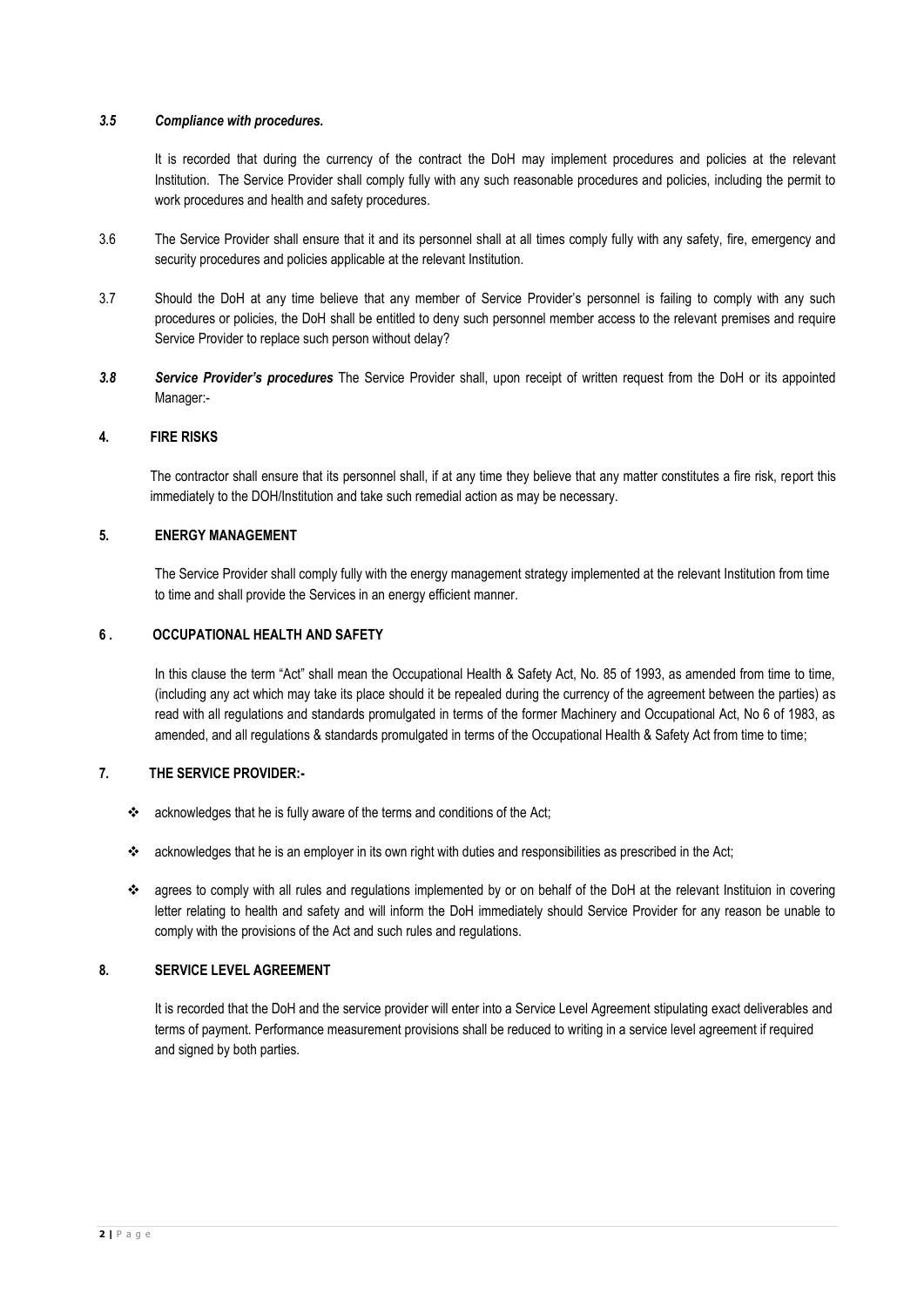# **9. PERFORMANCE MEASUREMENT PROVISIONS**

# *9.1 Introduction.*

Service Provider shall provide the Services during the term of the contract in compliance with the quality and related standards stipulated in the Specifications and the service level agreement (if any) contemplated in clause 11 above.

The provisions of Clause 10 document contains the manner in which Service Provider's performance will be measured throughout the term of the contract.

- *9.2 Compliance.* For purposes of the contract the compliance by Service Provider with the stipulated responsibilities and service standards will be determined:
	- with reference to reports provided by Service Provider;
	- with reference to reports or complaints received from third parties;
	- by means of user satisfaction surveys conducted by DoH
	- by means of service reviews, inspections or any audit carried out by or on behalf of the DoH.
- *9.3 Records.* Service Provider shall at all times keep full and accurate records of all Services provided in terms of the contract and shall retain such records for the currency of the contract. Upon termination of the contract such records must be provided to the DoH upon request.

#### *9.4 Measurement of performance*

- Periodic checks: DoH and/or its appointed Technical Support Manager shall carry out periodic checks (the intervals to be determined by DoH) the purpose of which shall be to determine whether Service Provider is providing the Services in accordance with the terms and conditions of the contract if accepted by DoH.
- Service complaints: All service complaints, deviations, non-conforming services and suggestions that are reported to Service Provider by DoH, its appointed facilities manager, or any other party shall be given proper and speedy consideration by Service Provider. The Service Provider shall investigate complaints, deviations and non-conforming services in accordance with procedures approved by the DoH.
- User satisfaction survey: A user satisfaction survey shall be conducted by DoH at such intervals as DoH may determine to assess service user satisfaction. The user satisfaction survey shall be conducted in such form and in accordance with such procedures as the parties may agree to in writing from time to time.
- *9.5 Results of checks, audits and surveys* DoH shall be entitled to utilize the findings of the surveys, checks, audits and reports contemplated above to determine compliance by Service Provider with the service standards and responsibilities stipulated in the contract. It is recorded that the results of the above checks shall, save to the extent that Service Provider can prove otherwise be binding on Service Provider and DoH shall be entitled to exercise its remedies stipulated in the contract based on such findings.

# **10. BREACH AND TERMINATION**

Bidders are referred to Paragraph 23 of General Conditions of Contract (GCC) relating to failure to comply with conditions of this contract.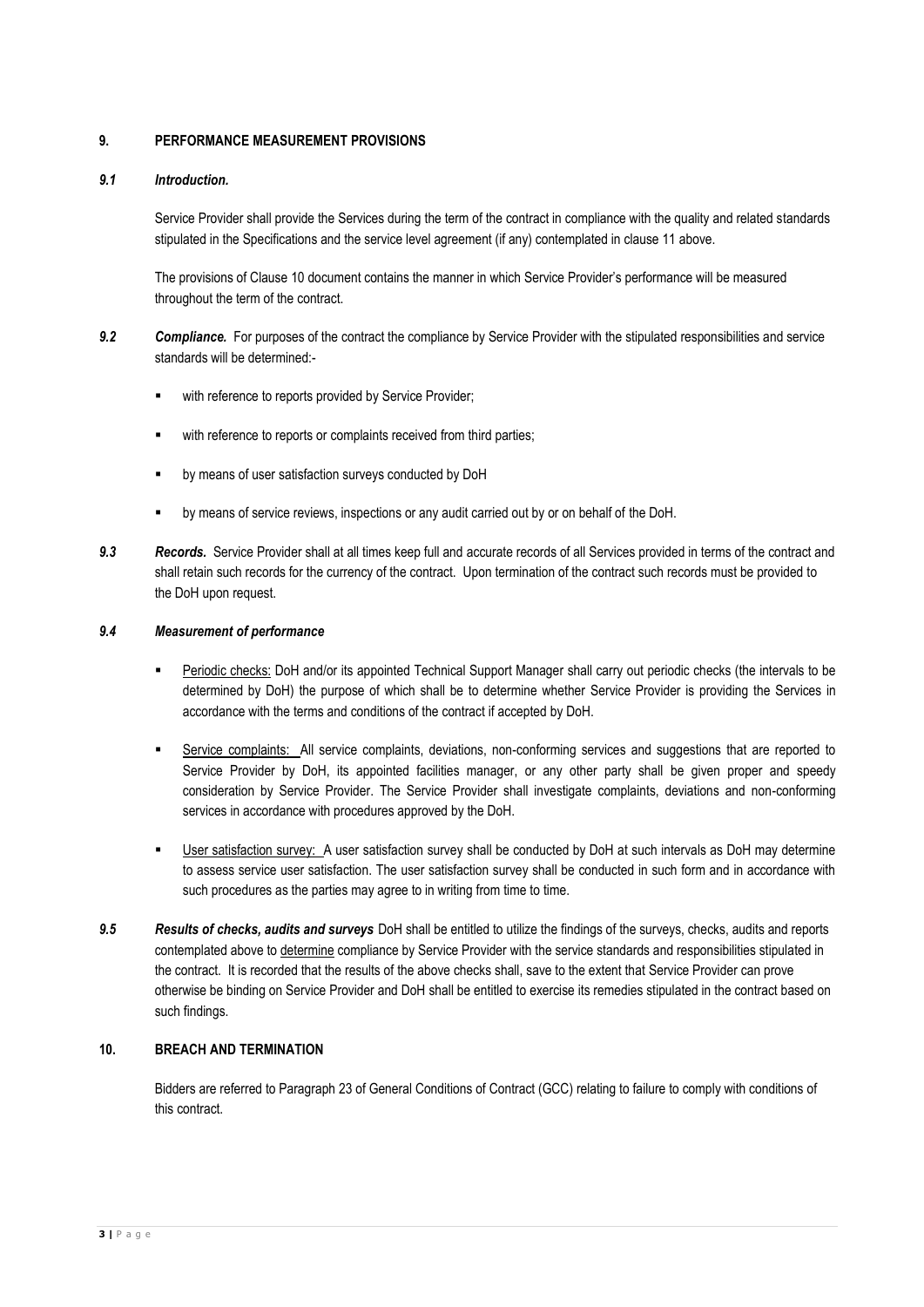# **11. LOSS AND DAMAGE**

Service Provider hereby indemnifies the State, and will hold the State harmless, against any loss or damages which the State may suffer, or any claims lodged against the State by any third party arising out of or relating to any loss that the State or such third party may suffer as a result of, or arising out of any act or omission of any personnel of Service Provider or the failure of Service Provider to provide the Services in accordance with the provisions of the contract.

# **12. SUB-SERVICE PROVIDERS**

Service Provider may only sub-contract its obligations under the contract with the prior written consent of the DoH (or any other authorized authority) and then only to a person and to the extent approved by the DoH or such authority and upon such terms and conditions as the DoH or such authority require. It is recorded that where such consent is given Service Provider shall remain liable to DoH for the performance of the Service.

### **PART 3**

### **Bid Strategy**

# **PROVISION OF CLEANING SERVICES AT MTHATHA PHARMACEUTICAL DEPOT FOR A PERIOD OF THREE (3) MONTHS**

### **INTRODUCTION**

Mthatha Pharmaceutical Depot requires the services of a Cleaning Service Provider to render the cleaning services for a period of three (3) months.

The reason for these services is to comply with the MCC (Medical Control Council) requirements, Occupational Health and Safety Act and Infective Control Standards.

The successful bidder will be required to enter into a written contract with the Department. This contract will contain performance penalties based on clause 11 in Part 2 and service level agreements based on Part 4 – Specifications. These penalties will be negotiated by all parties prior to the signing of the above contract.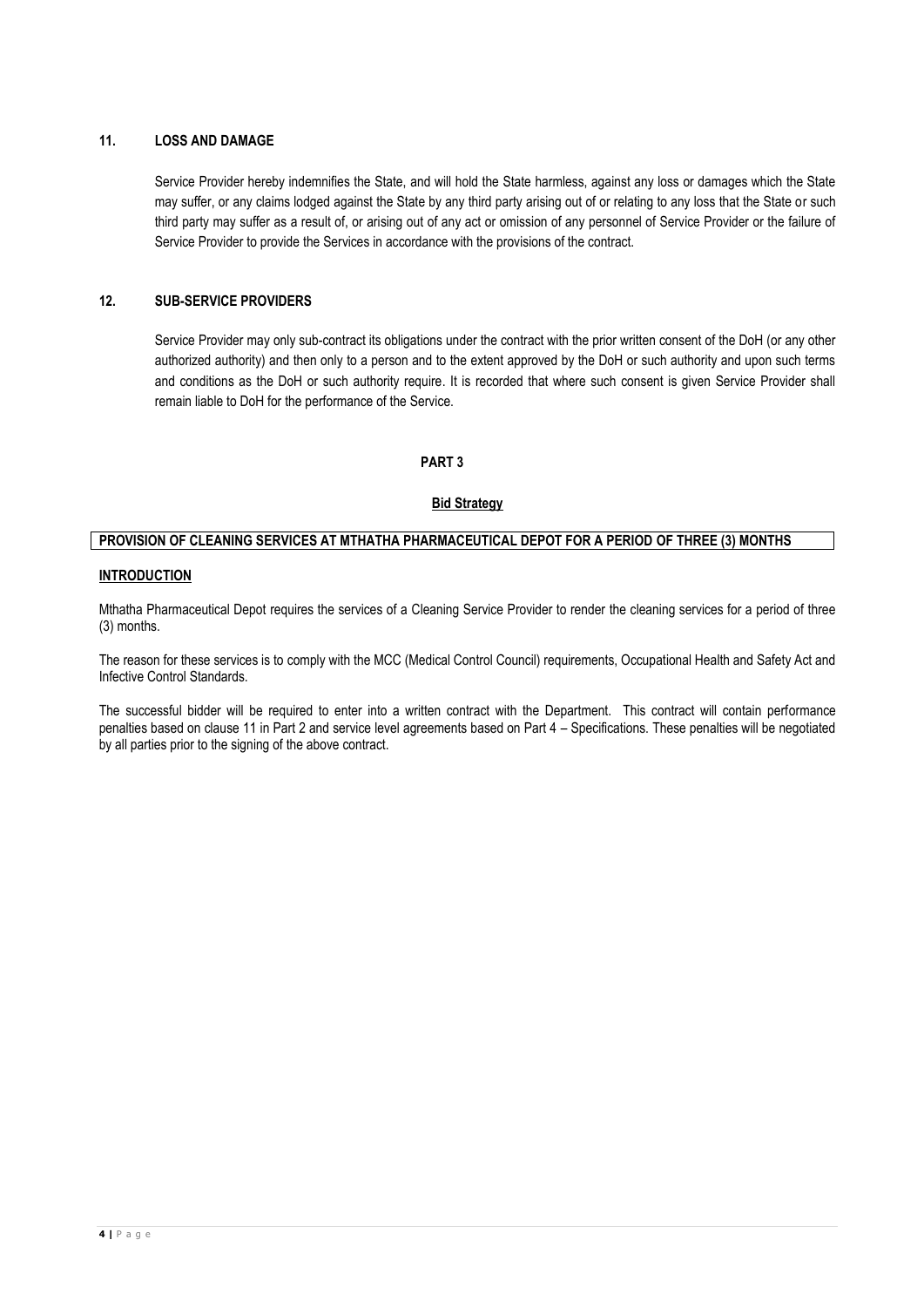# **Part 4 SPECIFICATION**

| BID NO.                | SCMU3-P21/22-2161-MTD                                                                                     |
|------------------------|-----------------------------------------------------------------------------------------------------------|
| <b>BID DESCRIPTION</b> | PROVISION OF CLEANING SERVICES AT MTHATHA PHARMACEUTICAL DEPOT FOR A PERIOD OF THREE (3)<br><b>MONTHS</b> |

# **I. ALLOCATION OF CLEANERS**

| <b>DESCRIPTION</b> | <b>NUMBER</b> |
|--------------------|---------------|
| <b>Cleaners</b>    |               |
| Supervisors        |               |
| <b>TOTAL</b>       | 12            |
|                    |               |

# **II. SCOPE OF WORK**

| NO.              | <b>ACTIVITY &amp; SHORT DESCRIPTION</b>                                                                                                               | <b>AREA</b>                                                                                                                                             | <b>FREQUENCY</b>   |
|------------------|-------------------------------------------------------------------------------------------------------------------------------------------------------|---------------------------------------------------------------------------------------------------------------------------------------------------------|--------------------|
| $\overline{1}$ . | Floor Maintenance: (Vinyl Epoxy floor / cement floors).                                                                                               | Change rooms, passages,<br>Warehouse/Stores and<br>stairways                                                                                            | Daily              |
|                  | Strip and seal with 3 coats polymer based non-slip floor sealant                                                                                      | Boardroom<br>Offices,<br>and<br><b>Warehouse Stores</b>                                                                                                 | <b>Bi-Annually</b> |
| $\overline{2}$ . | Carpet Maintenance: Spot clean and remove all chewing gum, marks, etc.<br>Vacuum clean thoroughly to ensure that all grit and dust is removed.        | Boardroom and Offices                                                                                                                                   | Daily              |
|                  | Deep steam clean all carpets in the building                                                                                                          | Boardroom and Offices                                                                                                                                   | Annually           |
| $\overline{3}$ . | Dusting: Wipe all seats and floors with a chemically impregnated cloth disinfect<br>all floors and seats.<br>Clean and wipe down handrails and stairs | Offices, waiting areas, Canteen,<br>Boardroom, vertical surfaces,<br>and<br>pictures,<br>doors<br>all<br>accessible surfaces including<br>roller doors. | Daily              |
|                  |                                                                                                                                                       | window sills, skirting, ledges,<br>ceilings, light fitting, desk,<br>telephone, furniture, etc.                                                         | Weekly             |
|                  |                                                                                                                                                       | Doors, mats, outside sub-stairs,<br>and fire extinguishers.                                                                                             |                    |
| 4.               | Dust, damp wipe and Polish                                                                                                                            | Wooden furniture                                                                                                                                        | Weekly             |
| $\overline{5}$ . | Dust & damp wipe                                                                                                                                      | Gutters, cages, steel frames,<br>shelving Ooutside Transit area<br>up to ceiling level including light<br>fittings.                                     | Monthly            |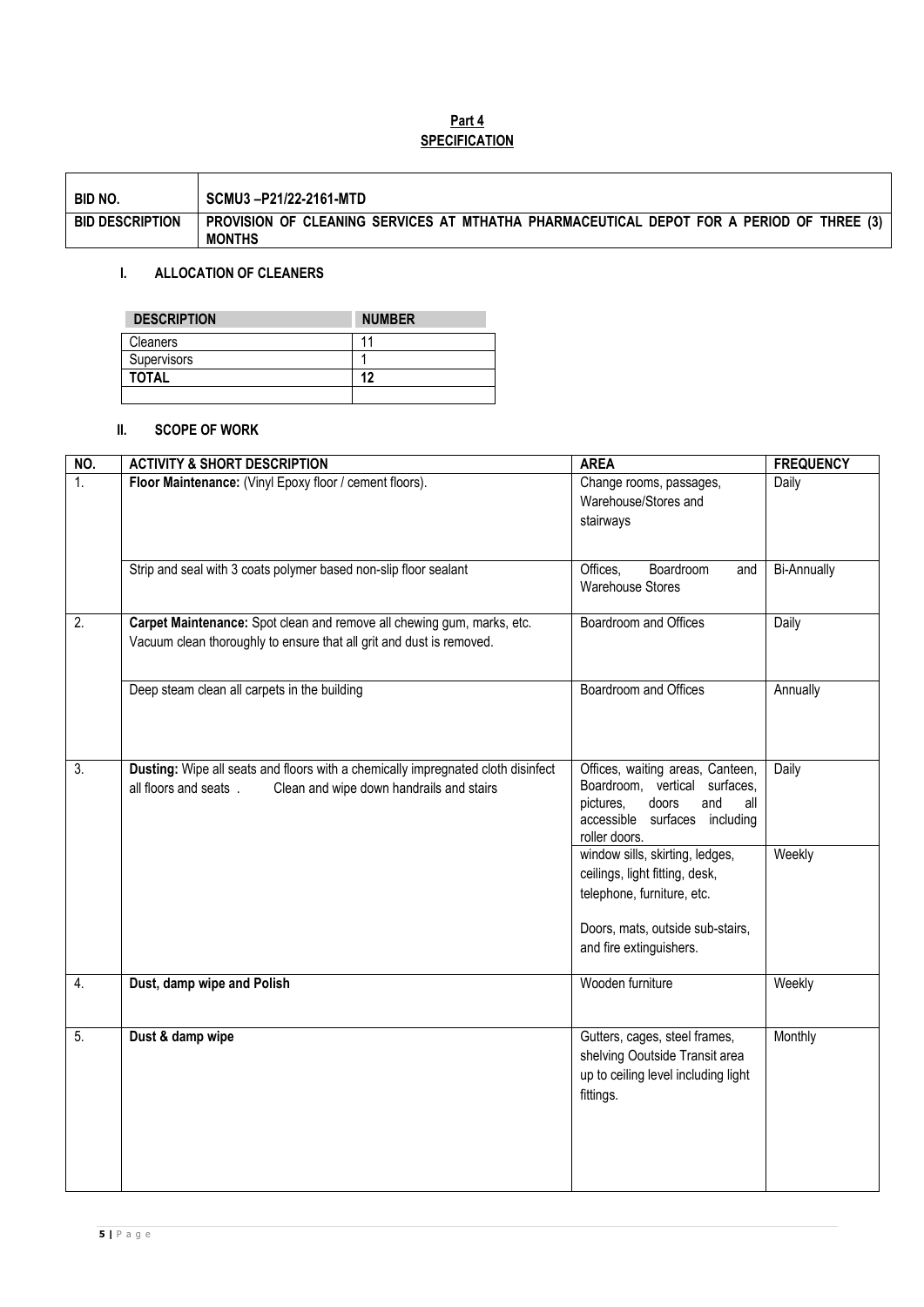| 6. | <b>Waste Disposal:</b><br>Empty, clean and wipe with disinfectant impregnated cloth all waste bins.<br>All refuse that is to be collected from offices and other areas will<br>$\bullet$<br>be in black refuse bags and sealed before being taken to the<br>disposal areas, bags to be checked by the security before<br>sealing.<br>Dust bins in waiting areas and offices are to be emptied into bags<br>$\bullet$<br>supplied by contractor and taken to the demarcated areas.<br>All damaged bags to be placed inside another bag and sealed,<br>$\bullet$<br>after inspection by security. | From offices areas to the<br>demarcated areas as indicated<br>from time to time (on site).                         | Daily                           |
|----|-------------------------------------------------------------------------------------------------------------------------------------------------------------------------------------------------------------------------------------------------------------------------------------------------------------------------------------------------------------------------------------------------------------------------------------------------------------------------------------------------------------------------------------------------------------------------------------------------|--------------------------------------------------------------------------------------------------------------------|---------------------------------|
| 7. | Wash Walls and Paintworks etc.<br>Wash down walls<br>Spot clean all marks                                                                                                                                                                                                                                                                                                                                                                                                                                                                                                                       | Around door opening and<br>staircases.<br>From walls, doors and windows<br>(not notice boards) and clean<br>walls. | Bi-<br>Monthly<br>(Fortnightly) |
| 8. | Cleaning of windows and glass walls etc.<br>Spot clean glass doors, glazed screens etc.<br>Clean inside and outside faces of all windows including internal<br>$\bullet$<br>glass partitions.<br>Clean and polish all door ironmongery, handles etc.                                                                                                                                                                                                                                                                                                                                            | Boardroom-Canteen Aluminum<br>Windows and sliding doors and<br>in other offices within the Depot.                  | Weekly                          |
| 9. | <b>Cleaning and Dusting of Vertical Blinds:</b>                                                                                                                                                                                                                                                                                                                                                                                                                                                                                                                                                 | Dirty<br>spots,<br>grease<br>and<br>splashes.                                                                      | Weekly                          |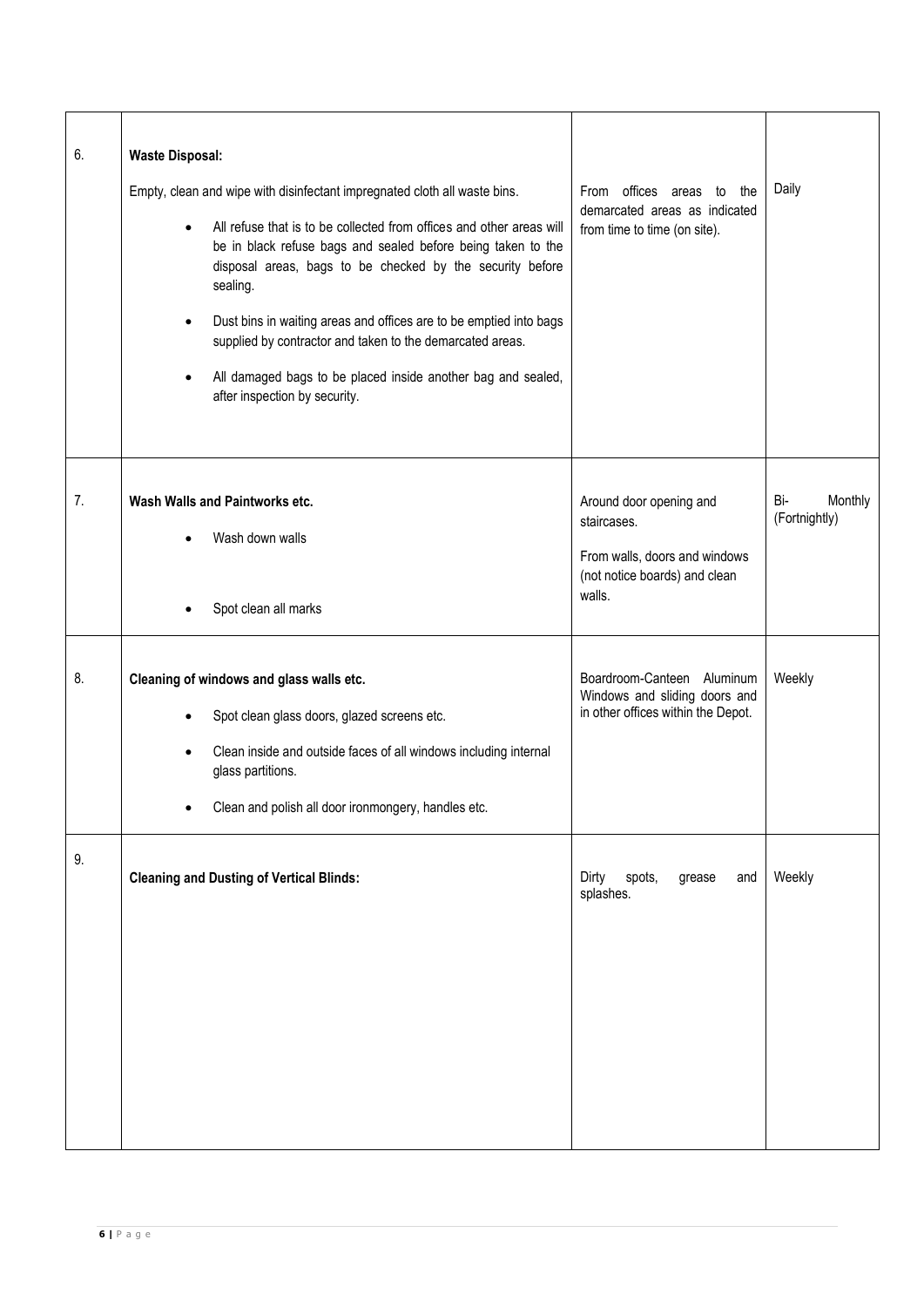| 10. | <b>Cleaning of Toilets and Shower Rooms</b><br>First thing in the morning and again after lunch empty and clean<br>$\bullet$<br>all waste receptacles, and replenish toilet paper dispensers.                                                                                                                                                                                                                      | All Toilets and Wash Rooms                                                                 | Twice<br>(Keep<br>Checklist)                              | Daily<br>a              |        |
|-----|--------------------------------------------------------------------------------------------------------------------------------------------------------------------------------------------------------------------------------------------------------------------------------------------------------------------------------------------------------------------------------------------------------------------|--------------------------------------------------------------------------------------------|-----------------------------------------------------------|-------------------------|--------|
|     | Scrub, clean and disinfect floors<br>Clean and sanitise with disinfectant tiled surfaces<br>Clean and polish all bright metal fittings and mirrors<br>٠<br>Clean window sills, ledges, pipes and fittings<br>Report any water leaks, malfunctions or defects including faulty<br>$\bullet$<br>tap washers, flush valves, WC cisterns, faulty lights and obvious<br>damage to building fabric to the Depot manager. | All Toilets and Wash Rooms                                                                 |                                                           | Daily                   |        |
| 11. | Maintain Cleanliness by sweeping and removal of litter.<br>Spray with high pressure hose pipe<br>Clean & remove grid between platform & warehouse areas (at<br>$\bullet$<br>height adjuster plate)                                                                                                                                                                                                                 | At the Parking Area, outside<br>area, Entrance, Receiving, and<br><b>Issuing Platforms</b> |                                                           | Every<br>Day<br>Monthly | Second |
| 12. | Provision of (R/Bags) refuse bags on existing waste bins:<br>To supply general waste plastic refuse bags for:<br>Heavy Duty bins and<br>Small 5L refuse bins.                                                                                                                                                                                                                                                      | No. of Black<br><b>R/Bag Bins</b><br>QTY<br>12 <sup>2</sup>                                | No. of<br><b>Transparent</b><br>(R/Bag) Bins<br>QTY<br>25 | Monthly                 |        |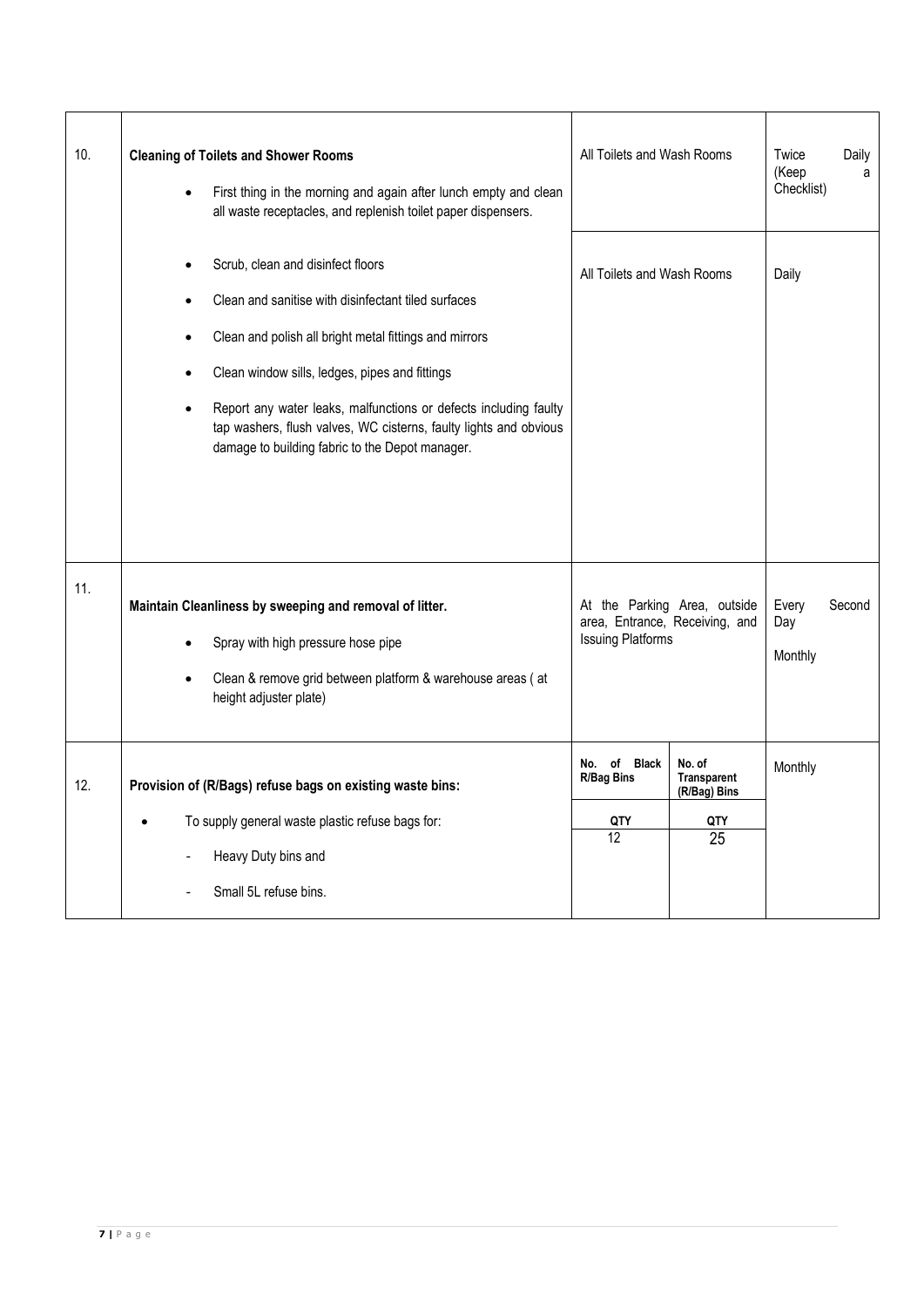# **SCOPE OF WORK**

## **INDEX**

- **1. Description**
- **2. Definitions and Interpretations**
- **3. Standards**
- **4. General Requirements**
- **5. Specific Requirements**
- **6. Exclusions**
- **7. Cleaning Equipment, machinery and consumables**
- **8. Control of Cleaning Consumables**
- **9. Control of Materials and equipment**
- **10. Infection Control**
- **11. Health and Safety**
- **12. Cleaning Programme**
- **13. Liaison**
- **14. Responsibilities if access times cannot be adhered to**
- **15. Training**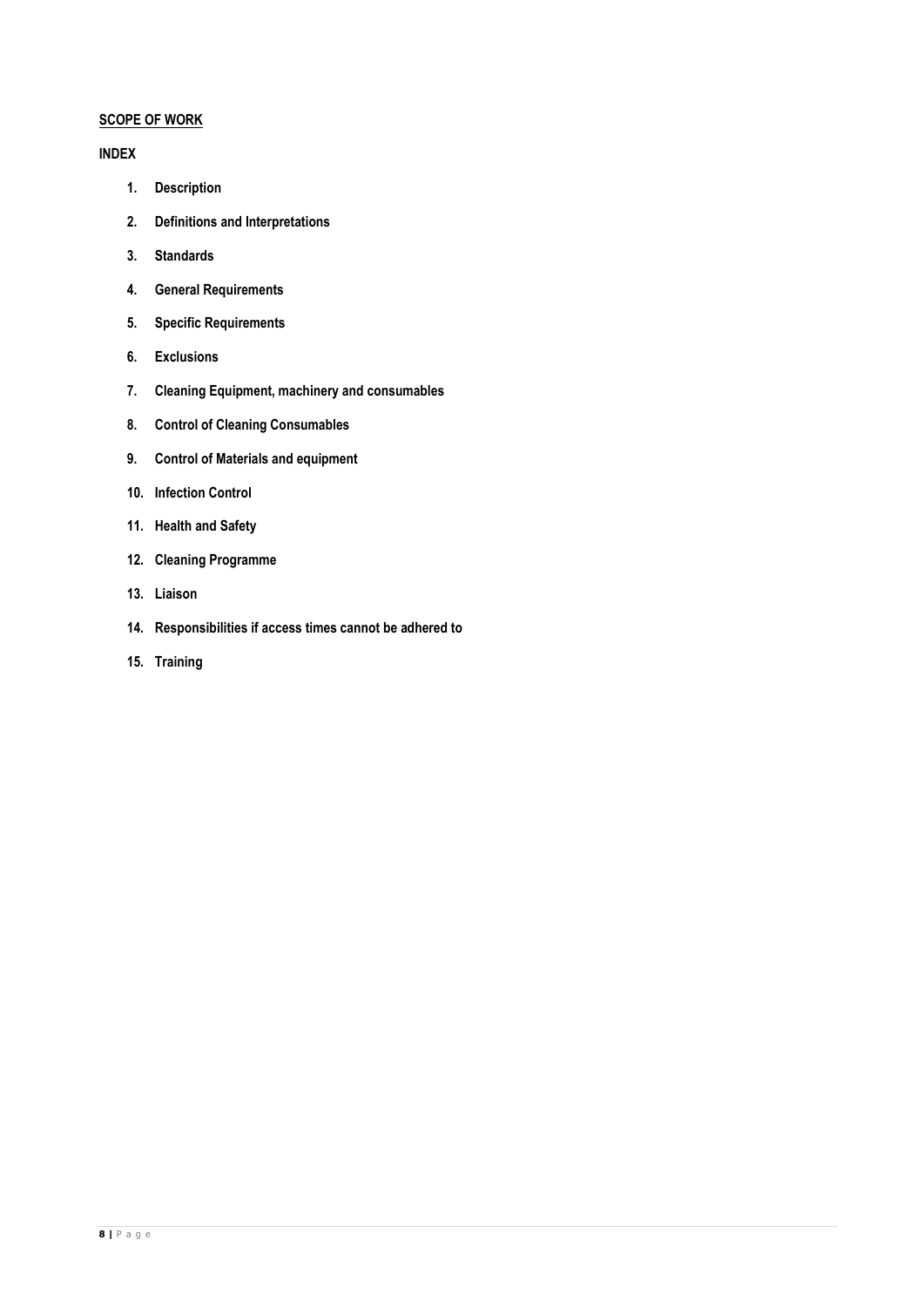### **APPENDIXES:-**

.

# **Appendix 1 – Example of a Work Schedule**

#### **1. DESCRIPTION**

The following paragraphs entails the requirements for the cleaning and related services at Mthatha Pharmaceutical Depot.

# **2. DEFINITIONS AND INTERPRETATIONS**

In this Specification/Terms of reference the following words and phrases shall have the following meanings unless the context otherwise requires.

| Cleaning service             |   | Means the cleaning and domestic service to be provided by the contractor<br>pursuant to this Specification/Terms of reference.                                                                                                     |
|------------------------------|---|------------------------------------------------------------------------------------------------------------------------------------------------------------------------------------------------------------------------------------|
| <b>Clinical Areas</b>        | ÷ | Means the areas at the Depot premises used to provide Pharmaceutical<br>Distribution Services where the need for high standards of cleaning is paramount<br>on a day-to-day basis.                                                 |
| Areas                        |   | Means any of the office areas, at Depot bases                                                                                                                                                                                      |
| Hygiene services             |   | Means the cleaning service to be provided by the contractor pursuant to this<br>Specification/Terms of reference                                                                                                                   |
| <b>Materials</b>             |   | Means the products necessary for the provision of the cleaning services                                                                                                                                                            |
| <b>Facilities Manager</b>    |   | Means Depot base Manager employed by DOH to manage the facilities<br>management related service at Depot, including such parts delegated authority or<br>person appointed to perform function on behalf of the facilities manager. |
| Office duties                |   | Means the office duties to be carried out by the contractor.                                                                                                                                                                       |
| Staff                        |   | Means those persons engaged or employed from time to time by Depot and the<br>contractor to carry out the cleaning services                                                                                                        |
| Service Standards            |   | Means the service levels and criteria set out in this Specification/Terms of<br>reference and the appendices to this Specification/Terms of reference.                                                                             |
| Specialist Cleaning Service: |   | Means the periodic cleaning of walls and ceiling surfaces excluding the routine day-to-<br>day cleaning of sanitary fittings and floors and spot wiping of walls and doors in<br>such areas.                                       |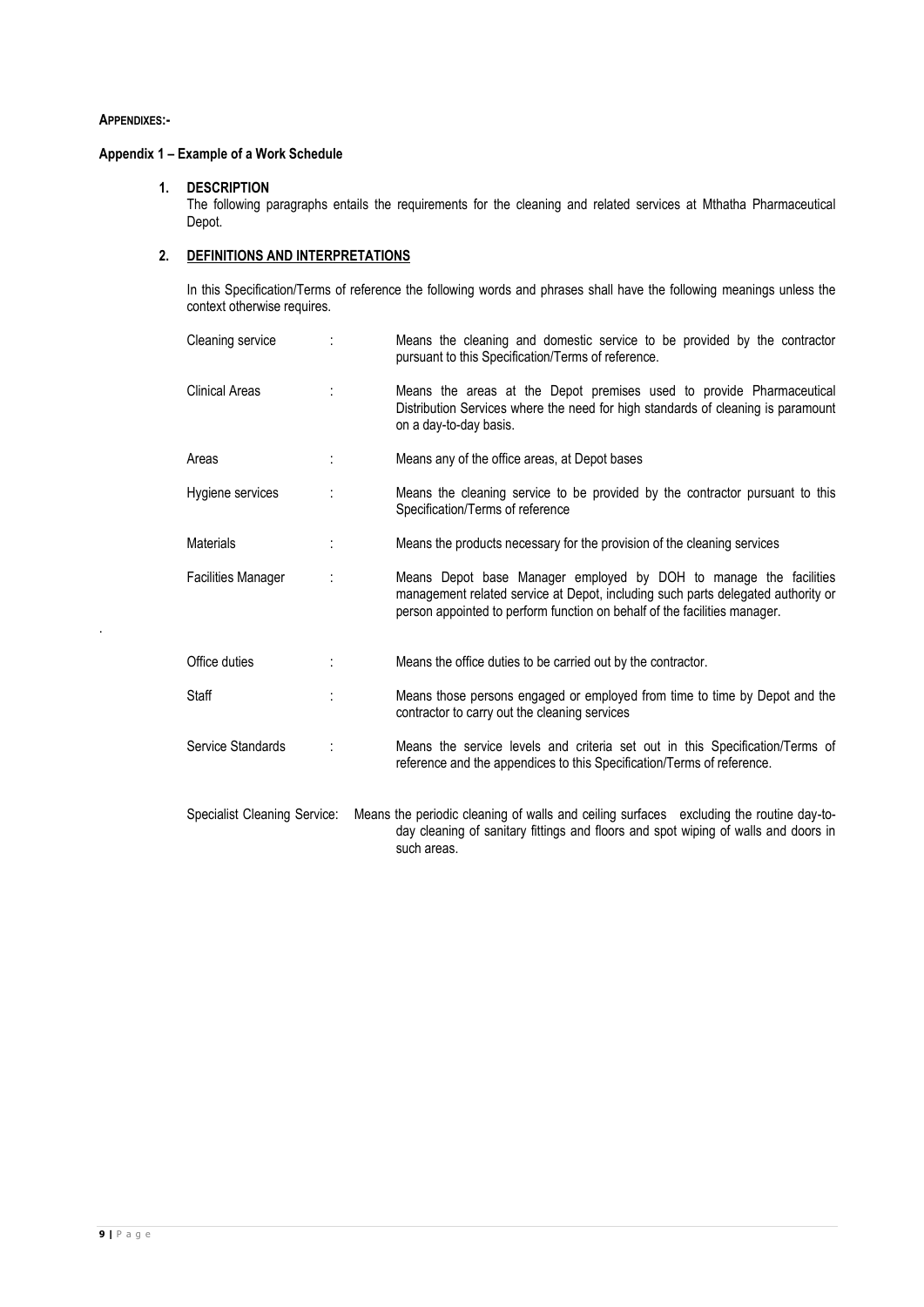# **3. SCOPE OF WORK**

## **3.1 STANDARDS**

#### **A. DISINFECTANTS**

Disinfectants liquids of the coal-tar type shall comply with SABS 47.Disinfectants containing stabilized chlorine shall comply with SABS 643. Detergent-disinfectants based on stabilised inorganic chlorine compound shall comply with SABA 1032. Disinfectants for use in automatic dispensers to toilets and urinals shall comply with CKS 459.

#### **B. CLEANERS**

Ammoniated liquid detergent cleaners shall comply with SABS 1225. Acidic lavatory bowl cleaner in powder or granule form shall comply with SABS 1256 and liquid acid cleaner for sanitary ware shall comply with SABS 1257.

#### **C. FLOOR FINISHES ( Offices and Passages )**

Vinyl tiles, sheet vinyl and linoleum flooring, shall be cleaned down with an approved water based floor stripper complying with SABS 1224 and two coats of an approved polymer metallised floor sealer complying with SABS 1042 applied in accordance with the manufacturer's instructions.

Tile, granite, terrazzo and marble floors, glazed and enamel surfaces are to be cleaned with approved detergents complying with SABS 525.

All cleaning and maintenance of floors shall be carried out in accordance with SABS Code of Practice 0170.

### **4. GENERAL REQUIREMENTS**

#### **4.1 STAFF REQUIREMENTS**

The successful service provider will be expected to provide the following staffing functions:

- Cleaning Manager (at Company's own cost)
- Cleaning Supervisors on site x1 (Payable)
- Cleaners x9 (Payable)

### **4.2MAINTENANCE OF STANDARDS**

The Contractor shall ensure that the method of cleaning windows is to conform to the NCCA "Safety Standards for Windows Cleaning Jan.2000" and SA Government Legislation as outlined in the SABS Code of Practice 809:2000 & 1304-1980 any updates to these standards. Such treatment methods must be environment friendly, humanely acceptable, effectively and professionally carried out.

#### **5. SPECIFIC REQUIREMENTS**

#### **5.1AIR CONDITIONING VENTS AND LAMP SHADES**

### **a) Fortnightly**

Clean and dust all air conditioning vents in ceilings, door panels and all other areas.

# **b) Weekly**

• Clean and dust lamp fittings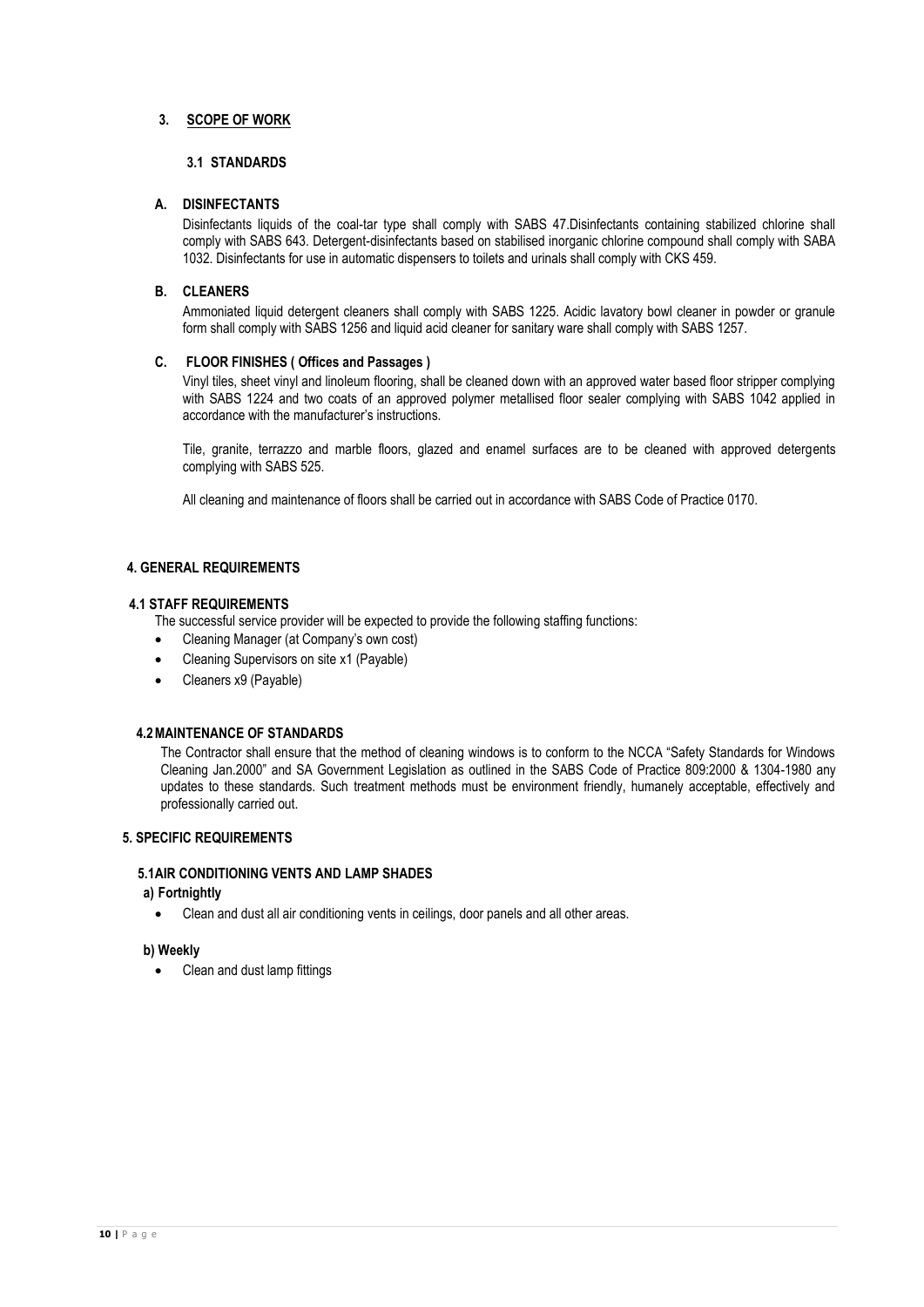# **5.2 TOILETS**

**5.3**

- **a) Twice Daily ( Check list)**
- First thing in the morning and again after lunch empty and clean all waste receptacles, and replenish toilet paper dispensers.

# **b) Daily**

- Scrub, clean and disinfect floors
- Clean and sanitise with disinfectant tiled surfaces
- Clean and polish all bright metal fittings and mirrors
- Clean window sills, ledges, pipes and fittings
- Report any water leaks, malfunctions or defects including faulty tap washers, flush valves, WC cisterns, faulty lights and obvious damage to building fabric to the Depot manager.

### **c) Weekly**

 Place 500ml of approved disinfectant drain cleaner liquid or granules into each urinal outlet in strict accordance with the manufacturer's instructions. This is to be done on Friday afternoons. The Contractor is to take special note of the difficulty in transporting, storing and use of this chemical.

**Note**: The Manager of the contractor must regularly carry out toilet inspections and submit a report to the Depot Manager. When cleaning staff are busy cleaning a toilet they must display a notice to that effect in front of the door. Where a male toilet is being cleaned by a female (or vice versa) the cleaner must leave the area when a user enters and return afterwards. It is very important that staff should be trained not to enter any toilet before they have established that it is vacant.

# **5.4 STAIRS**

# **a) Every Second Day**

- Clean and maintain landings, treads and risers according to finish. This includes risers up to roofs
- Remove any spots from buff clean staircase

### **5.5 ENTRANCES, RECEIVING AND ISSUEING PLATFORMS**

### **a) Every Second Day**

- Sweep parking area
- Remove litter from outside perimeter
- Sweep platforms & remove litter
- On a monthly basis spray with high pressure hose
- Clean & remove grid between platform & warehouse areas ( at height adjuster plate)

# **6. CLEANING EQUIPMENT, MACHINERY AND CONSUMABLES**

- All cleaning equipment and machinery used in this contract will comply with the relevant SABS specifications and the Occupational Health and Safety Act and be of industrial type equipment and are to be supplied by the successful service provider.
- The service provider is to ensure that all machine operators are fully trained in the safe and responsible use of such equipment.
- The service provider is to supply all cleaning equipment, machines and consumables as is being described in the document for the whole depot.
- All equipment, consumables and material will be used in strict accordance with the instructions of the manufacturer.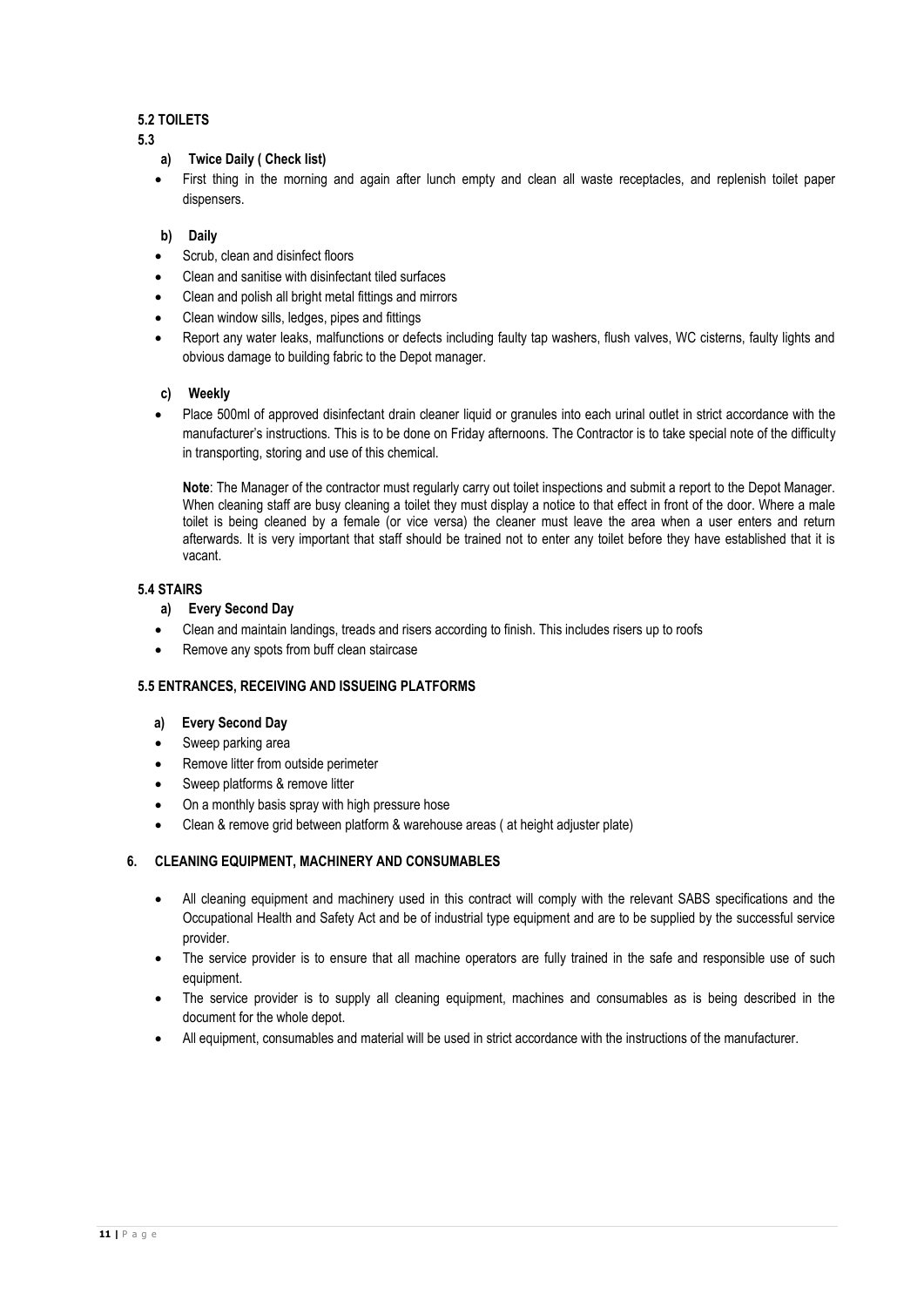#### **THE CONTRACTOR MUST NOTE THAT THE SUPPLY OF WASTE BAGS WILL FORM PART OF THIS CONTRACT.FOR THE PURPOSE OF THE CONTRACT THE PRICE MUST BE BASED ON THE FOLLOWING SCHEDULE:**

#### **6.1 EQUIPMENT PROVIDED: (MINIMUM REQUIREMENTS)**

- 2 X Industrial scrubbers
- 1X polisher
- 1X high pressure hose/cleaner
- 1X low noise vacuum cleaner. (office)
- 1X industrial wet/dry vacuum cleaner

#### **6.2 DESCRIPTION AND QUANTITY OF BINS TO BE REPLENISHED DAILY/WHEN THE NEED ARISE**

- Black refuse bags for standard size refuse bins-heavy duty 10 bins
- Small 5L transparent refuse bags 25 bins

#### **6.3 SUPPLY SABS APPROVED CLEANING CHEMICALS**

- Striper,
- Floor Polish and
- **Disinfectants**

### **7. CONTROL OF MATERIALS AND EQUIPMENT**

The Contractor will be responsible for the safe storage and use of Materials required for the provision of the Cleaning Services and for all costs incurred in their safe storage and use.

#### **The Contractor shall:**

- Ensure any non-compliant cleaning equipment is not used by any person what so ever in the provision of the Cleaning Services;
- All cleaning materials are designed for specific areas
- Staff are properly trained

### **8. HEALTH AND SAFETY**

- The Contractor's cleaning manager/supervisors will adhere to all scheduled meetings stipulated by the depot manager.
- The Contractor's health and safety officer will visit the site and liaise with the committee should it be requested.

#### **9. PROVISION OF OFFICES, WATER AND ELECTRICITY**

The successful service provider will be provided with demarcated office and storage space of non-negotiable size free of charge. If the area is not adequate the service provider is to source additional space at own cost. Water and electricity will also be provided free of charge for the execution of cleaning duties

#### **10. LIAISON**

 The contractor will be expected to attend Liaison meetings with Depot Manager as deemed necessary to ensure full and continuous service delivery.

### **11. RESPONSIBILITIES IF ACCESS TIMES CANNOT BE ADHERED TO**

In the event that any of the Areas are in use during the Access Times the Contractor shall liaise with the Facilities Manager to agree alternative Access Times so as to ensure the Contractor is able to comply with the terms of this Specification/Terms of reference.

#### **12. TRAINING**

The Contractor shall ensure that all Staff are adequately trained for the proper fulfillment of their duties in respect of this Cleaning Services Specification/Terms of reference.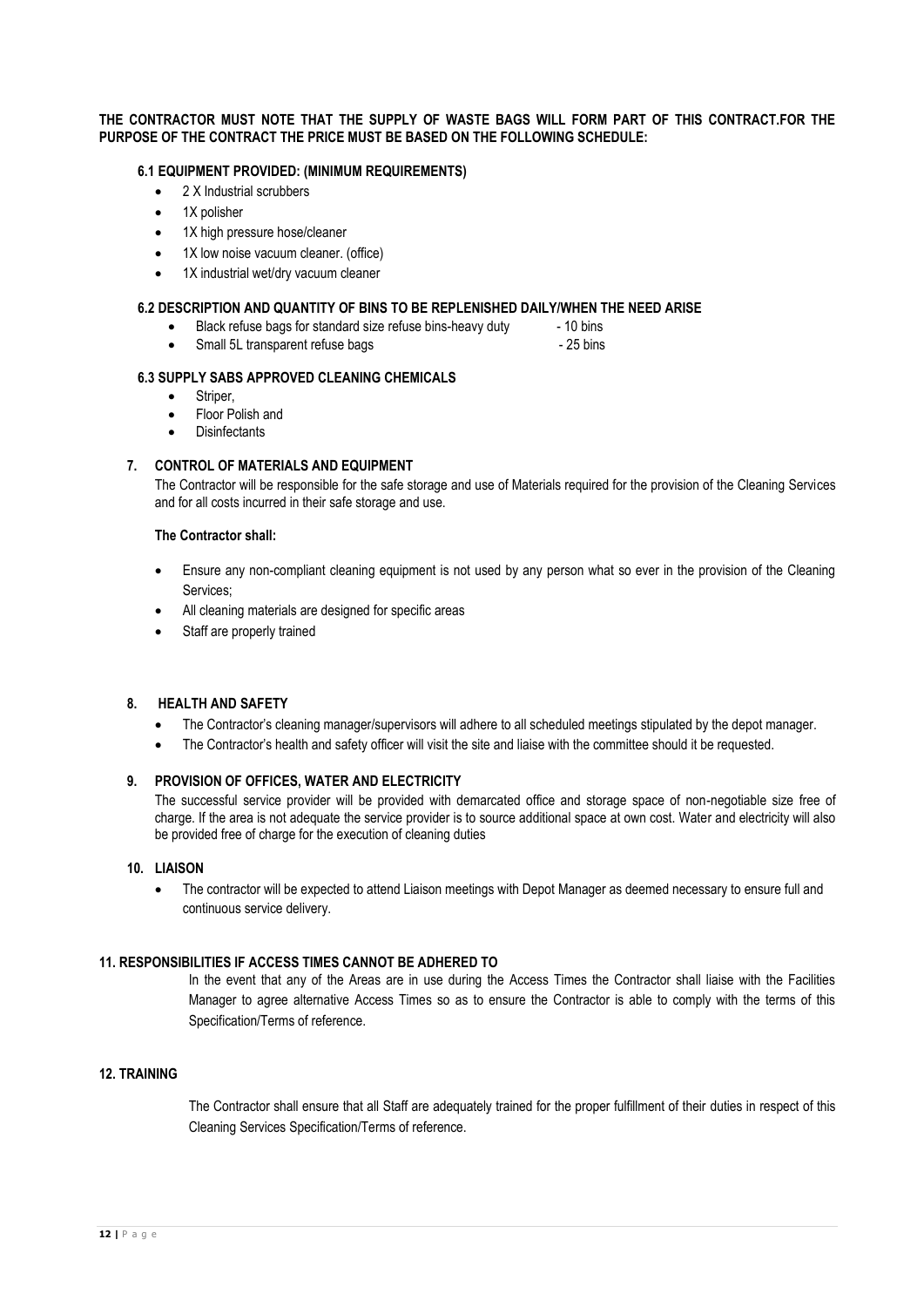# **13. SERVICE LEVEL AGREEMENT ELEMENTS**

The following elements will be reflected in the *Service Level Agreements* with penalties with for non-compliance work point

|     | Use of cleaning agents not complying with standards and/or        | R200.00 per incident   |  |  |
|-----|-------------------------------------------------------------------|------------------------|--|--|
|     | Specification/Terms of reference                                  |                        |  |  |
| 2.  | Non-compliance with cleaning programme                            | R300.00 per occurrence |  |  |
| 4.  | Failure of infection control due to inadequate cleaning processes | R200.00 per incident   |  |  |
| 5.  | Failure to comply with reactive cleaning requirements             | R100.00 per incident   |  |  |
| 7.  | Non removal of waste as specified                                 | R100,00 per incident   |  |  |
| 8.  | Inability to control consumables and material                     | R100.00 per incident   |  |  |
| 9.  | Use of unsafe equipment non complying to Occupational Health and  | R100.00 per incident   |  |  |
|     | Safety Act                                                        |                        |  |  |
| 10. | Unsafe handling of equipment                                      | R50.00 per incident    |  |  |

# **Part 5 – Schedule A**

#### **Government Procurement General Conditions of Contract**

### **Annexure A**

# **NOTES**

The purpose of this document is to:

(i) Draw special attention to certain general conditions

- applicable to government bids, contracts and orders; and
- (ii) To ensure that clients be familiar with regard to the rights and obligations of all parties involved in doing business with government.

In this document words in the singular also mean in the plural and vice versa and words in the masculine also mean in the feminine and neuter.

- The General Conditions of Contract (GCC) will form part of all bid documents and may not be amended.
- Special Conditions of Contract (SCC) relevant to a specific bid, should be compiled separately for every bid (if applicable) and will supplement the General Conditions of Contract. Whenever there is a conflict, the provisions in the SCC shall prevail.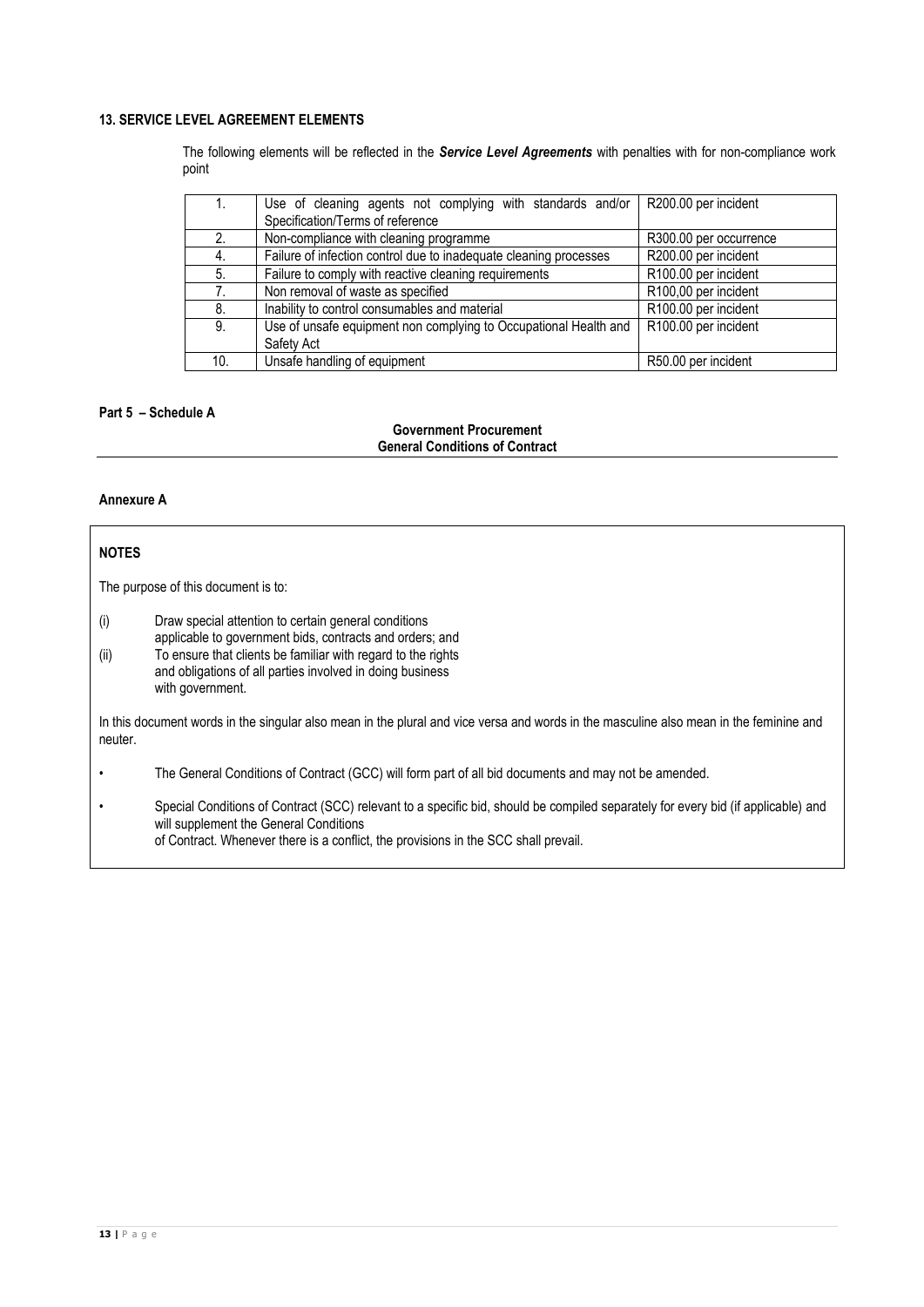# **TABLE OF CLAUSES**

- 1. Definitions
- 2. Application
- 3. General
- 4. Standards
- 5. Use of contract documents and information; inspection
- 6. Patent rights
- 7. Performance security
- 8. Inspections, tests and analysis
- 9. Packing
- 10. Delivery and documents
- 11. Insurance
- 12. Transportation
- 13. Incidental services
- 14. Spare parts
- 15. Warranty
- 16. Payment
- 17. Prices
- 18. Contract amendments
- 19. Assignment
- 20. Subcontracts
- 21. Delays in the supplier's performance
- 22. Penalties
- 23. Termination for default
- 24. Dumping and countervailing duties
- 25. Force Majeure
- 26. Termination for insolvency
- 27. Settlement of disputes
- 28. Limitation of liability
- 29. Governing language
- 30. Applicable law
- 31. Notices
- 32. Taxes and duties
- 33. National Industrial Participation Programme (NIPP)
- 34. Prohibition of restrictive practices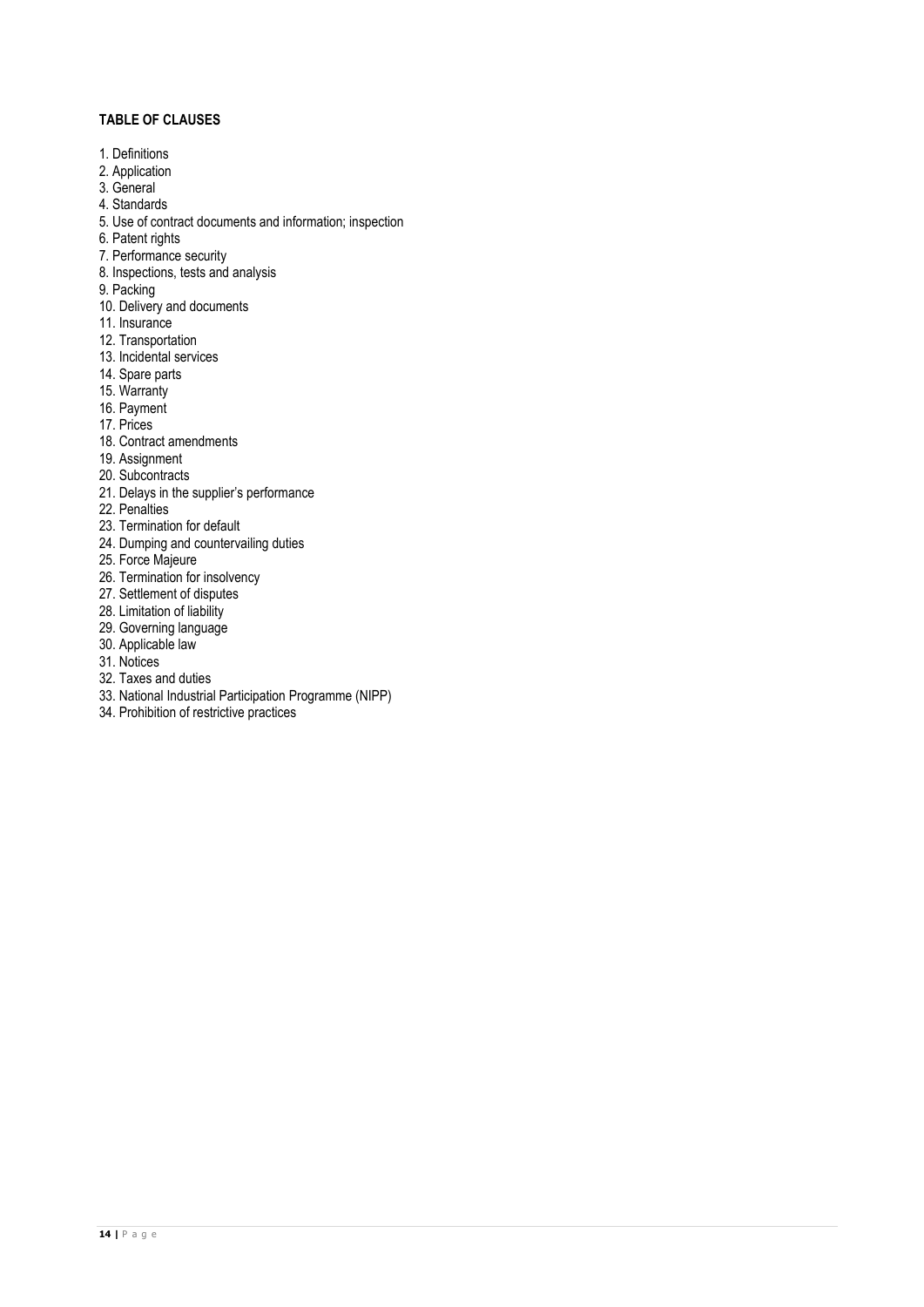#### **General Conditions of Contract**

#### **1. Definitions** 1. The following terms shall be interpreted as indicated:

- 1.1 "Closing time" means the date and hour specified in the bidding documents for the receipt of bids.
- 1.2 "Contract" means the written agreement entered into between the purchaser and the supplier, as recorded in the contract form signed by the parties, including all attachments and appendices thereto and all documents incorporated by reference therein.
- 1.3 "Contract price" means the price payable to the supplier under the contract for the full and proper performance of his contractual obligations.
- 1.4 "Corrupt practice" means the offering, giving, receiving, or soliciting of any thing of value to influence the action of a public official in the procurement process or in contract execution.
- 1.5 "Countervailing duties" are imposed in cases where an enterprise abroad is subsidized by its government and encouraged to market its products internationally.
- 1.6 "Country of origin" means the place where the goods were mined, grown or produced or from which the services are supplied. Goods are produced when, through manufacturing, processing or substantial and major assembly of components, a commercially recognized new product results that is substantially different in basic characteristics or in purpose or utility from its components.
- 1.7 "Day" means calendar day.
- 1.8 "Delivery" means delivery in compliance of the conditions of the contract or order.
- 1.9 "Delivery ex stock" means immediate delivery directly from stock actually on hand.
- 1.10 "Delivery into consignees store or to his site" means delivered and unloaded in the specified store or depot or on the specified site in compliance with the conditions of the contract or order, the supplier bearing all risks and charges involved until the supplies are so delivered and a valid receipt is obtained.
- 1.11 "Dumping" occurs when a private enterprise abroad market its goods on own initiative in the RSA at lower prices than that of the country of origin and which have the potential to harm the local industries in the RSA.
- 1.12 "Force majeure" means an event beyond the control of the supplier and not involving the supplier's fault or negligence and not foreseeable.

Such events may include, but is not restricted to, acts of the purchaser in its sovereign capacity, wars or revolutions, fires, floods, epidemics, quarantine restrictions and freight embargoes.

- 1.13 "Fraudulent practice" means a misrepresentation of facts in order to influence a procurement process or the execution of a contract to the detriment of any bidder, and includes collusive practice among bidders (prior to or after bid submission) designed to establish bid prices at artificial non-competitive levels and to deprive the bidder of the benefits of free and open competition.
- 1.14 "GCC" means the General Conditions of Contract.
- 1.15 "Goods" means all of the equipment, machinery, and/or other materials that the supplier is required to supply to the purchaser under the contract.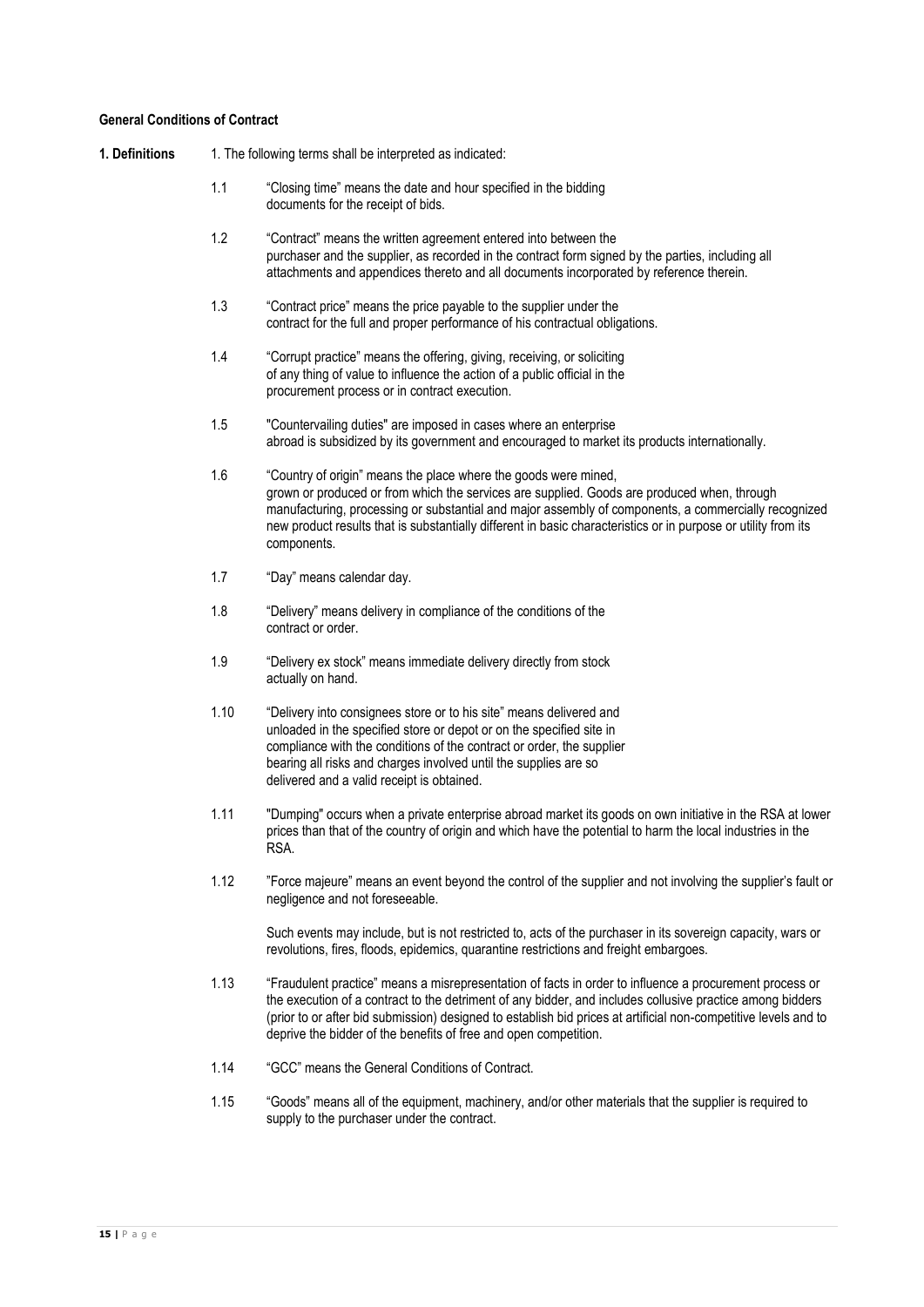|                    | 1.16 | "Imported content" means that portion of the bidding price represented by the cost of components, parts or<br>materials which have been or are still to be imported (whether by the supplier or his sub Service<br>Providers) and which costs are inclusive of the costs abroad, plus freight and other direct importation costs<br>such as landing costs, dock dues, import duty, sales duty or other similar tax or duty at the South African<br>place of entry as well as transportation and handling charges to the factory in the Republic where the<br>supplies covered by the bid will be manufactured. |
|--------------------|------|----------------------------------------------------------------------------------------------------------------------------------------------------------------------------------------------------------------------------------------------------------------------------------------------------------------------------------------------------------------------------------------------------------------------------------------------------------------------------------------------------------------------------------------------------------------------------------------------------------------|
|                    | 1.17 | "Local content" means that portion of the bidding price which is not<br>included in the imported content provided that local manufacture does take place.                                                                                                                                                                                                                                                                                                                                                                                                                                                      |
|                    | 1.18 | "Manufacture" means the production of products in a factory using<br>labour, materials, components and machinery and includes other<br>related value-adding activities.                                                                                                                                                                                                                                                                                                                                                                                                                                        |
|                    | 1.19 | "Order" means an official written order issued for the supply of goods or works or the rendering of a<br>service.                                                                                                                                                                                                                                                                                                                                                                                                                                                                                              |
|                    | 1.20 | "Project site," where applicable, means the place indicated in bidding<br>documents.                                                                                                                                                                                                                                                                                                                                                                                                                                                                                                                           |
|                    | 1.21 | "Purchaser" means the organization purchasing the goods.                                                                                                                                                                                                                                                                                                                                                                                                                                                                                                                                                       |
|                    | 1.22 | "Republic" means the Republic of South Africa.                                                                                                                                                                                                                                                                                                                                                                                                                                                                                                                                                                 |
|                    | 1.23 | "SCC" means the Special Conditions of Contract.                                                                                                                                                                                                                                                                                                                                                                                                                                                                                                                                                                |
|                    | 1.24 | "Services" means those functional services ancillary to the supply of<br>the goods, such as transportation and any other incidental services,<br>such as installation, commissioning, provision of technical assistance, training, catering, gardening,<br>security, maintenance and other such obligations of the supplier covered under the contract.                                                                                                                                                                                                                                                        |
|                    | 1.25 | "Written" or "in writing" means handwritten in ink or any form of<br>electronic or mechanical writing.                                                                                                                                                                                                                                                                                                                                                                                                                                                                                                         |
| 2. Application 2.1 |      | These general conditions are applicable to all bids, contracts and orders including bids for functional and<br>professional services, sales, hiring, letting and the granting or acquiring of rights, but excluding<br>immovable property, unless otherwise indicated in the bidding<br>documents.                                                                                                                                                                                                                                                                                                             |
|                    | 2.2  | Where applicable, special conditions of contract are also laid down to cover specific supplies, services or<br>works.                                                                                                                                                                                                                                                                                                                                                                                                                                                                                          |
|                    | 2.3  | Where such special conditions of contract are in conflict with these<br>general conditions, the special conditions shall apply.                                                                                                                                                                                                                                                                                                                                                                                                                                                                                |
| 3. General         | 3.1  | Unless otherwise indicated in the bidding documents, the purchaser<br>shall not be liable for any expense incurred in the preparation and<br>submission of a bid. Where applicable a non-refundable fee for<br>documents may be charged.                                                                                                                                                                                                                                                                                                                                                                       |
|                    | 3.2  | With certain exceptions, invitations to bid are only published in the<br>Government Tender Bulletin. The Government Tender Bulletin may be obtained directly from the<br>Government Printer, Private Bag X85,<br>Pretoria 0001, or accessed electronically from www.treasury.gov.za                                                                                                                                                                                                                                                                                                                            |
| 4. Standards       | 4.1  | The goods supplied shall conform to the standards mentioned in the<br>bidding documents and specifications.                                                                                                                                                                                                                                                                                                                                                                                                                                                                                                    |
|                    |      |                                                                                                                                                                                                                                                                                                                                                                                                                                                                                                                                                                                                                |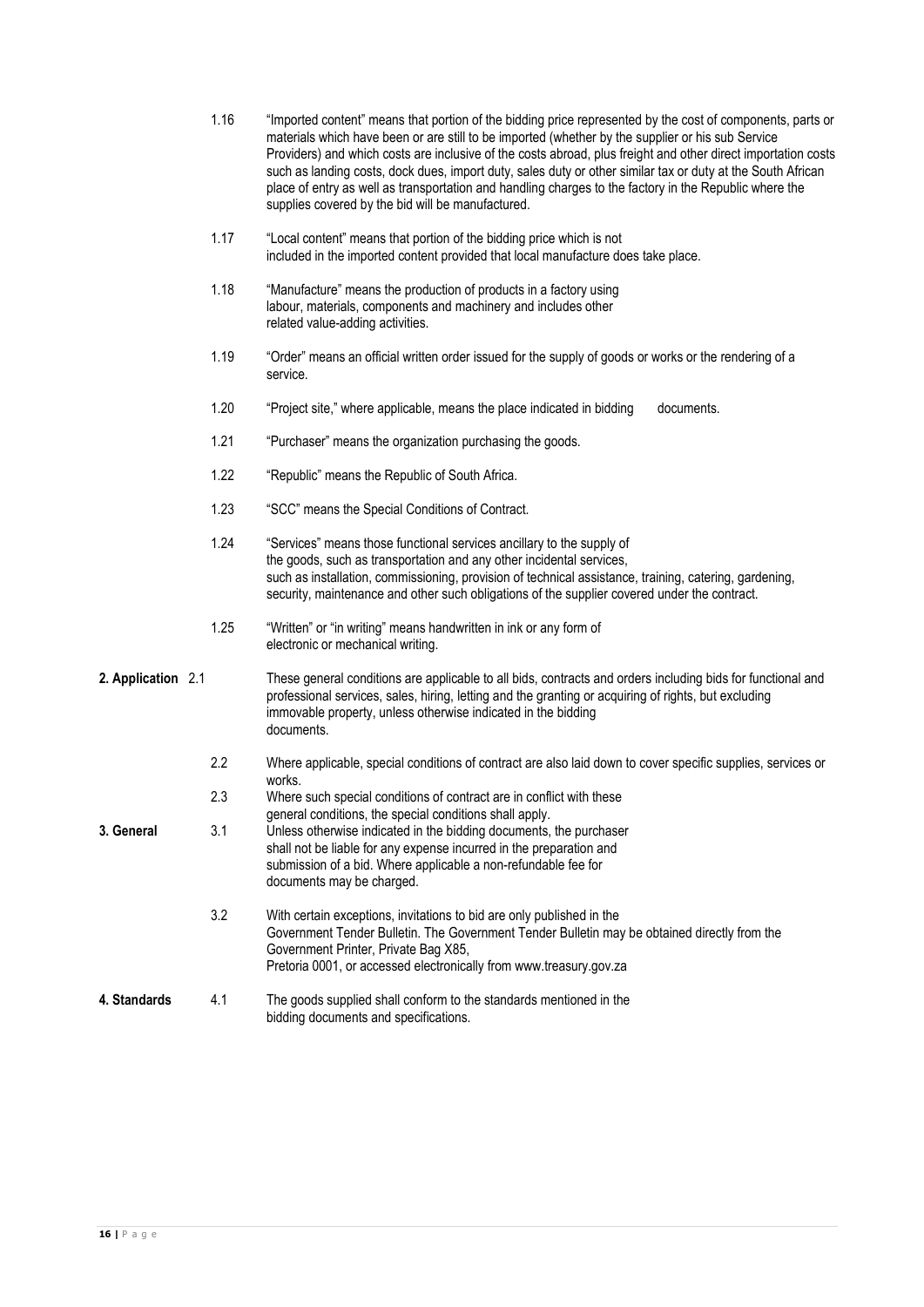# **5. Use of Contract documents and information; inspection.**

|                                   | 5.1                                                                                                                                                                                                                                                                                   | The supplier shall not, without the purchaser's prior written consent,<br>disclose the contract, or any provision thereof, or any specification,<br>plan, drawing, pattern, sample, or information furnished by or on<br>behalf of the purchaser in connection therewith, to any person other<br>than a person employed by the supplier in the performance of the<br>contract. Disclosure to any such employed person shall be made in<br>confidence and shall extend only so far as may be necessary for<br>purposes of such performance. |  |  |  |  |
|-----------------------------------|---------------------------------------------------------------------------------------------------------------------------------------------------------------------------------------------------------------------------------------------------------------------------------------|--------------------------------------------------------------------------------------------------------------------------------------------------------------------------------------------------------------------------------------------------------------------------------------------------------------------------------------------------------------------------------------------------------------------------------------------------------------------------------------------------------------------------------------------|--|--|--|--|
|                                   | 5.2                                                                                                                                                                                                                                                                                   | The supplier shall not, without the purchaser's prior written consent,<br>make use of any document or information mentioned in GCC clause<br>5.1 except for purposes of performing the contract.                                                                                                                                                                                                                                                                                                                                           |  |  |  |  |
|                                   | 5.3<br>Any document, other than the contract itself mentioned in GCC clause. 5.1 shall remain the property of the<br>purchaser and shall be returned (all copies) to the purchaser on completion of the supplier's performance<br>under the contract if so required by the purchaser. |                                                                                                                                                                                                                                                                                                                                                                                                                                                                                                                                            |  |  |  |  |
|                                   | 5.4                                                                                                                                                                                                                                                                                   | The supplier shall permit the purchaser to inspect the supplier's records relating to the performance of the<br>supplier and to have them audited by auditors appointed by the purchaser, if so required by the purchaser.                                                                                                                                                                                                                                                                                                                 |  |  |  |  |
|                                   |                                                                                                                                                                                                                                                                                       | 6. Patent rights 6.1 The supplier shall indemnify the purchaser against all third-party<br>claims of infringement of patent, trademark, or industrial design rights arising from use of the goods or any<br>part thereof by the purchaser.                                                                                                                                                                                                                                                                                                 |  |  |  |  |
| 7. Performance<br><b>Security</b> | 7.1                                                                                                                                                                                                                                                                                   | Within thirty (30) days of receipt of the notification of contract award,<br>the successful bidder shall furnish to the purchaser the performance<br>security of the amount specified in SCC.                                                                                                                                                                                                                                                                                                                                              |  |  |  |  |
|                                   | 7.2                                                                                                                                                                                                                                                                                   | The proceeds of the performance security shall be payable to the<br>purchaser as compensation for any loss resulting from the supplier's<br>failure to complete his obligations under the contract.                                                                                                                                                                                                                                                                                                                                        |  |  |  |  |
|                                   | 7.3                                                                                                                                                                                                                                                                                   | The performance security shall be denominated in the currency of the contract, or in a freely convertible<br>currency acceptable to the purchaser and shall be in one of the following forms:                                                                                                                                                                                                                                                                                                                                              |  |  |  |  |
|                                   |                                                                                                                                                                                                                                                                                       | (a)<br>a bank guarantee or an irrevocable letter of credit issued by a reputable bank located in the<br>purchaser's country or abroad, acceptable to the purchaser, in the form provided in the bidding<br>documents or another form acceptable to the<br>purchaser; or                                                                                                                                                                                                                                                                    |  |  |  |  |
|                                   |                                                                                                                                                                                                                                                                                       | (b) a cashier's or certified cheque                                                                                                                                                                                                                                                                                                                                                                                                                                                                                                        |  |  |  |  |
|                                   | 7.4                                                                                                                                                                                                                                                                                   | The performance security will be discharged by the purchaser and<br>returned to the supplier not later than thirty (30) days following the<br>date of completion of the supplier's performance obligations under the contract, including any warranty<br>obligations, unless otherwise<br>specified in SCC.                                                                                                                                                                                                                                |  |  |  |  |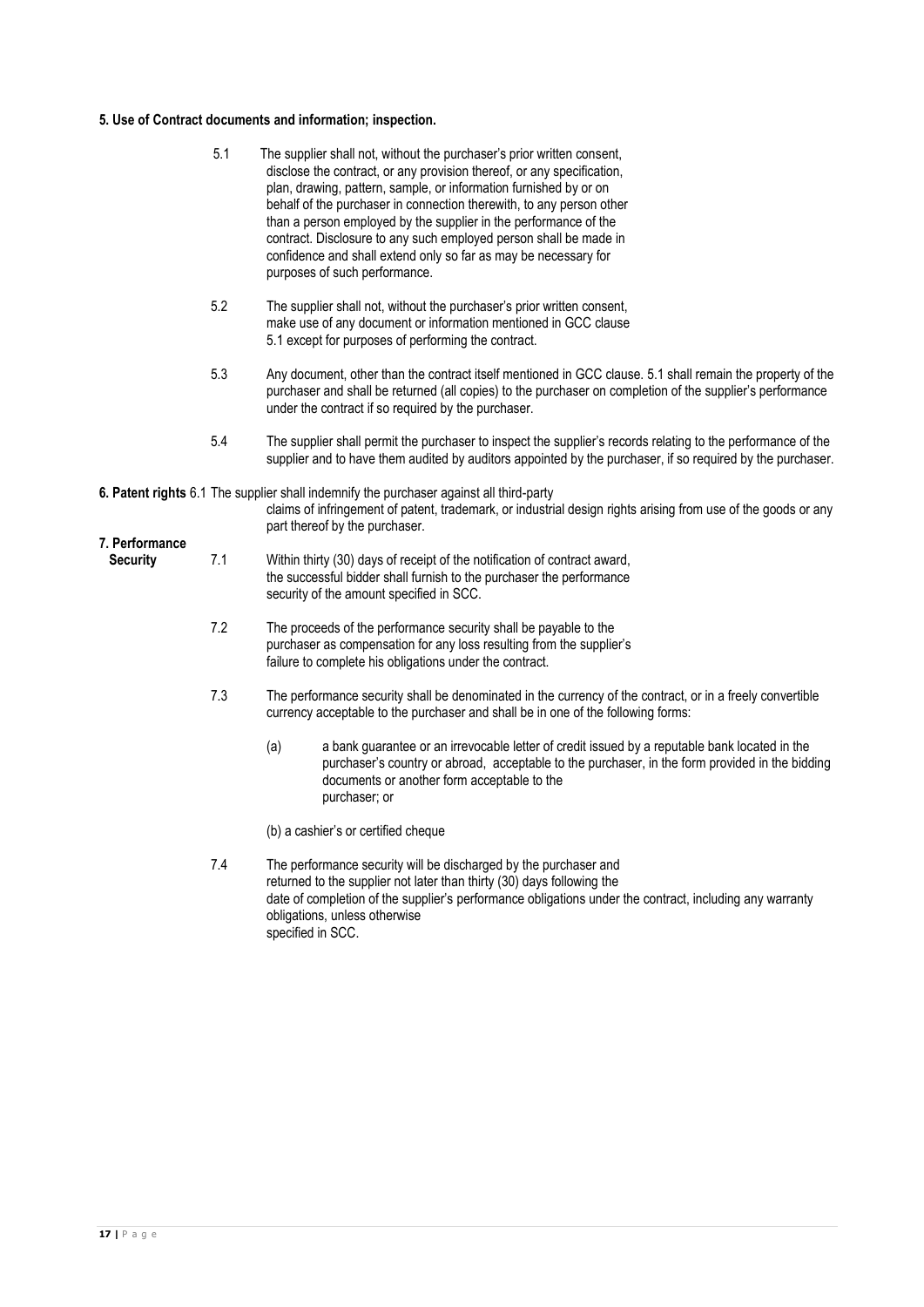| 8. Inspections,           |     |                                                                |                                                                                                                                                                                                                                                                                                                                                                                                                                                                                                                                                                                                                                                                                                                                                                                                                                                                                                                                                                                                               |  |  |  |  |  |
|---------------------------|-----|----------------------------------------------------------------|---------------------------------------------------------------------------------------------------------------------------------------------------------------------------------------------------------------------------------------------------------------------------------------------------------------------------------------------------------------------------------------------------------------------------------------------------------------------------------------------------------------------------------------------------------------------------------------------------------------------------------------------------------------------------------------------------------------------------------------------------------------------------------------------------------------------------------------------------------------------------------------------------------------------------------------------------------------------------------------------------------------|--|--|--|--|--|
| tests and<br>analyses 8.1 |     | All pre-bidding testing will be for the account of the bidder. |                                                                                                                                                                                                                                                                                                                                                                                                                                                                                                                                                                                                                                                                                                                                                                                                                                                                                                                                                                                                               |  |  |  |  |  |
|                           |     | 8.2                                                            | If it is a bid condition that supplies to be produced or services to be<br>rendered should at any stage during production or execution or on<br>completion be subject to inspection, the premises of the bidder or<br>Service Provider shall be open, at all reasonable hours, for inspection by a<br>representative of the Department or an organization acting on behalf of the Department.                                                                                                                                                                                                                                                                                                                                                                                                                                                                                                                                                                                                                 |  |  |  |  |  |
|                           |     | 8.3                                                            | If there are no inspection requirements indicated in the bidding<br>documents and no mention is made in the contract, but during the<br>contract period it is decided that inspections shall be carried out, the<br>purchaser shall itself make the necessary arrangements, including<br>payment arrangements with the testing authority concerned.                                                                                                                                                                                                                                                                                                                                                                                                                                                                                                                                                                                                                                                           |  |  |  |  |  |
|                           |     | 8.4                                                            | If the inspections, tests and analyses referred to in clauses 8.2 and 8.3 show the supplies to be in<br>accordance with the contract requirements, the cost of the inspections, tests and analyses shall be<br>defrayed by the purchaser.                                                                                                                                                                                                                                                                                                                                                                                                                                                                                                                                                                                                                                                                                                                                                                     |  |  |  |  |  |
|                           |     | 8.5                                                            | Where the supplies or services referred to in clauses 8.2 and 8.3 do not comply with the contract<br>requirements, irrespective of whether such supplies or services are accepted or not, the cost in connection<br>with these inspections, tests or analyses shall be defrayed by the supplier.                                                                                                                                                                                                                                                                                                                                                                                                                                                                                                                                                                                                                                                                                                              |  |  |  |  |  |
|                           |     | 8.6                                                            | Supplies and services which are referred to in clauses 8.2 and 8.3 and which do not comply with the<br>contract requirements may be rejected.                                                                                                                                                                                                                                                                                                                                                                                                                                                                                                                                                                                                                                                                                                                                                                                                                                                                 |  |  |  |  |  |
|                           |     | 8.7<br>8.8                                                     | Any contract supplies may on or after delivery be inspected, tested or analyzed and may be rejected if<br>found not to comply with the<br>requirements of the contract. Such rejected supplies shall be held at the cost and risk of the supplier who<br>shall, when called upon, remove them immediately at his own cost and forthwith substitute them with<br>supplies which do comply with the requirements of the contract. Failing such removal the rejected supplies<br>shall be returned at the suppliers cost and risk. Should the supplier fail to provide the substitute supplies<br>forthwith, the purchaser may, without giving the supplier further opportunity to substitute the rejected<br>supplies, purchase such supplies as may be necessary at the expense of the supplier.<br>The provisions of clauses 8.4 to 8.7 shall not prejudice the right of the purchaser to cancel the contract on<br>account of a breach of the<br>conditions thereof, or to act in terms of Clause 23 of GCC. |  |  |  |  |  |
| 9. Packing                | 9.1 |                                                                | The supplier shall provide such packing of the goods as is required to prevent their damage or<br>deterioration during transit to their final<br>destination, as indicated in the contract. The packing shall be<br>sufficient to withstand, without limitation, rough handling during<br>transit and exposure to extreme temperatures, salt and precipitation<br>during transit, and open storage. Packing, case size and weights shall take into consideration, where<br>appropriate, the remoteness of the goods' final destination and the absence of heavy handling facilities at<br>all points in transit.                                                                                                                                                                                                                                                                                                                                                                                              |  |  |  |  |  |
|                           |     | 9.2                                                            | The packing, marking, and documentation within and outside the<br>packages shall comply strictly with such special requirements as shall be expressly provided for in the<br>contract, including additional<br>requirements, if any, specified in SCC, and in any subsequent<br>instructions ordered by the purchaser.                                                                                                                                                                                                                                                                                                                                                                                                                                                                                                                                                                                                                                                                                        |  |  |  |  |  |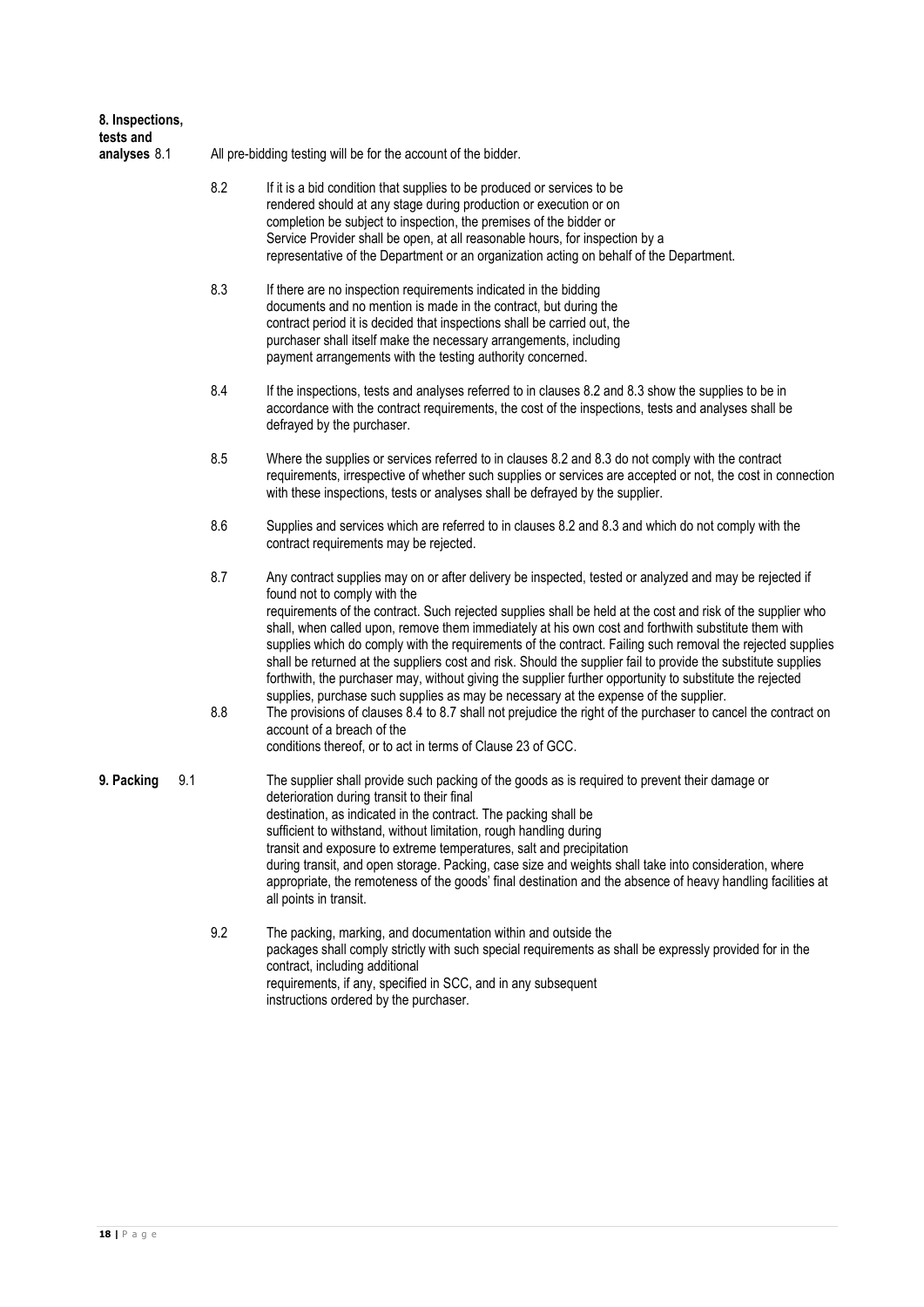| 10. Delivery<br>and documents                                                                                                                                                                                                                                              |      |                                                                                                                                           |                                                                                                                                                                                                                                                                                                                               |  |  |  |  |
|----------------------------------------------------------------------------------------------------------------------------------------------------------------------------------------------------------------------------------------------------------------------------|------|-------------------------------------------------------------------------------------------------------------------------------------------|-------------------------------------------------------------------------------------------------------------------------------------------------------------------------------------------------------------------------------------------------------------------------------------------------------------------------------|--|--|--|--|
|                                                                                                                                                                                                                                                                            | 10.1 |                                                                                                                                           | Delivery of the goods shall be made by the supplier in accordance with the terms specified in the contract.<br>The details of shipping and/or other documents to be furnished by the supplier are specified in SCC.                                                                                                           |  |  |  |  |
|                                                                                                                                                                                                                                                                            | 10.2 |                                                                                                                                           | Documents to be submitted by the supplier are specified in SCC.                                                                                                                                                                                                                                                               |  |  |  |  |
| <b>11. Insurance 11.1</b><br>The goods supplied under the contract shall be fully insured in a freely convertible currency against loss or<br>damage incidental to manufacture or acquisition, transportation, storage and delivery in the manner<br>specified in the SCC. |      |                                                                                                                                           |                                                                                                                                                                                                                                                                                                                               |  |  |  |  |
| 12. Transportation                                                                                                                                                                                                                                                         |      |                                                                                                                                           |                                                                                                                                                                                                                                                                                                                               |  |  |  |  |
|                                                                                                                                                                                                                                                                            | 12.1 |                                                                                                                                           | Should a price other than an all-inclusive delivered price be required, this shall be specified in the SCC.                                                                                                                                                                                                                   |  |  |  |  |
| 13. Incidental<br><b>Services 13.1</b>                                                                                                                                                                                                                                     |      | The supplier may be required to provide any or all of the following<br>services, including additional services, if any, specified in SCC: |                                                                                                                                                                                                                                                                                                                               |  |  |  |  |
|                                                                                                                                                                                                                                                                            |      | (a)                                                                                                                                       | performance or supervision of on-site assembly and/or<br>commissioning of the supplied goods;                                                                                                                                                                                                                                 |  |  |  |  |
|                                                                                                                                                                                                                                                                            |      | (b)                                                                                                                                       | furnishing of tools required for assembly and/or maintenance<br>of the supplied goods;                                                                                                                                                                                                                                        |  |  |  |  |
|                                                                                                                                                                                                                                                                            |      | (c)                                                                                                                                       | furnishing of a detailed operations and maintenance manual                                                                                                                                                                                                                                                                    |  |  |  |  |
|                                                                                                                                                                                                                                                                            |      | (d)                                                                                                                                       | for each appropriate unit of the supplied goods;<br>performance or supervision or maintenance and/or repair of<br>the supplied goods, for a period of time agreed by the parties,<br>provided that this service shall not relieve the supplier of any                                                                         |  |  |  |  |
|                                                                                                                                                                                                                                                                            |      | (e)                                                                                                                                       | warranty obligations under this contract; and<br>training of the purchaser's personnel, at the supplier's plant<br>and/or on-site, in assembly, start-up, operation, maintenance, and/or repair of the supplied<br>goods.                                                                                                     |  |  |  |  |
|                                                                                                                                                                                                                                                                            | 13.2 |                                                                                                                                           | Prices charged by the supplier for incidental services, if not included in the contract price for the goods,<br>shall be agreed upon in advance by the parties and shall not exceed the prevailing rates charged to other<br>parties by the supplier for similar services.                                                    |  |  |  |  |
| 14. Spare parts 14.1                                                                                                                                                                                                                                                       |      |                                                                                                                                           | As specified in SCC, the supplier may be required to provide any or all of the following materials,<br>notifications, and information pertaining to spare parts manufactured or distributed by the supplier:                                                                                                                  |  |  |  |  |
|                                                                                                                                                                                                                                                                            |      | (a)                                                                                                                                       | such spare parts as the purchaser may elect to purchase from the supplier, provided that this<br>election shall not relieve the supplier of any warranty obligations under the contract; and                                                                                                                                  |  |  |  |  |
|                                                                                                                                                                                                                                                                            |      | (b)                                                                                                                                       | in the event of termination of production of the spare parts:<br>Advance notification to the purchaser of the pending<br>(i)<br>termination, in sufficient time to permit the purchaser to procure needed<br>requirements; and<br>following such termination, furnishing at no cost to the purchaser, the blueprints,<br>(ii) |  |  |  |  |
|                                                                                                                                                                                                                                                                            |      |                                                                                                                                           | drawings, and specifications of the spare parts, if requested.                                                                                                                                                                                                                                                                |  |  |  |  |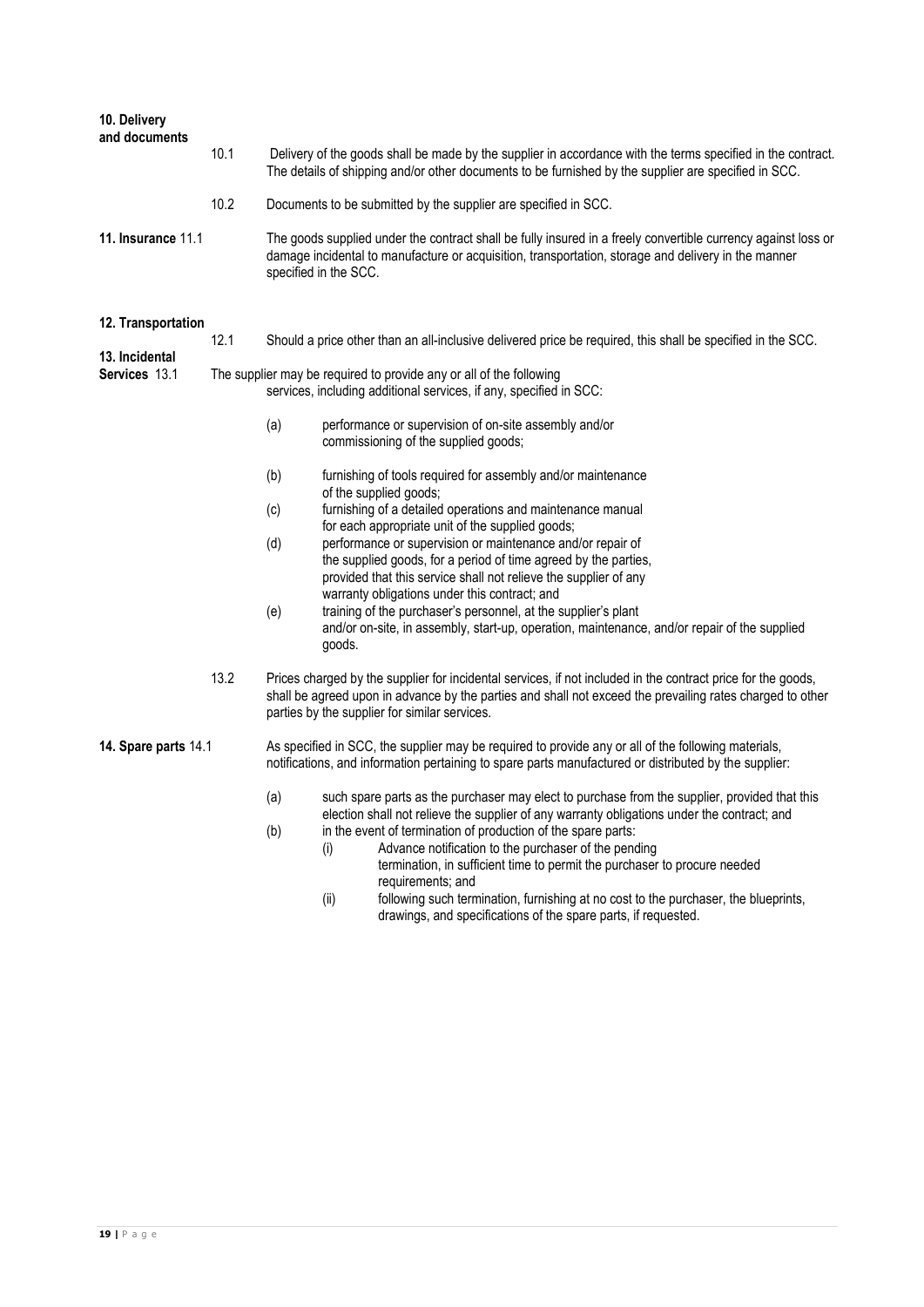| 15. Warranty                      | 15.1 | The supplier warrants that the goods supplied under the contract are new, unused, of the most recent or<br>current models, and that they incorporate all recent improvements in design and materials unless provided<br>otherwise in the contract. The supplier further warrants that all goods supplied under this contract shall<br>have no defect, arising from design, materials, or workmanship (except when the design and/or material is<br>required by the purchaser's specifications) or from any act or omission of the supplier, that may develop<br>under normal use of the supplied goods in the conditions prevailing in the country of final destination. |  |  |  |  |  |
|-----------------------------------|------|--------------------------------------------------------------------------------------------------------------------------------------------------------------------------------------------------------------------------------------------------------------------------------------------------------------------------------------------------------------------------------------------------------------------------------------------------------------------------------------------------------------------------------------------------------------------------------------------------------------------------------------------------------------------------|--|--|--|--|--|
|                                   | 15.2 | This warranty shall remain valid for twelve (12) months after the<br>goods, or any portion thereof as the case may be, have been delivered to and accepted at the final<br>destination indicated in the contract, or for eighteen (18) months after the date of shipment from the port or<br>place of loading in the source country, whichever period concludes earlier, unless specified otherwise in<br>SCC.                                                                                                                                                                                                                                                           |  |  |  |  |  |
|                                   | 15.3 | The purchaser shall promptly notify the supplier in writing of and claims arising under this warranty.                                                                                                                                                                                                                                                                                                                                                                                                                                                                                                                                                                   |  |  |  |  |  |
|                                   | 15.4 | Upon receipt of such notice, the supplier shall, within the period<br>specified in SCC and with all reasonable speed, repair or replace the defective goods or parts thereof,<br>without costs to the purchaser.                                                                                                                                                                                                                                                                                                                                                                                                                                                         |  |  |  |  |  |
|                                   | 15.5 | If the supplier, having been notified, fails to remedy the defect(s)<br>within the period specified in SCC, the purchaser may proceed to take such remedial action as may be<br>necessary, at the supplier's risk and expense and without prejudice to any other rights which the<br>purchaser may have against the supplier under the contract.                                                                                                                                                                                                                                                                                                                         |  |  |  |  |  |
| 16. Payment 16.1                  |      | The method and conditions of payment to be made to the supplier<br>under this contract shall be specified in SCC.                                                                                                                                                                                                                                                                                                                                                                                                                                                                                                                                                        |  |  |  |  |  |
|                                   | 16.2 | The supplier shall furnish the purchaser with an invoice accompanied by a copy of the delivery note and<br>upon fulfillment of other obligations stipulated in the contract.                                                                                                                                                                                                                                                                                                                                                                                                                                                                                             |  |  |  |  |  |
|                                   | 16.3 | Payments shall be made promptly by the purchaser, but in no case later than thirty (30) days after<br>submission of an invoice or claim by the supplier.                                                                                                                                                                                                                                                                                                                                                                                                                                                                                                                 |  |  |  |  |  |
|                                   | 16.4 | Payment will be made in Rand unless otherwise stipulated in SCC.                                                                                                                                                                                                                                                                                                                                                                                                                                                                                                                                                                                                         |  |  |  |  |  |
| 17. Prices                        | 17.1 | Prices charged by the supplier for goods delivered and services<br>performed under the contract shall not vary from the prices quoted by the supplier in his bid, with the<br>exception of any price adjustments authorized in SCC or in the purchaser's request for bid validity<br>extension, as the case may be.                                                                                                                                                                                                                                                                                                                                                      |  |  |  |  |  |
| 18. Contract<br><b>Amendments</b> | 18.1 | No variation in or modification of the terms of the contract shall be<br>made except by written amendment signed by the parties concerned.                                                                                                                                                                                                                                                                                                                                                                                                                                                                                                                               |  |  |  |  |  |
| 19. Assignment 19.1               |      | The supplier shall not assign, in whole or in part, its obligations to<br>perform under the contract, except with the purchaser's prior written<br>consent.                                                                                                                                                                                                                                                                                                                                                                                                                                                                                                              |  |  |  |  |  |
|                                   |      | 20. Subcontracts 20.1 The supplier shall notify the purchaser in writing of all subcontracts<br>awarded under this contracts if not already specified in the bid. Such<br>notification, in the original bid or later, shall not relieve the supplier<br>from any liability or obligation under the contract.                                                                                                                                                                                                                                                                                                                                                             |  |  |  |  |  |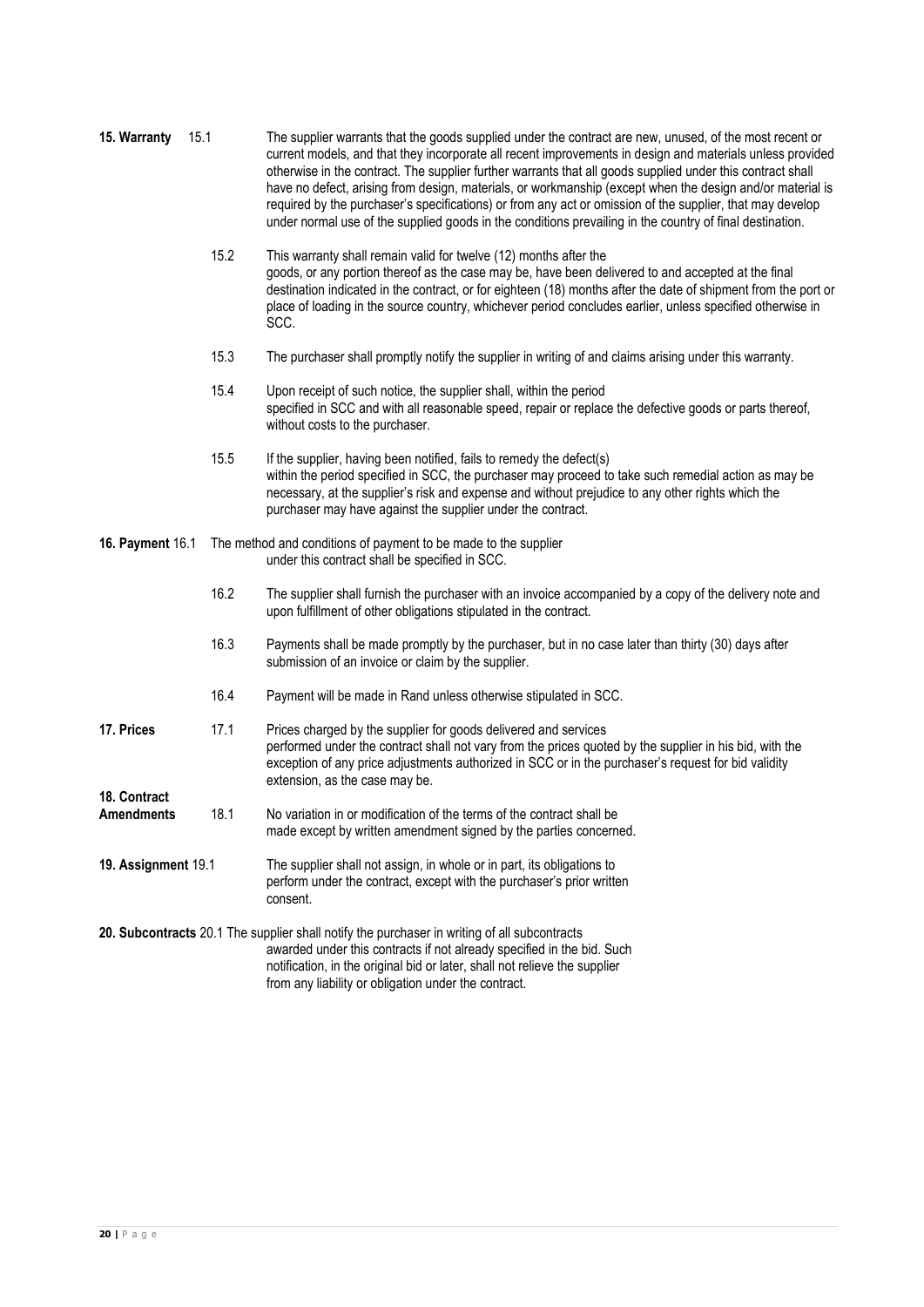| 21. Delays in the<br>supplier's |      |                                                                                                                                                                                                                                                                                                                                                                                                                                                                                                                                                                                                                                                                 |  |  |  |  |  |
|---------------------------------|------|-----------------------------------------------------------------------------------------------------------------------------------------------------------------------------------------------------------------------------------------------------------------------------------------------------------------------------------------------------------------------------------------------------------------------------------------------------------------------------------------------------------------------------------------------------------------------------------------------------------------------------------------------------------------|--|--|--|--|--|
| performance                     | 21.1 | Delivery of the goods and performance of services shall be made by<br>the supplier in accordance with the time schedule prescribed by the<br>purchaser in the contract.                                                                                                                                                                                                                                                                                                                                                                                                                                                                                         |  |  |  |  |  |
|                                 | 21.2 | If at any time during performance of the contract, the supplier or its<br>Sub Service Provider(s) should encounter conditions impeding timely delivery of the goods and<br>performance of services, the supplier shall promptly notify the purchaser in writing of the fact of the delay,<br>its likely duration and its cause(s). As soon as practicable after receipt of the supplier's notice, the<br>purchaser shall evaluate the situation and may at his discretion extend the supplier's time for performance,<br>with or without the imposition of penalties, in which case the extension shall be ratified by the parties by<br>amendment of contract. |  |  |  |  |  |
|                                 | 21.3 | No provision in a contract shall be deemed to prohibit the obtaining of supplies or services from a national<br>department, provincial department, or a local authority.                                                                                                                                                                                                                                                                                                                                                                                                                                                                                        |  |  |  |  |  |
|                                 | 21.4 | The right is reserved to procure outside of the contract small quantities or to have minor essential services<br>executed if an emergency arises, the supplier's point of supply is not situated at or near the place where<br>the supplies are required, or the supplier's services are not readily available.                                                                                                                                                                                                                                                                                                                                                 |  |  |  |  |  |
|                                 | 21.5 | Except as provided under GCC Clause 25, a delay by the supplier in<br>the performance of its delivery obligations shall render the supplier<br>liable to the imposition of penalties, pursuant to GCC Clause 22,<br>unless an extension of time is agreed upon pursuant to GCC Clause                                                                                                                                                                                                                                                                                                                                                                           |  |  |  |  |  |
|                                 | 21.2 | without the application of penalties.                                                                                                                                                                                                                                                                                                                                                                                                                                                                                                                                                                                                                           |  |  |  |  |  |
|                                 | 21.6 | Upon any delay beyond the delivery period in the case of a supplies<br>contract, the purchaser shall, without canceling the contract, be entitled to purchase supplies of a similar<br>quality and up to the same quantity in substitution of the goods not supplied in conformity with the contract<br>and to return any goods delivered later at the supplier's expense and risk, or to cancel the contract and<br>buy such goods as may be required to complete the contract and without prejudice to his other rights, be<br>entitled to claim damages from the supplier.                                                                                   |  |  |  |  |  |
| 22. Penalties                   | 22.1 | Subject to GCC Clause 25, if the supplier fails to deliver any or all of<br>the goods or to perform the services within the period(s) specified in<br>the contract, the purchaser shall, without prejudice to its other remedies under the contract, deduct from<br>the contract price, as a penalty, a sum calculated on the delivered price of the delayed goods or<br>unperformed services using the current prime interest rate calculated for each day of the delay until actual<br>delivery or performance. The purchaser may also consider termination of the contract pursuant to GCC<br>Clause 23.                                                     |  |  |  |  |  |
| 23. Termination                 |      |                                                                                                                                                                                                                                                                                                                                                                                                                                                                                                                                                                                                                                                                 |  |  |  |  |  |
| for default                     | 23.1 | The purchaser, without prejudice to any other remedy for breach of<br>contract, by written notice of default sent to the supplier, may<br>terminate this contract in whole or in part:                                                                                                                                                                                                                                                                                                                                                                                                                                                                          |  |  |  |  |  |
|                                 |      | (a)<br>if the supplier fails to deliver any or all of the goods within<br>the period(s) specified in the contract, or within any<br>extension thereof granted by the purchaser pursuant to GCC<br>Clause 21.2;                                                                                                                                                                                                                                                                                                                                                                                                                                                  |  |  |  |  |  |
|                                 |      | if the Supplier fails to perform any other obligation(s) under<br>(b)<br>the contract; or                                                                                                                                                                                                                                                                                                                                                                                                                                                                                                                                                                       |  |  |  |  |  |
|                                 |      | if the supplier, in the judgment of the purchaser, has<br>(c)<br>engaged in corrupt or fraudulent practices in competing for<br>or in executing the contract.                                                                                                                                                                                                                                                                                                                                                                                                                                                                                                   |  |  |  |  |  |
|                                 | 23.2 | In the event the purchaser terminates the contract in whole or in part, the purchaser may procure, upon<br>such terms and in such manner as it deems appropriate, goods, works or services similar to those<br>undelivered, and the supplier shall be liable to the purchaser for any excess costs for such similar goods,<br>works or services. However, the supplier shall continue performance of the contract to the extent not<br>terminated.                                                                                                                                                                                                              |  |  |  |  |  |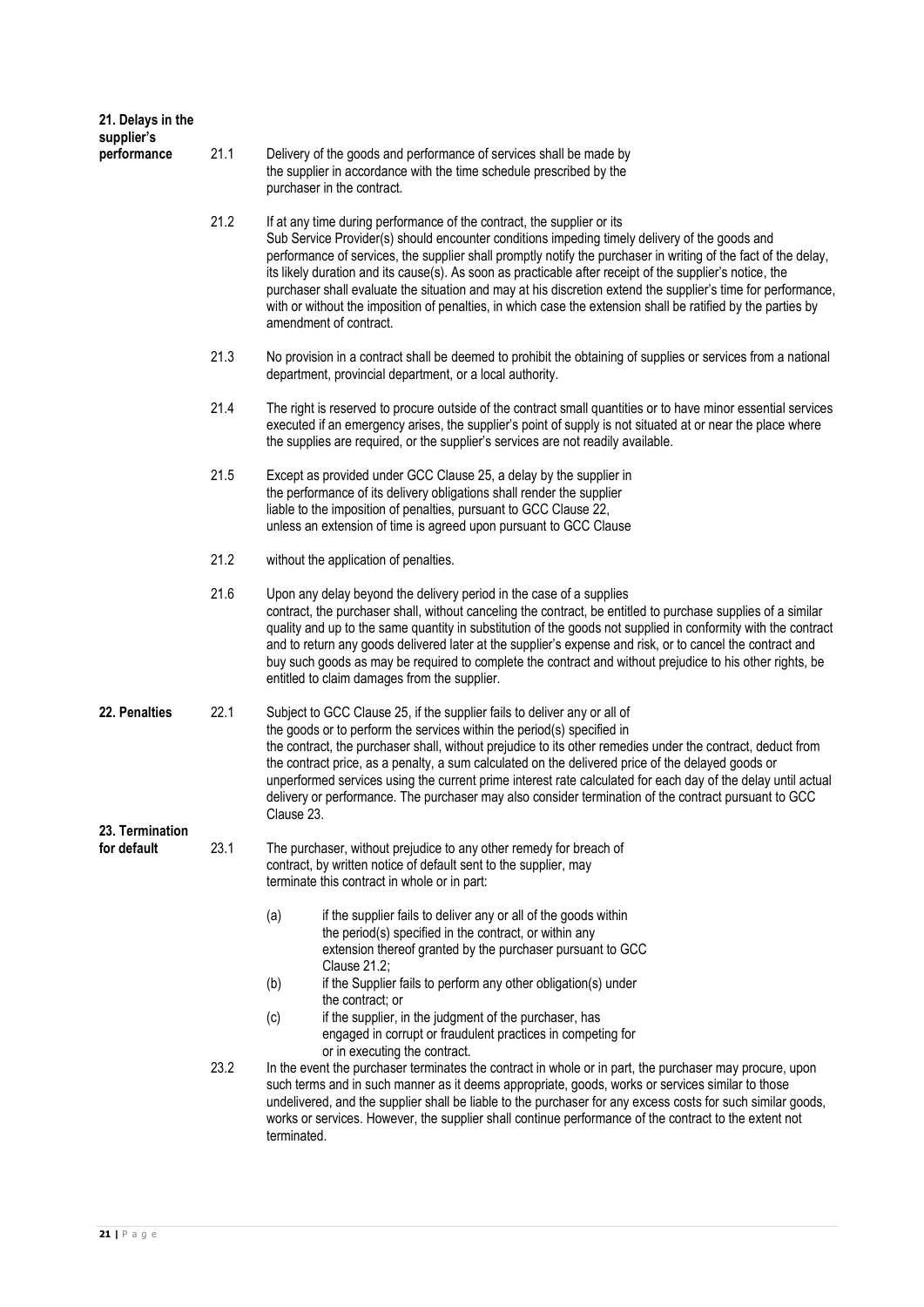| 24. Anti-dumping<br>and countervailing<br>duties and rights |      |               |                                                                                                                                                                                                                                                                                                                                                                                                                                                                                                                                                                                                                                                                                                                                                                                                                                                                                                                                                                                                                                       |
|-------------------------------------------------------------|------|---------------|---------------------------------------------------------------------------------------------------------------------------------------------------------------------------------------------------------------------------------------------------------------------------------------------------------------------------------------------------------------------------------------------------------------------------------------------------------------------------------------------------------------------------------------------------------------------------------------------------------------------------------------------------------------------------------------------------------------------------------------------------------------------------------------------------------------------------------------------------------------------------------------------------------------------------------------------------------------------------------------------------------------------------------------|
|                                                             | 24.1 |               | When, after the date of bid, provisional payments are required, or antidumping or countervailing duties are<br>imposed, or the amount of a provisional payment or anti-dumping or countervailing right is increased in<br>respect of any dumped or subsidized import, the State is not liable for any amount so required or imposed,<br>or for the amount of any such increase. When, after the said date, such a provisional payment is no longer<br>required or any such anti-dumping or countervailing right is abolished, or where the amount of such<br>provisional payment or any such right is reduced, any such favourable difference shall on demand be paid<br>forthwith by the Service Provider to the State or the State may deduct such amounts from moneys (if any)<br>which may otherwise be due to the Service Provider in regard to supplies or services which he delivered<br>or rendered, or is to deliver or render in terms of the contract or any other contract or any other amount<br>which may be due to him |
| 25. Force Majeure                                           |      |               |                                                                                                                                                                                                                                                                                                                                                                                                                                                                                                                                                                                                                                                                                                                                                                                                                                                                                                                                                                                                                                       |
|                                                             | 25.1 |               | Notwithstanding the provisions of GCC Clauses 22 and 23, the<br>supplier shall not be liable for forfeiture of its performance security,<br>damages, or termination for default if and to the extent that his delay in performance or other failure to<br>perform his obligations under the contract is the result of an event of force majeure.                                                                                                                                                                                                                                                                                                                                                                                                                                                                                                                                                                                                                                                                                      |
|                                                             | 25.2 |               | If a force majeure situation arises, the supplier shall promptly notify<br>the purchaser in writing of such condition and the cause thereof.<br>Unless otherwise directed by the purchaser in writing, the supplier                                                                                                                                                                                                                                                                                                                                                                                                                                                                                                                                                                                                                                                                                                                                                                                                                   |
|                                                             |      |               | shall continue to perform its obligations under the contract as far as is reasonably practical, and shall seek<br>all reasonable alternative means for performance not prevented by the force majeure event.                                                                                                                                                                                                                                                                                                                                                                                                                                                                                                                                                                                                                                                                                                                                                                                                                          |
| 26. Termination for insolvency                              |      |               |                                                                                                                                                                                                                                                                                                                                                                                                                                                                                                                                                                                                                                                                                                                                                                                                                                                                                                                                                                                                                                       |
|                                                             | 26.1 |               | The purchaser may at any time terminate the contract by giving written notice to the supplier if the supplier<br>becomes bankrupt or otherwise insolvent. In this event, termination will be without compensation to the<br>supplier, provided that such termination will not prejudice or affect any right of action or remedy which has<br>accrued or will accrue thereafter to the purchaser.                                                                                                                                                                                                                                                                                                                                                                                                                                                                                                                                                                                                                                      |
| 27. Settlement of Disputes                                  |      |               |                                                                                                                                                                                                                                                                                                                                                                                                                                                                                                                                                                                                                                                                                                                                                                                                                                                                                                                                                                                                                                       |
|                                                             | 27.1 |               | If any dispute or difference of any kind whatsoever arises between the purchaser<br>and the supplier in connection with or arising out of the contract, the parties shall make every effort to<br>resolve amicably such dispute or difference by mutual consultation.                                                                                                                                                                                                                                                                                                                                                                                                                                                                                                                                                                                                                                                                                                                                                                 |
|                                                             | 27.2 |               | If, after thirty (30) days, the parties have failed to resolve their dispute or difference by such mutual<br>consultation, then either the purchaser or the supplier may give notice to the other party of his intention to<br>commence with mediation. No mediation in respect of this matter may be commenced unless such notice<br>is given to the other party.                                                                                                                                                                                                                                                                                                                                                                                                                                                                                                                                                                                                                                                                    |
|                                                             | 27.3 | court of law. | Should it not be possible to settle a dispute by means of mediation, it may be settled in a South African                                                                                                                                                                                                                                                                                                                                                                                                                                                                                                                                                                                                                                                                                                                                                                                                                                                                                                                             |
|                                                             | 27.4 |               | Mediation proceedings shall be conducted in accordance with the rules of procedure specified in the SCC.                                                                                                                                                                                                                                                                                                                                                                                                                                                                                                                                                                                                                                                                                                                                                                                                                                                                                                                              |
|                                                             | 27.5 |               | Notwithstanding any reference to mediation and/or court proceedings herein,                                                                                                                                                                                                                                                                                                                                                                                                                                                                                                                                                                                                                                                                                                                                                                                                                                                                                                                                                           |
|                                                             |      | (a)           | the parties shall continue to perform their respective obligations under the contract unless they<br>otherwise agree; and                                                                                                                                                                                                                                                                                                                                                                                                                                                                                                                                                                                                                                                                                                                                                                                                                                                                                                             |
|                                                             |      | (b)           | the purchaser shall pay the supplier any monies due the supplier.                                                                                                                                                                                                                                                                                                                                                                                                                                                                                                                                                                                                                                                                                                                                                                                                                                                                                                                                                                     |
|                                                             | 28.1 | Clause 6;     | Except in cases of criminal negligence or willful misconduct, and in the case of infringement pursuant to                                                                                                                                                                                                                                                                                                                                                                                                                                                                                                                                                                                                                                                                                                                                                                                                                                                                                                                             |
|                                                             |      | (a)           | the supplier shall not be liable to the purchaser, whether in<br>contract, tort, or otherwise, for any indirect or consequential loss or damage, loss of use, loss of<br>production, or loss of profits or interest costs, provided that this exclusion shall not apply to any                                                                                                                                                                                                                                                                                                                                                                                                                                                                                                                                                                                                                                                                                                                                                        |
|                                                             |      | (b)           | obligation of the supplier to pay penalties and/or damages to the purchaser; and<br>the aggregate liability of the supplier to the purchaser, whether under the contract, in tort or<br>otherwise, shall not exceed the total contract price, provided that this limitation shall not apply to<br>the cost of repairing or replacing defective equipment.                                                                                                                                                                                                                                                                                                                                                                                                                                                                                                                                                                                                                                                                             |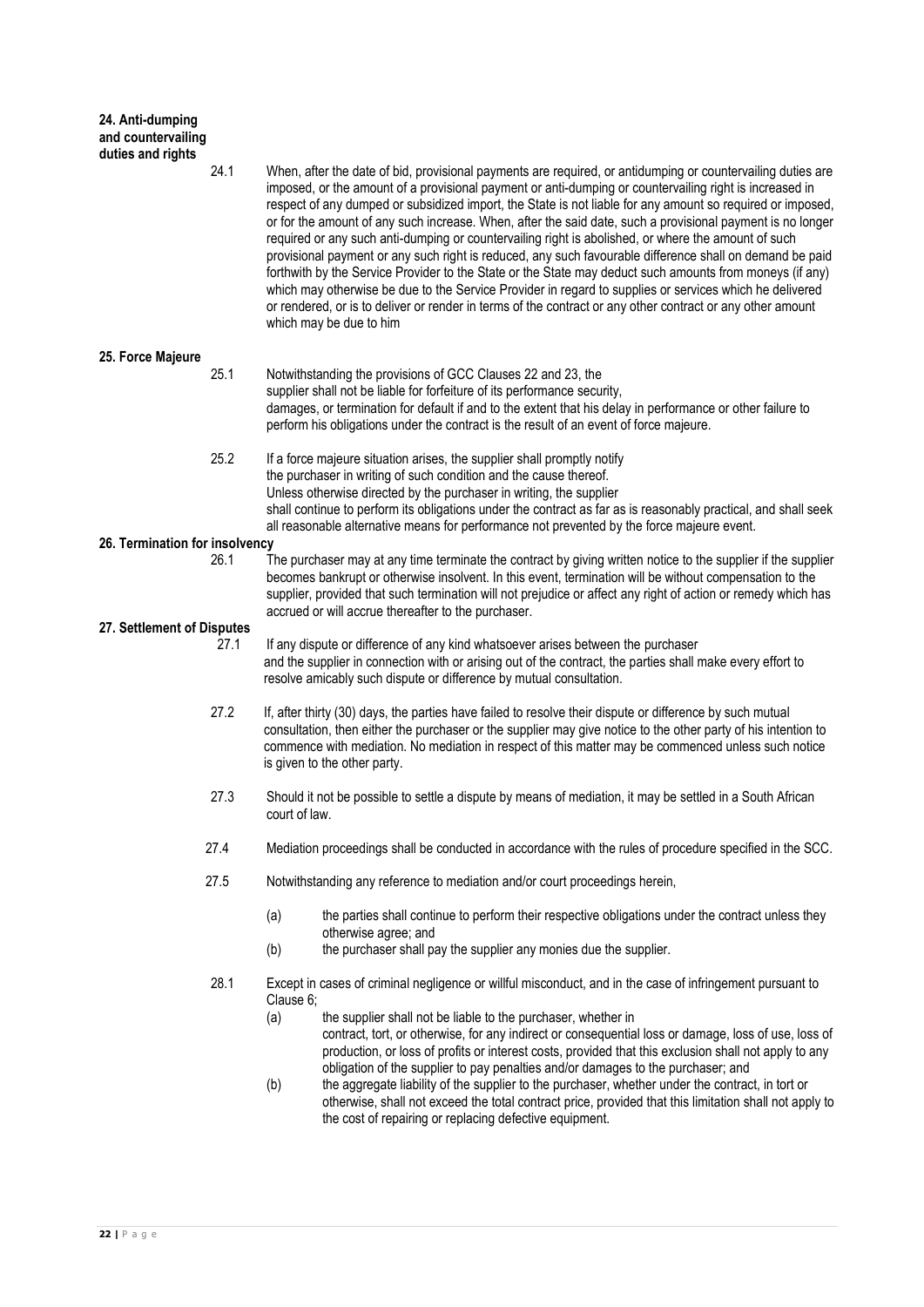| 29. Governing Language     | 29.1 | The contract shall be written in English. All correspondence and other documents pertaining to the<br>contract that is exchanged by the parties shall also be written in English.                                                                                                                                                             |  |  |  |  |  |  |
|----------------------------|------|-----------------------------------------------------------------------------------------------------------------------------------------------------------------------------------------------------------------------------------------------------------------------------------------------------------------------------------------------|--|--|--|--|--|--|
| 30. Applicable Law<br>SCC. | 30.1 | The contract shall be interpreted in accordance with South African laws, unless otherwise specified in                                                                                                                                                                                                                                        |  |  |  |  |  |  |
| 31. Notices                | 31.1 | Every written acceptance of a bid shall be posted to the supplier<br>concerned by registered or certified mail and any other notice to him<br>shall be posted by ordinary mail to the address furnished in his bid or to the address notified later by him in<br>writing and such posting shall be deemed to be proper service of such notice |  |  |  |  |  |  |
|                            | 31.2 | The time mentioned in the contract documents for performing any act after such aforesaid notice has been<br>given, shall be reckoned from the date of posting of such notice.                                                                                                                                                                 |  |  |  |  |  |  |
| 32. Taxes and Duties       |      |                                                                                                                                                                                                                                                                                                                                               |  |  |  |  |  |  |
|                            | 32.1 | A foreign supplier shall be entirely responsible for all taxes, stamp<br>duties, license fees, and other such levies imposed outside the<br>purchaser's country.                                                                                                                                                                              |  |  |  |  |  |  |
|                            | 32.2 | A local supplier shall be entirely responsible for all taxes, duties,<br>license fees, etc., incurred until delivery of the contracted goods to<br>the purchaser.                                                                                                                                                                             |  |  |  |  |  |  |
|                            | 32.3 | No contract shall be concluded with any bidder whose tax matters are not in order. Prior to the award of a<br>bid the Department must be in possession of a tax clearance certificate, submitted by the bidder.<br>This certificate must be an original issued by the South African<br>Revenue Services.                                      |  |  |  |  |  |  |

#### **33. National Industrial Participation (NIP) Programme**

33.1 The NIP Programme administered by the Department of Trade and Industry shall be applicable to all contracts that are subject to the NIP obligation.

#### **34. Prohibition of Restrictive practices**

34.1 In terms of section 4 (1) (b) (iii) of the Competition Act No. 89 of 1998, as amended, an agreement between, or concerted practice by, firms, or a decision by an association of firms, is prohibited if it is between parties in a horizontal relationship and if a bidder (s) is / are or a contractor(s) was / were involved in collusive bidding (or bid rigging).

34.2 If a bidder(s) or contractor(s), based on reasonable grounds or evidence obtained by the purchaser, has / have engaged in the restrictive practice referred to above, the purchaser may refer the matter to the Competition Commission for investigation and possible imposition of administrative penalties as contemplated in the Competition Act No. 89 of 1998.

34.3 If a bidder(s) or contractor(s), has / have been found guilty by the Competition Commission of the restrictive practice referred to above, the purchaser may, in addition and without prejudice to any other remedy provided for, invalidate the bid(s) for such item(s) offered, and / or terminate the contract in whole or part, and / or restrict the bidder(s) or contractor(s) from conducting business with the public sector for a period not exceeding ten (10) years and / or claim damages from the bidder(s) or contractor(s)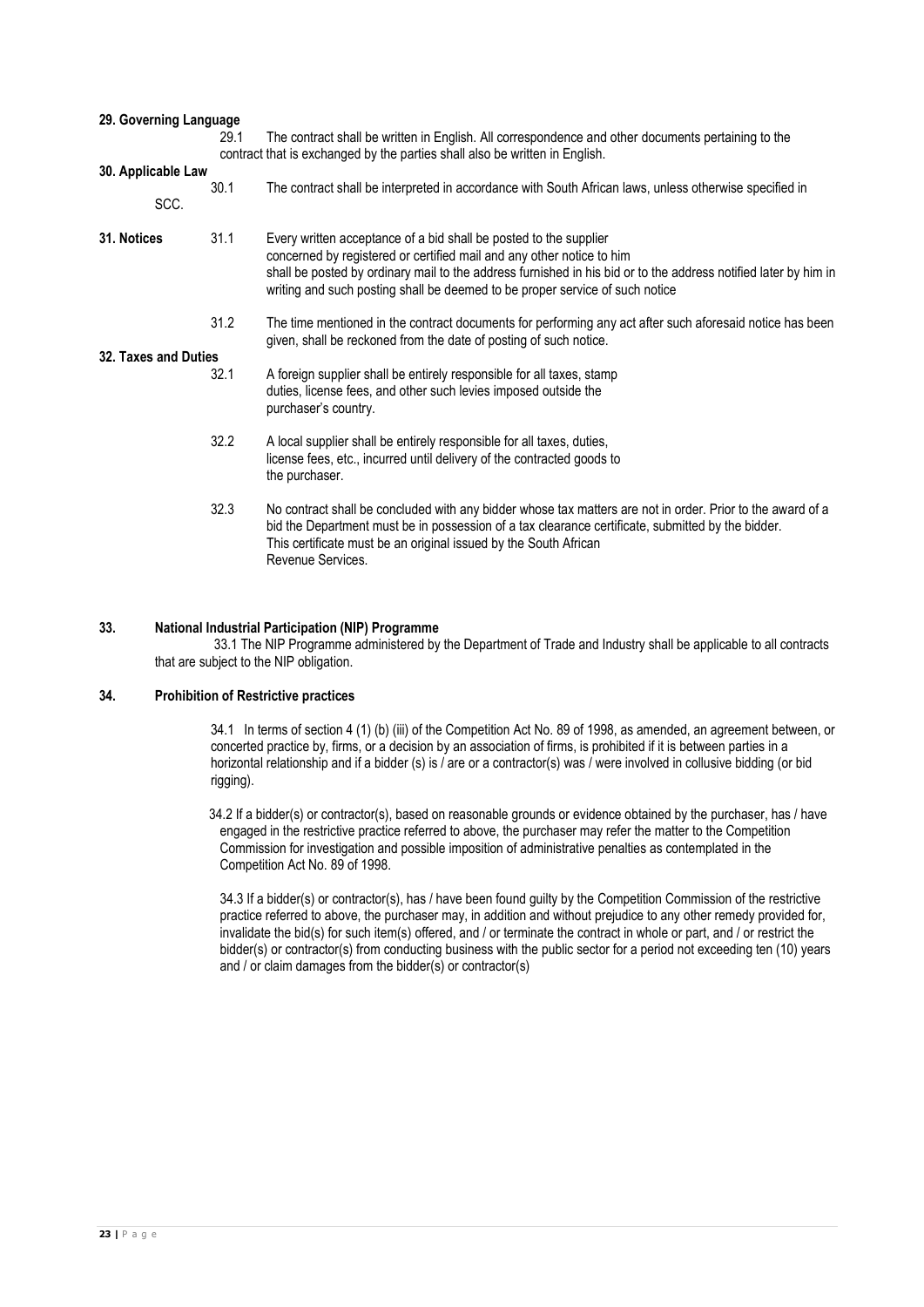# **Part 5 – Schedule B Central supplier Database**

### **CENTRAL SUPPLIER DATA BASE**

# **IT IS A CONDITION OF BIDDING:-**

1. The Department of Health will verify the tax compliance status of bidders on the Central Supplier Database (CSD) for all price quotations and competitive bids exceeding the value of R30 000 (Vat inclusive) prior to award as per National Treasury Instruction no 4A of 2016/17 Central Supplier Database.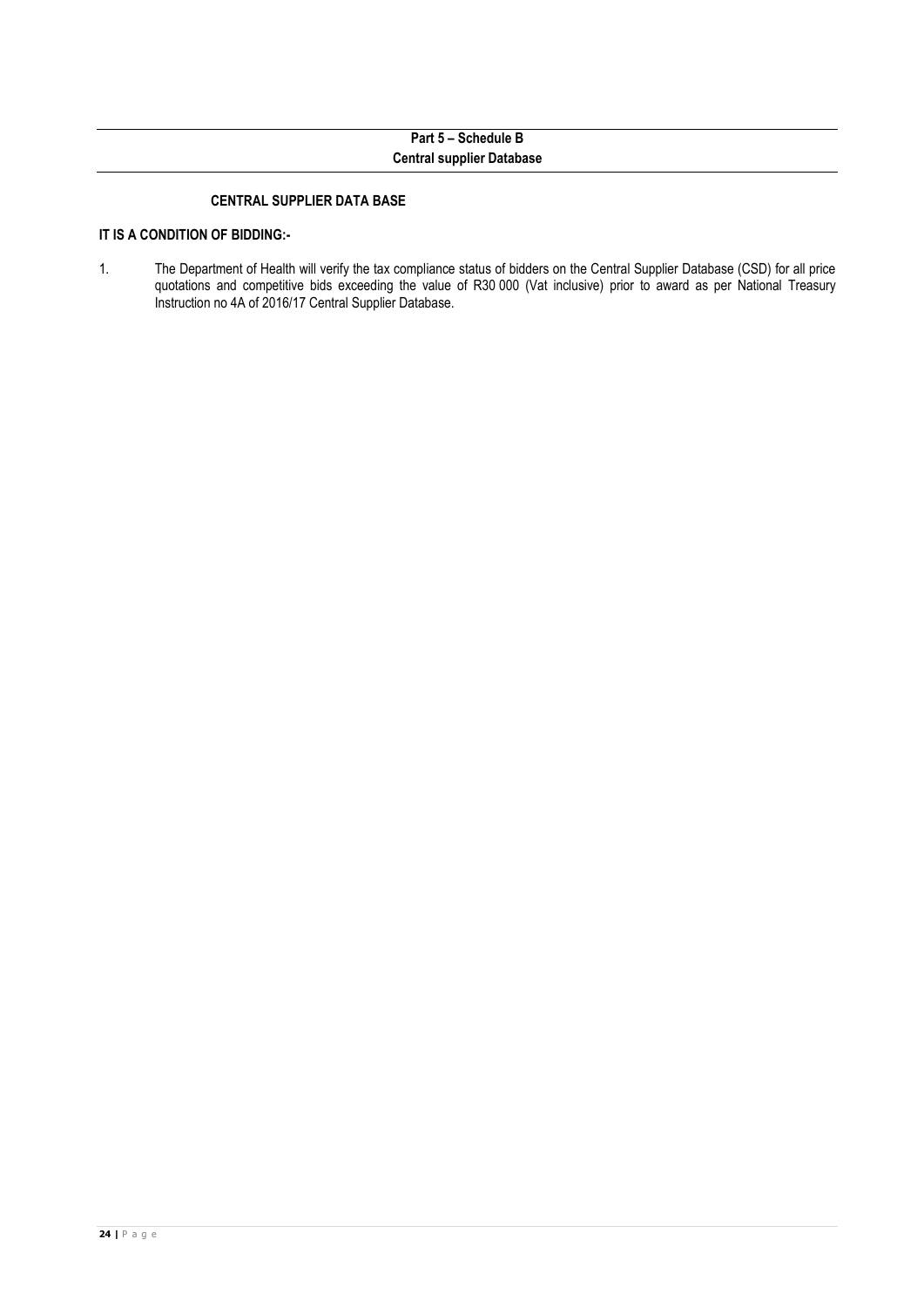# **Part 5 - Schedule C PRICING SCHEDULE**

**NAME OF BIDDER: ……………………………………………………………………………….……………………BID NO.: SCMU3–P21/22-2161-MTD**

# **CLOSING TIME 11:00 (11AM) ON THE 07th December 2021**

| No.              | <b>Item Description</b>                                                                                                                                                                                                                                                                                               | Quantity       | <b>Unit Price</b> | <b>Total</b> | <b>Total Amount four</b> |
|------------------|-----------------------------------------------------------------------------------------------------------------------------------------------------------------------------------------------------------------------------------------------------------------------------------------------------------------------|----------------|-------------------|--------------|--------------------------|
|                  |                                                                                                                                                                                                                                                                                                                       |                | (per month)       | Amount       | (4) months               |
| $\overline{1}$ . | Provision of Cleaning Staff                                                                                                                                                                                                                                                                                           | 11             | R                 | R            | $\mathsf{R}$             |
| 2.               | Provision of Supervisor                                                                                                                                                                                                                                                                                               | 1              | R                 | R            | R                        |
| 3.               | Daily supply of general waste plastic refuse bags for Large<br>Waste Bins & Small 5L refuse bins.                                                                                                                                                                                                                     | 37             | $\mathsf R$       | $\mathsf{R}$ | R                        |
| 4.               | Provision of Cleaning Material & Equipment<br>2 x Industrial scrubbers<br>1 x Polisher<br>$\overline{\phantom{a}}$<br>1 x High pressure hose/cleaner<br>$\qquad \qquad \blacksquare$<br>1 x Low noise vacuum cleaner<br>$\overline{\phantom{a}}$<br>(for office environment)<br>1 x Industrial wet/dry vacuum cleaner | 6              | R                 | ${\sf R}$    | $\mathsf{R}$             |
| $\overline{5}$ . | Supply SABS approved Cleaning Chemicals<br>$\blacksquare$<br>(Striper, Floor Polish & disinfectant)                                                                                                                                                                                                                   | $\overline{2}$ | $\mathsf R$       | ${\sf R}$    | R                        |
|                  | <b>TOTAL PRICE</b>                                                                                                                                                                                                                                                                                                    |                | R                 | R            | R                        |
|                  | <b>VAT</b>                                                                                                                                                                                                                                                                                                            |                | R                 | R            | R                        |
|                  | <b>TOTAL PRICE INCLUSIVE</b>                                                                                                                                                                                                                                                                                          |                | R                 | $\mathsf{R}$ | $\mathsf{R}$             |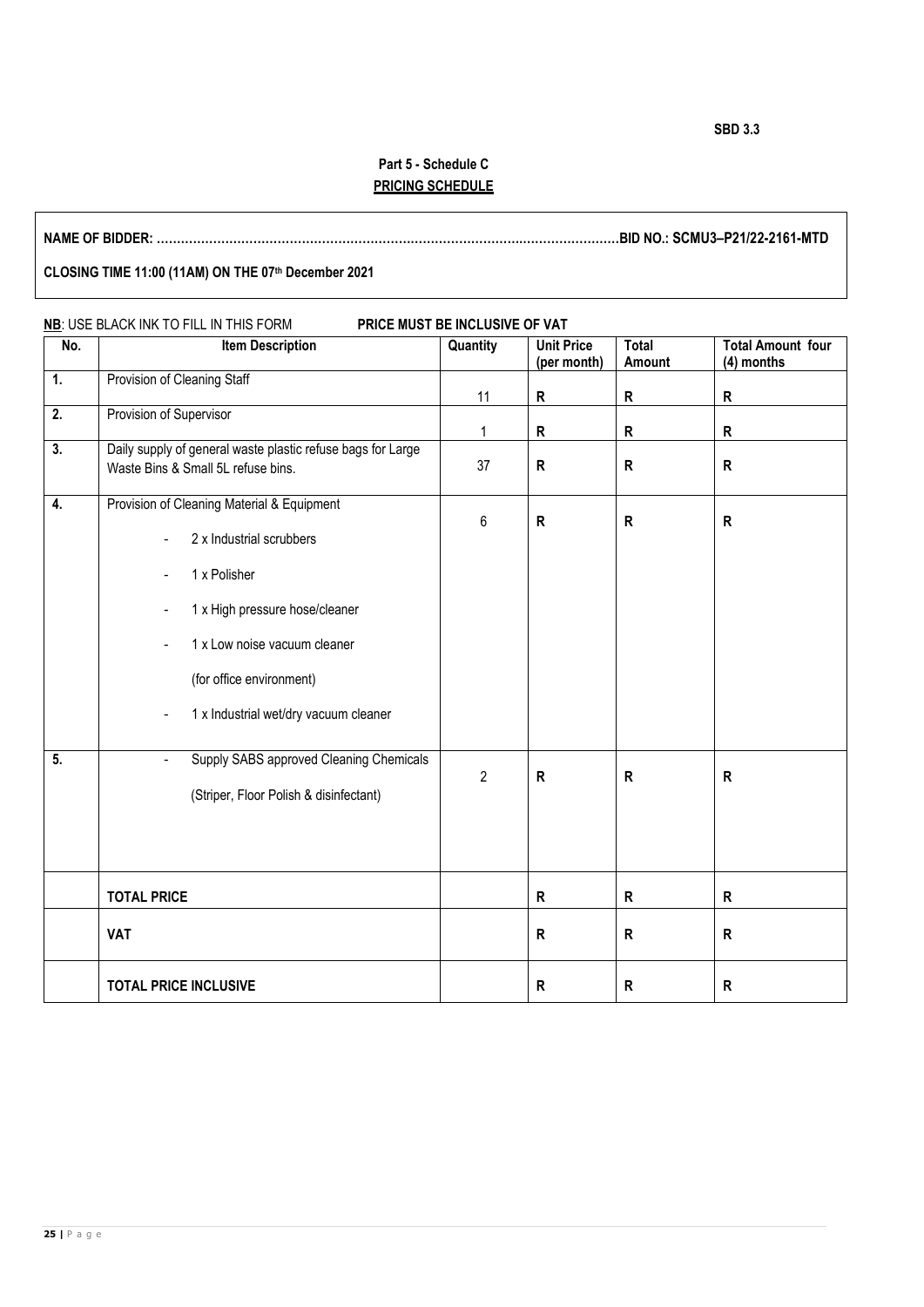# **PLEASE NOTE:**

- **BIDDERS WHO ARE NOT VAT VENDORS TO ACCOMMODATE VAT BUT IT WILL NOT BE INCLUDED IN TOTAL BID PRICE.**
	- **SALARIES FOR CEANERS TO BE IN LINE WITH DEPARTMENT OF LABOUR RATES.**

**DATE: …………………………… SERVICE REQUESTED BY:** Eastern Cape Department of Health- Mthatha Pharmaceutical Depot

 **SIGNATURE OF BIDDER: ………………………………………………………………**

 **DATE: …………………………**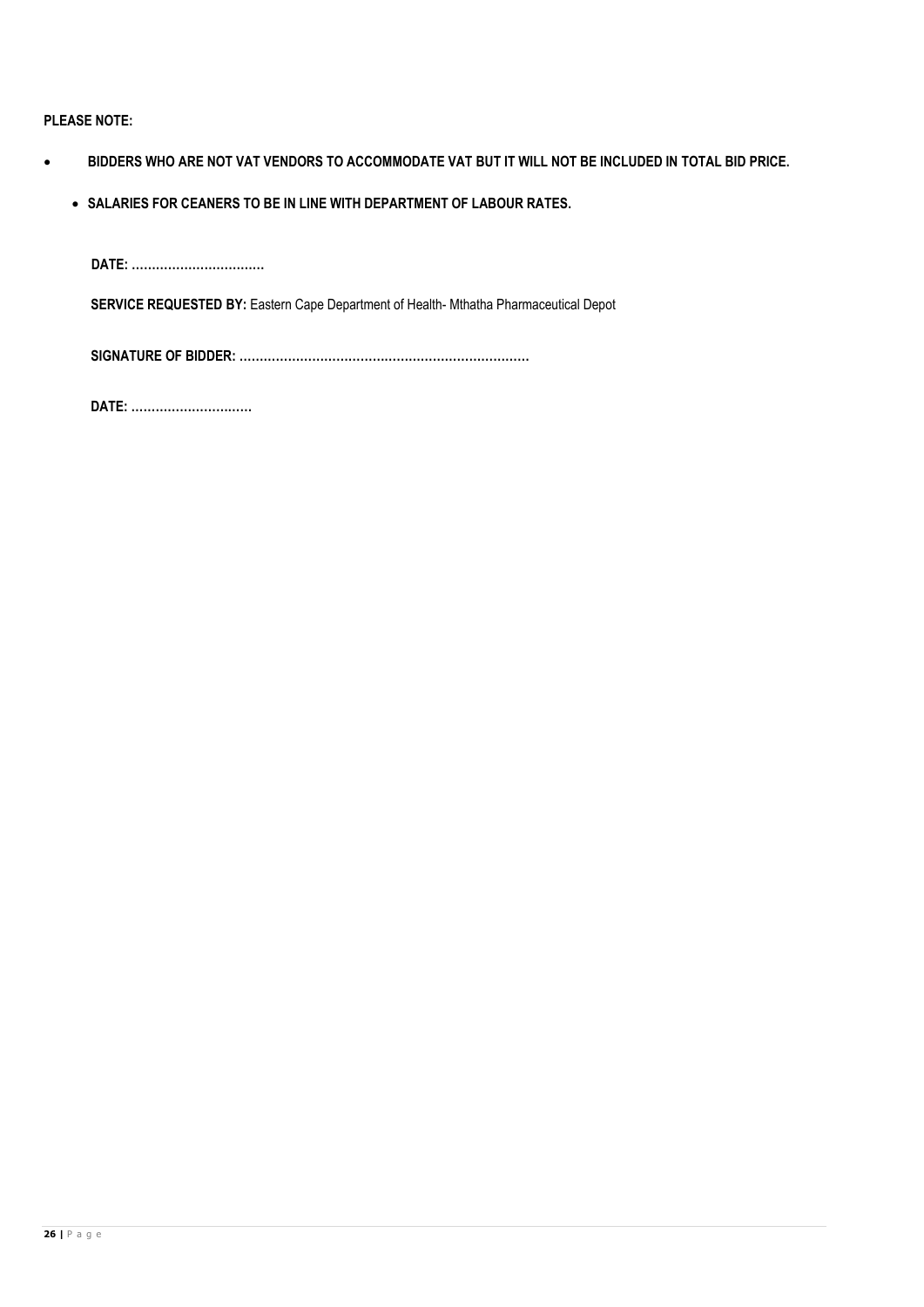### **ANNEXURE B**

### **SBD 4**

#### **DECLARATION OF INTEREST**

- 1. Any legal person, including persons employed by the state<sup>1</sup>, or persons having a kinship with persons employed by the state, including a blood relationship, may make an offer or offers in terms of this invitation to bid (includes an advertised competitive bid, a limited bid, a proposal or written price quotation). In view of possible allegations of favouritism, should the resulting bid, or part thereof, be awarded to persons employed by the state, or to persons connected with or related to them, it is required that the bidder or his/her authorised representative declare his/her position in relation to the evaluating/adjudicating authority where-
	- the bidder is employed by the state; and/or
	- the legal person on whose behalf the bidding document is signed, has a relationship with persons/a person who are/is involved in the evaluation and or adjudication of the bid(s), or where it is known that such a relationship exists between the person or persons for or on whose behalf the declarant acts and persons who are involved with the evaluation and or adjudication of the bid.
- 2. **In order to give effect to the above, the following questionnaire must be completed and submitted with the bid.**

| 2.1                                          |                                                                                                                                                                                                            |                                                                                                                                                                                                                                                                                                                                                                                                                                                                                                                                                                                           |               |          |             |            |              |             |                            |              |  |
|----------------------------------------------|------------------------------------------------------------------------------------------------------------------------------------------------------------------------------------------------------------|-------------------------------------------------------------------------------------------------------------------------------------------------------------------------------------------------------------------------------------------------------------------------------------------------------------------------------------------------------------------------------------------------------------------------------------------------------------------------------------------------------------------------------------------------------------------------------------------|---------------|----------|-------------|------------|--------------|-------------|----------------------------|--------------|--|
| 2.2                                          |                                                                                                                                                                                                            |                                                                                                                                                                                                                                                                                                                                                                                                                                                                                                                                                                                           |               |          |             |            |              |             |                            |              |  |
| 2.3                                          | Position                                                                                                                                                                                                   | occupied                                                                                                                                                                                                                                                                                                                                                                                                                                                                                                                                                                                  | $\mathsf{in}$ | the      | Company     | (director, | trustee,     |             | shareholder <sup>2</sup> , | member):     |  |
| 2.4                                          | Registration                                                                                                                                                                                               | number                                                                                                                                                                                                                                                                                                                                                                                                                                                                                                                                                                                    | of            | company, | enterprise, | close      | corporation, | partnership | agreement                  | trust:<br>or |  |
| 2.5                                          |                                                                                                                                                                                                            |                                                                                                                                                                                                                                                                                                                                                                                                                                                                                                                                                                                           |               |          |             |            |              |             |                            |              |  |
| 2.6<br>2.6.1<br><sup>1"</sup> State" means - |                                                                                                                                                                                                            | The names of all directors / trustees / shareholders / members, their individual identity numbers, tax reference numbers and, if<br>applicable, employee / PERSAL numbers must be indicated in paragraph 3 below.<br>(a) any national or provincial department, national or provincial public entity or constitutional institution within the meaning of the<br>Public Finance Management Act, 1999 (Act No. 1 of 1999);<br>(b) any municipality or municipal entity;<br>(c) provincial legislature;<br>(d) national Assembly or the national Council of provinces; or<br>(e) Parliament. |               |          |             |            |              |             |                            |              |  |
|                                              | <sup>2</sup> "Shareholder" means a person who owns shares in the company and is actively involved in the management of the enterprise or business and<br>exercises control over the enterprise.            |                                                                                                                                                                                                                                                                                                                                                                                                                                                                                                                                                                                           |               |          |             |            |              |             |                            |              |  |
| 2.7                                          | Are you or any person connected with the bidder<br>presently employed by the state?                                                                                                                        |                                                                                                                                                                                                                                                                                                                                                                                                                                                                                                                                                                                           |               |          |             | YES / NO   |              |             |                            |              |  |
| 2.7.1                                        | If so, furnish the following particulars:                                                                                                                                                                  |                                                                                                                                                                                                                                                                                                                                                                                                                                                                                                                                                                                           |               |          |             |            |              |             |                            |              |  |
|                                              | Name of person / director / trustee / shareholder/ member:<br>Name of state institution at which you or the person<br>connected to the bidder is employed :<br>Position occupied in the state institution: |                                                                                                                                                                                                                                                                                                                                                                                                                                                                                                                                                                                           |               |          |             |            |              |             |                            |              |  |
|                                              | Any other particulars:                                                                                                                                                                                     |                                                                                                                                                                                                                                                                                                                                                                                                                                                                                                                                                                                           |               |          |             |            |              |             |                            |              |  |
|                                              |                                                                                                                                                                                                            |                                                                                                                                                                                                                                                                                                                                                                                                                                                                                                                                                                                           |               |          |             |            |              |             |                            |              |  |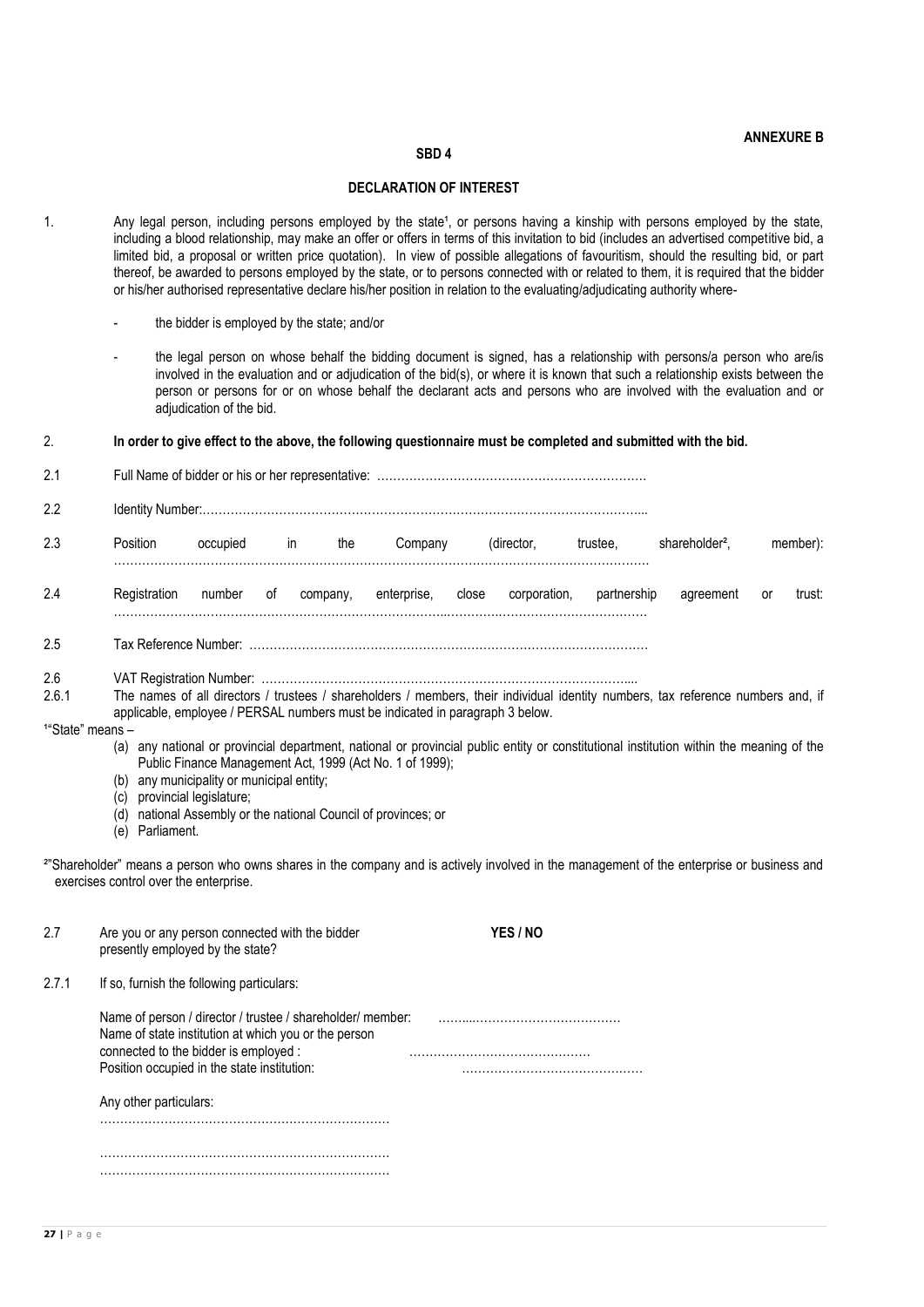| 2.7.2        | If you are presently employed by the state, did you obtain<br>the appropriate authority to undertake remunerative<br>work outside employment in the public sector?                                                                                      |               | YES / NO      |                 |  |  |
|--------------|---------------------------------------------------------------------------------------------------------------------------------------------------------------------------------------------------------------------------------------------------------|---------------|---------------|-----------------|--|--|
| 2.7.2.1      | If yes, did you attach proof of such authority to the bid<br>document?                                                                                                                                                                                  |               | YES / NO      |                 |  |  |
|              | (Note: Failure to submit proof of such authority, where<br>applicable, may result in the disqualification of the bid.                                                                                                                                   |               |               |                 |  |  |
| 2.7.2.2      | If no, furnish reasons for non-submission of such proof:                                                                                                                                                                                                |               |               |                 |  |  |
|              |                                                                                                                                                                                                                                                         |               |               |                 |  |  |
|              |                                                                                                                                                                                                                                                         |               |               |                 |  |  |
| 2.8          | Did you or your spouse, or any of the company's directors /<br>trustees / shareholders / members or their spouses conduct<br>business with the state in the previous twelve months?                                                                     |               |               | YES / NO        |  |  |
| 2.8.1        | If so, furnish particulars:                                                                                                                                                                                                                             |               |               |                 |  |  |
|              |                                                                                                                                                                                                                                                         |               |               |                 |  |  |
| 2.9<br>2.9.1 | Do you, or any person connected with the bidder, have<br>any relationship (family, friend, other) with a person<br>employed by the state and who may be involved with<br>the evaluation and or adjudication of this bid?<br>If so, furnish particulars. |               |               | <b>YES / NO</b> |  |  |
|              |                                                                                                                                                                                                                                                         |               |               |                 |  |  |
|              |                                                                                                                                                                                                                                                         |               |               |                 |  |  |
| 2.1          | Are you, or any person connected with the bidder,<br>aware of any relationship (family, friend, other) between<br>any other bidder and any person employed by the state<br>who may be involved with the evaluation and or adjudication<br>of this bid?  |               | <b>YES/NO</b> |                 |  |  |
|              | 2.10.1 If so, furnish particulars.                                                                                                                                                                                                                      |               |               |                 |  |  |
|              |                                                                                                                                                                                                                                                         |               |               |                 |  |  |
|              |                                                                                                                                                                                                                                                         |               |               |                 |  |  |
|              | 2.11 Do you or any of the directors / trustees / shareholders / members<br>of the company have any interest in any other related companies<br>whether or not they are bidding for this contract?                                                        | <b>YES/NO</b> |               |                 |  |  |
|              | 2.11.1 If so, furnish particulars:                                                                                                                                                                                                                      |               |               |                 |  |  |
|              |                                                                                                                                                                                                                                                         |               |               |                 |  |  |
|              |                                                                                                                                                                                                                                                         |               |               |                 |  |  |
|              |                                                                                                                                                                                                                                                         |               |               |                 |  |  |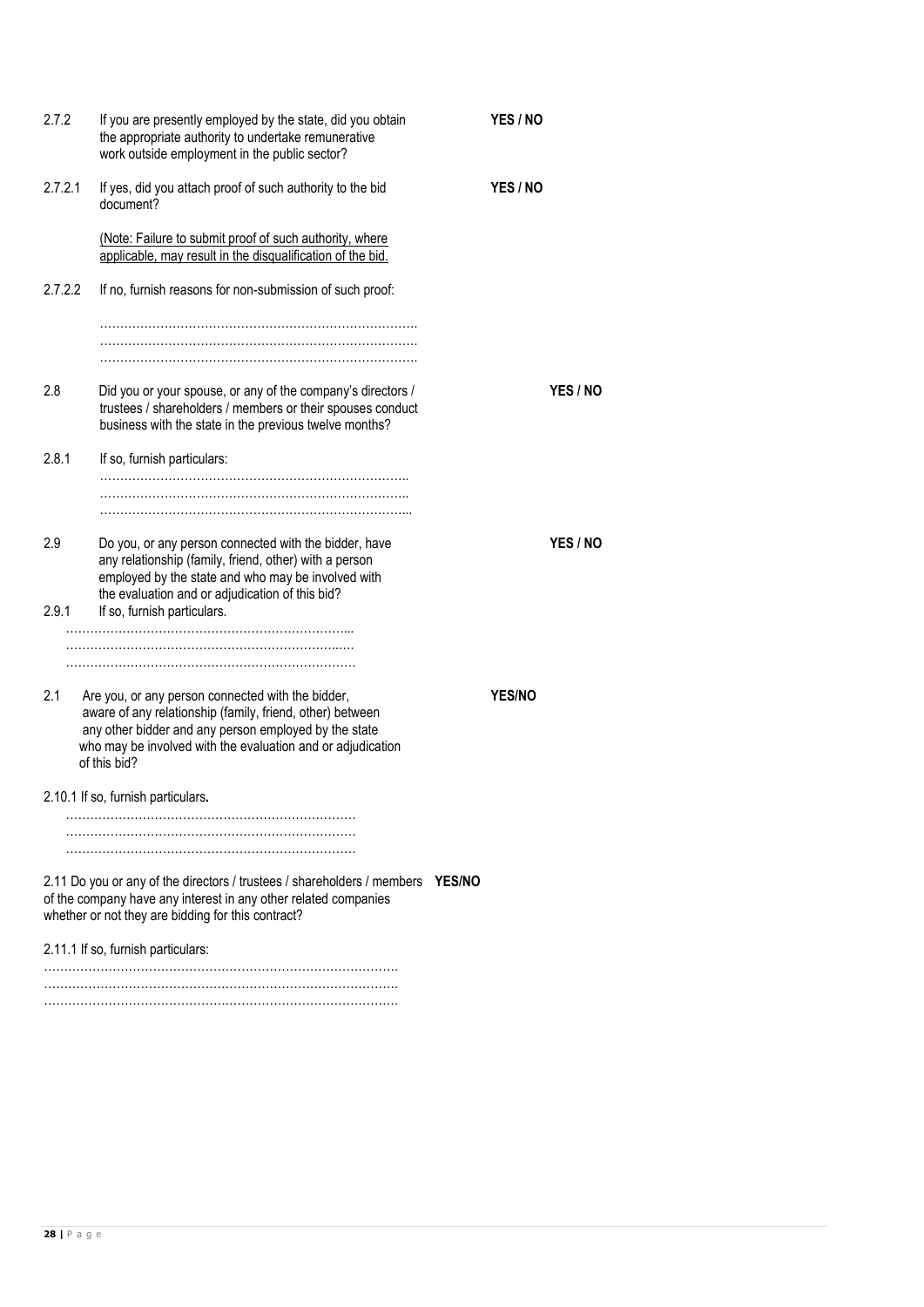# **3 Full details of directors / trustees / members / shareholders.**

| <b>Full Name</b> | <b>Identity Number</b> | Personal<br>$\overline{a}$<br>Income<br><b>Reference Number</b> | State Employee Number /<br>Persal Number |
|------------------|------------------------|-----------------------------------------------------------------|------------------------------------------|
|                  |                        |                                                                 |                                          |
|                  |                        |                                                                 |                                          |
|                  |                        |                                                                 |                                          |
|                  |                        |                                                                 |                                          |
|                  |                        |                                                                 |                                          |
|                  |                        |                                                                 |                                          |
|                  |                        |                                                                 |                                          |
|                  |                        |                                                                 |                                          |
|                  |                        |                                                                 |                                          |

# **4 DECLARATION**

I, THE UNDERSIGNED (NAME)………………………………………………………………………

CERTIFY THAT THE INFORMATION FURNISHED IN PARAGRAPHS 2 and 3 ABOVE IS CORRECT. I ACCEPT THAT THE STATE MAY REJECT THE BID OR ACT AGAINST ME SHOULD THIS DECLARATION PROVE TO BE FALSE.

………………………………….. ..…………………………………………… Signature Date **Date** 

…………………………………. ………………………………………………

Name of bidder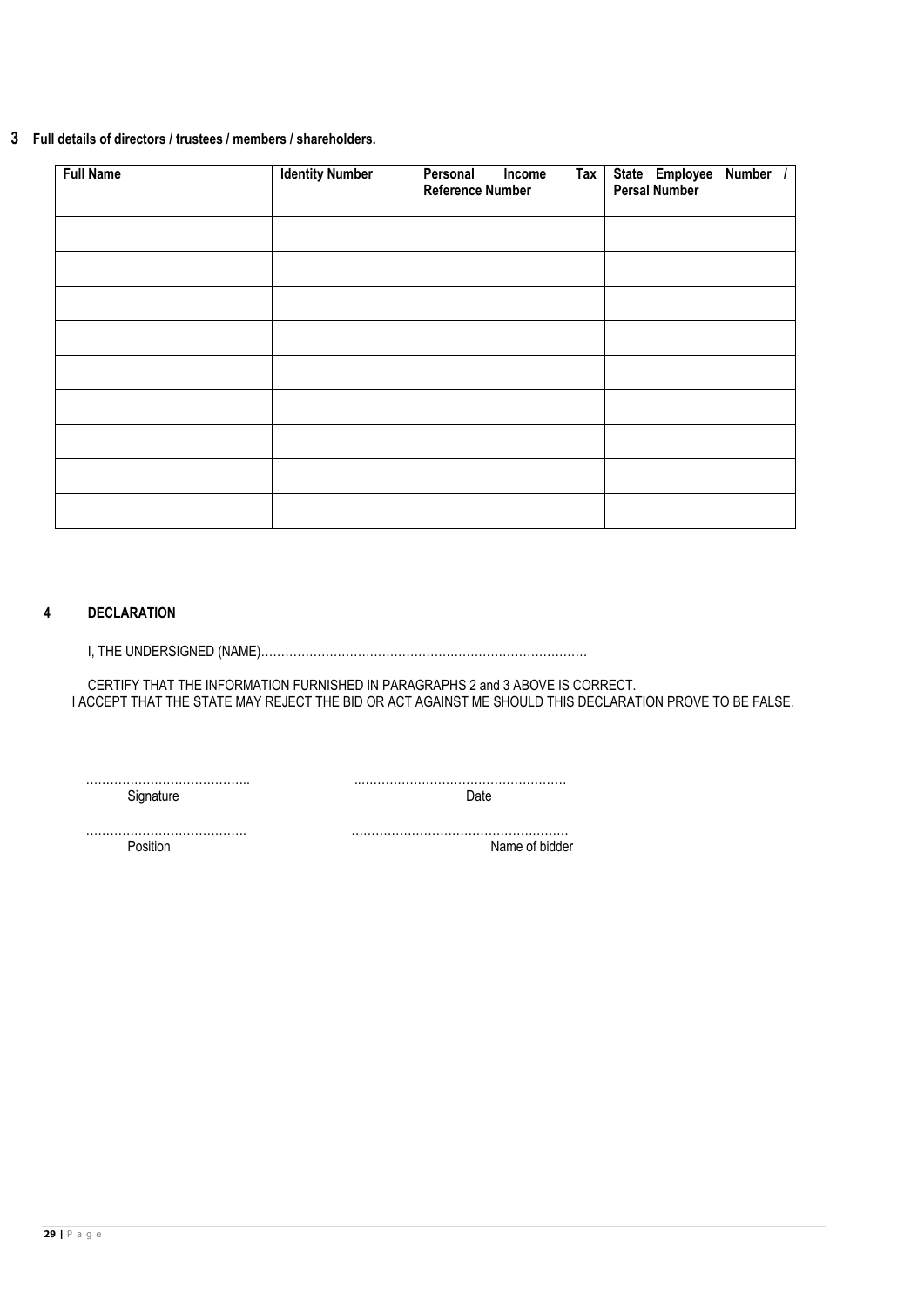# **DECLARATION OF BIDDER'S PAST SUPPLY CHAIN MANAGEMENT PRACTICES**

- 1 This Standard Bidding Document must form part of all bids invited.<br>2 It serves as a declaration to be used by institutions in ensuring that
- It serves as a declaration to be used by institutions in ensuring that when goods and services are being procured, all reasonable steps are taken to combat the abuse of the supply chain management system.
- 3 The bid of any bidder may be disregarded if that bidder, or any of its directors have-<br>a. abused the institution's supply chain management system;
	- abused the institution's supply chain management system;
		- b. committed fraud or any other improper conduct in relation to such system; or
		- c. failed to perform on any previous contract.

#### **4 In order to give effect to the above, the following questionnaire must be completed and submitted with the bid.**

| Item  | Question                                                                                                                                                                                                                                                                                                                                                                                                                                  | Yes                 | No |
|-------|-------------------------------------------------------------------------------------------------------------------------------------------------------------------------------------------------------------------------------------------------------------------------------------------------------------------------------------------------------------------------------------------------------------------------------------------|---------------------|----|
| 4.1   | Is the bidder or any of its directors listed on the National Treasury's database as companies or<br>persons prohibited from doing business with the public sector?                                                                                                                                                                                                                                                                        | Yes<br>$\mathsf{L}$ | No |
|       | (Companies or persons who are listed on this database were informed in writing of this                                                                                                                                                                                                                                                                                                                                                    |                     |    |
|       | restriction by the National Treasury after the audi alteram partem rule was applied).                                                                                                                                                                                                                                                                                                                                                     |                     |    |
| 4.1.1 | If so, furnish particulars:                                                                                                                                                                                                                                                                                                                                                                                                               |                     |    |
| 4.2   | Is the bidder or any of its directors listed on the Register for Tender Defaulters in terms of<br>section 29 of the Prevention and Combating of Corrupt Activities Act (No 12 of 2004)?<br>To access this Register enter the National Treasury's website, www.treasury.gov.za, click<br>on the icon "Register for Tender Defaulters" or submit your written request for a hard<br>copy of the Register to facsimile number (012) 3265445. | Yes                 | No |
| 4.2.1 | If so, furnish particulars:                                                                                                                                                                                                                                                                                                                                                                                                               |                     |    |
| 4.3   | Was the bidder or any of its directors convicted by a court of law (including a court outside of<br>the Republic of South Africa) for fraud or corruption during the past five years?                                                                                                                                                                                                                                                     | Yes<br>П            | No |
| 4.3.1 | If so, furnish particulars:                                                                                                                                                                                                                                                                                                                                                                                                               |                     |    |
| 4.4   | Was any contract between the bidder and any organ of state terminated during the past five<br>years on account of failure to perform on or comply with the contract?                                                                                                                                                                                                                                                                      | Yes                 | No |
| 4.4.1 | If so, furnish particulars:                                                                                                                                                                                                                                                                                                                                                                                                               |                     |    |

## *CERTIFICATION*

*I, THE UNDERSIGNED (FULL NAME)…………………………………………………*

*CERTIFY THAT THE INFORMATION FURNISHED ON THIS DECLARATION FORM IS TRUE AND CORRECT.*

#### *I ACCEPT THAT, IN ADDITION TO CANCELLATION OF A CONTRACT, ACTION MAY BE TAKEN AGAINST ME SHOULD THIS DECLARATION PROVE TO BE FALSE.*

| <b>Signature</b> | Date           |
|------------------|----------------|
|                  |                |
| <b>Position</b>  | Name of Bidder |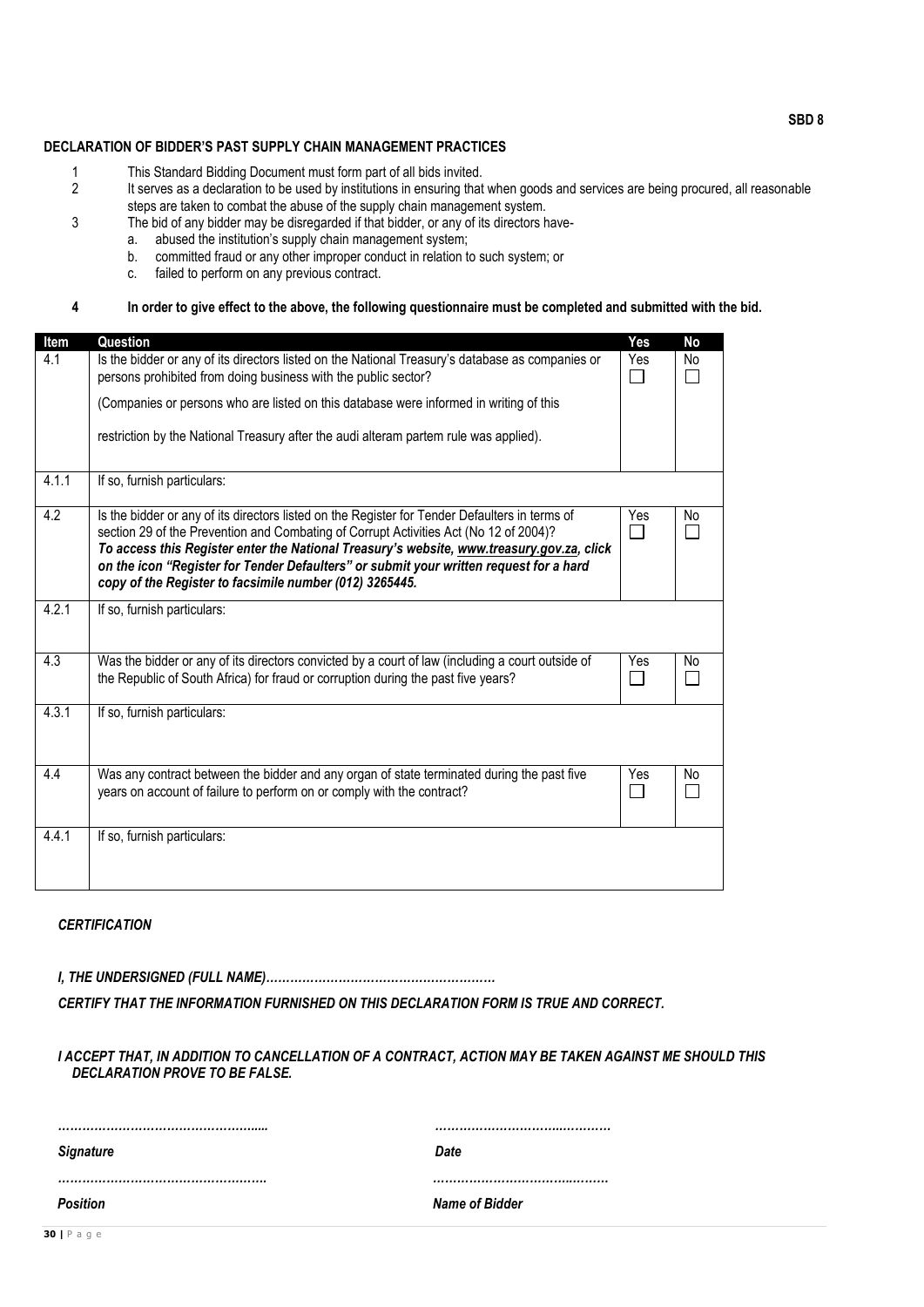#### **CERTIFICATE OF INDEPENDENT BID DETERMINATION**

I, the undersigned, in submitting the accompanying bid:

\_\_\_\_\_\_\_\_\_\_\_\_\_\_\_\_\_\_\_\_\_\_\_\_\_\_\_\_\_\_\_\_\_\_\_\_\_\_\_\_\_\_\_\_\_\_\_\_\_\_\_\_\_\_\_\_\_\_\_\_\_\_\_\_\_\_\_\_\_\_\_\_ (Bid Number and Description) In response to the invitation for the bid made by: \_\_\_\_\_\_\_\_\_\_\_\_\_\_\_\_\_\_\_\_\_\_\_\_\_\_\_\_\_\_\_\_\_\_\_\_\_\_\_\_\_\_\_\_\_\_\_\_\_\_\_\_\_\_\_\_\_\_\_\_\_\_\_\_\_\_\_\_\_\_\_\_\_\_\_\_\_\_ (Name of Institution) do hereby make the following statements that I certify to be true and complete in every respect: I certify, on behalf of: \_\_\_\_\_\_\_\_\_\_\_\_\_\_\_\_\_\_\_\_\_\_\_\_\_\_\_\_\_\_\_\_\_\_\_\_\_\_\_\_\_\_\_\_\_\_\_\_\_\_\_\_\_\_\_that: (Name of Bidder) 1. I have read and I understand the contents of this Certificate; 2. I understand that the accompanying bid will be disqualified if this Certificate is found not to be true and complete in every respect;

- 3. I am authorized by the bidder to sign this Certificate, and to submit the accompanying bid, on behalf of the bidder;
- 4. Each person whose signature appears on the accompanying bid has been authorized by the bidder to determine the terms of, and to sign the bid, on behalf of the bidder;
- 5. For the purposes of this Certificate and the accompanying bid, I understand that the word "competitor" shall include any individual or organization, other than the bidder, whether or not affiliated with the bidder, who:
	- (a) has been requested to submit a bid in response to this bid invitation;
	- (b) could potentially submit a bid in response to this bid invitation, based on their qualifications, abilities or experience; and
	- (c) provides the same goods and services as the bidder and/or is in the same line of business as the bidder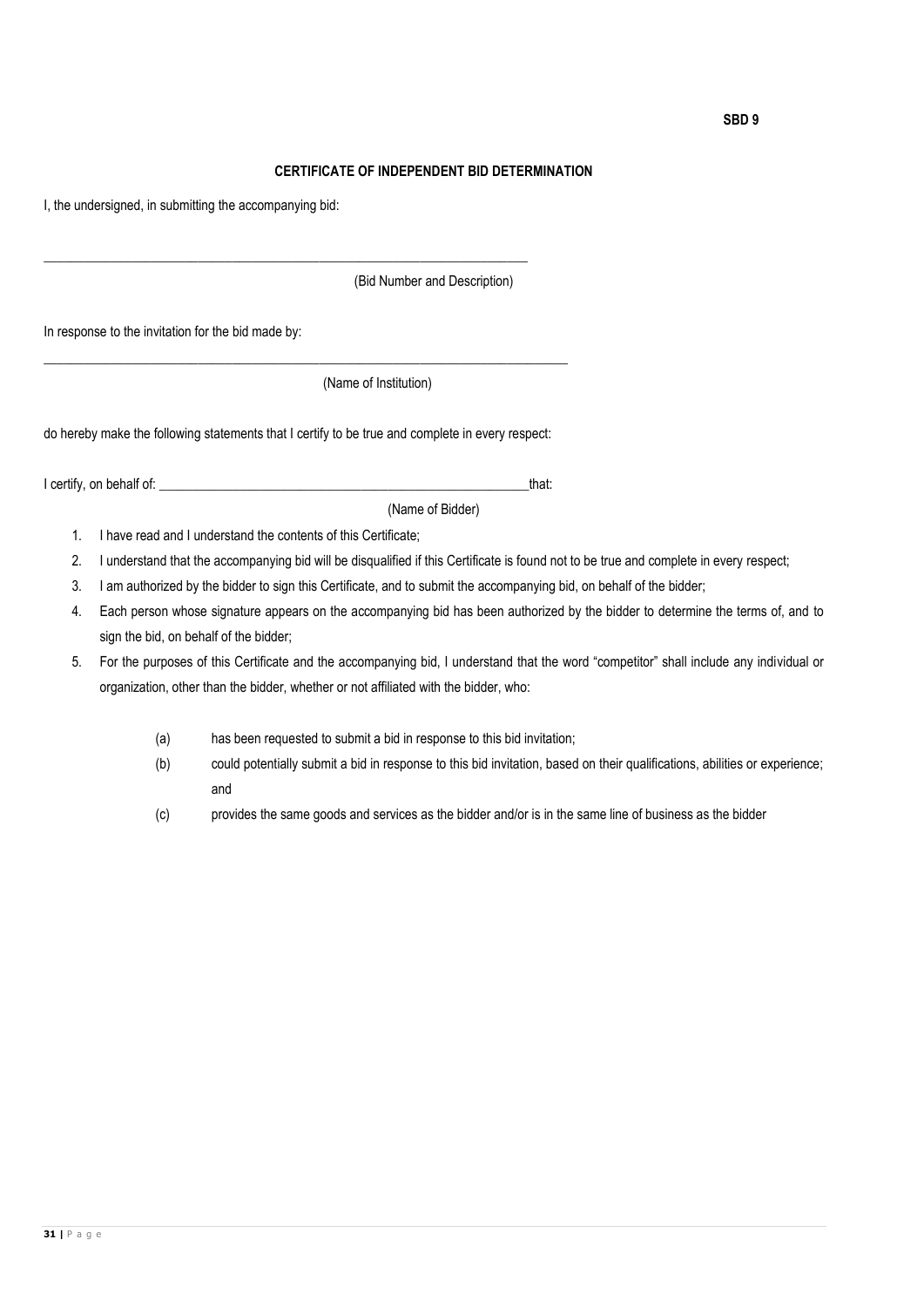6. The bidder has arrived at the accompanying bid independently from, and without consultation, communication, agreement or arrangement with any competitor. However communication between partners in a joint venture or consortium<sup>3</sup> will not be construed as collusive bidding.

- 7. In particular, without limiting the generality of paragraphs 6 above, there has been no consultation, communication, agreement or arrangement with any competitor regarding:
	- (a) prices;
	- (b) geographical area where product or service will be rendered (market allocation)
	- (c) methods, factors or formulas used to calculate prices;
	- (d) the intention or decision to submit or not to submit, a bid;
	- (e) the submission of a bid which does not meet the specifications and conditions of the bid; or
	- (f) bidding with the intention not to win the bid.
- 8. In addition, there have been no consultations, communications, agreements or arrangements with any competitor regarding the quality, quantity, specifications and conditions or delivery particulars of the products or services to which this bid invitation relates.
- 9. The terms of the accompanying bid have not been, and will not be, disclosed by the bidder, directly or indirectly, to any competitor, prior to the date and time of the official bid opening or of the awarding of the contract.
- 10. I am aware that, in addition and without prejudice to any other remedy provided to combat any restrictive practices related to bids and contracts, bids that are suspicious will be reported to the Competition Commission for investigation and possible imposition of administrative penalties in terms of section 59 of the Competition Act No 89 of 1998 and or may be reported to the National Prosecuting Authority (NPA) for criminal investigation and or may be restricted from conducting business with the public sector for a period not exceeding ten (10) years in terms of the Prevention and Combating of Corrupt Activities Act No 12 of 2004 or any other applicable legislation.

| Signature | Date           |
|-----------|----------------|
|           |                |
| Position  | Name of Bidder |

**³ Joint venture or Consortium means an association of persons for the purpose of combining their expertise, property, capital, efforts, skill and knowledge in an activity for the execution of a contract.**

**SBD 9**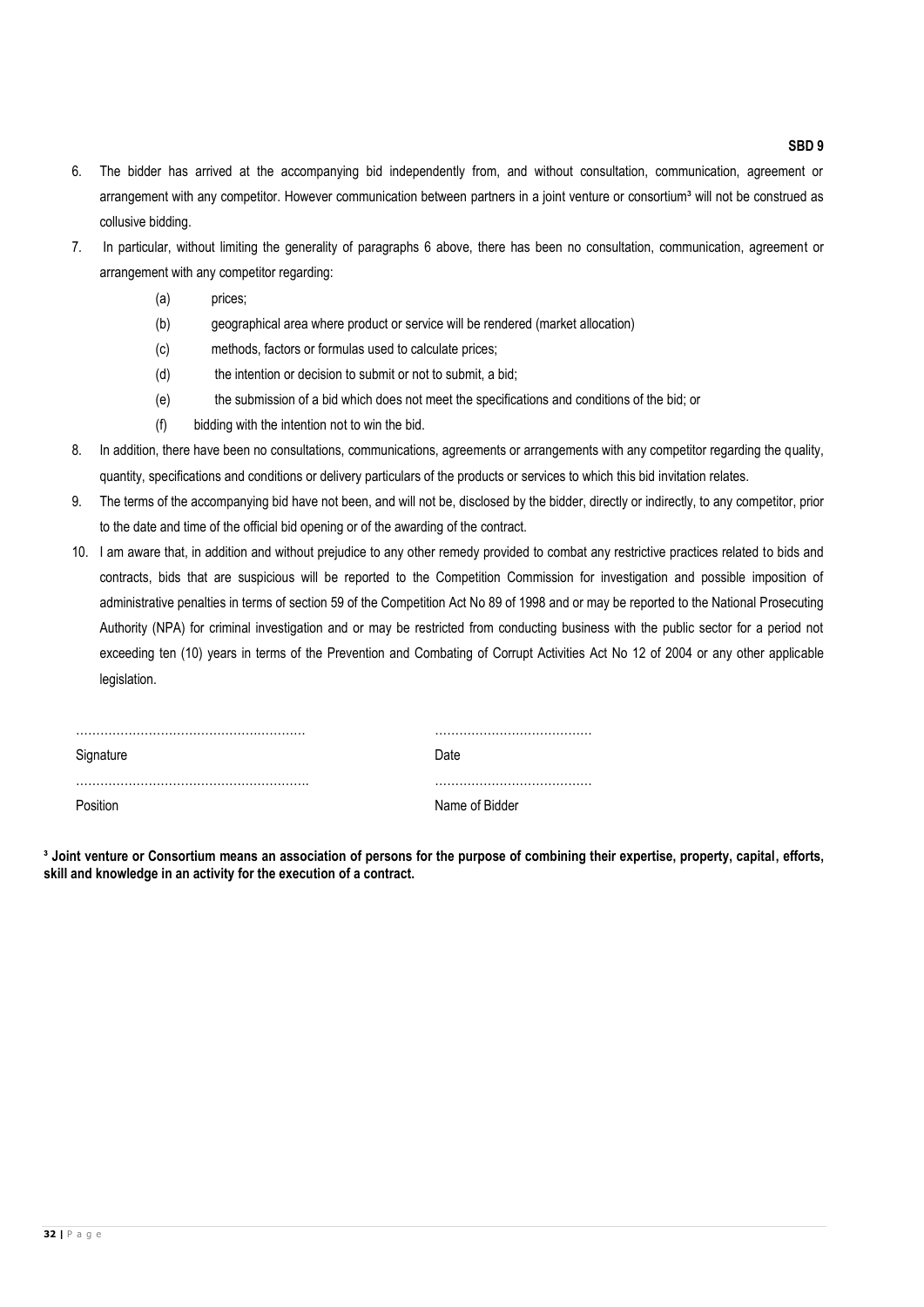|    | Part 5 - Schedule F<br><b>Qualifications and Experience</b>                                                                                                    |
|----|----------------------------------------------------------------------------------------------------------------------------------------------------------------|
| 1. | Details of the extent of the bidders activities and business, e.g. branches etc:                                                                               |
|    |                                                                                                                                                                |
| 2. | A list of existing /previous contracts relating to services which are similar to the Services:                                                                 |
|    | Contact Person & Tel No.<br>Description of Contract<br>Period                                                                                                  |
|    |                                                                                                                                                                |
| 3. | (Please provide contactable references)<br>The number of years that the bidder has been in the business of providing services which are materially the same as |
|    | the Services:                                                                                                                                                  |
| 4. | The name of the person who shall manage the Services:                                                                                                          |
| 5. | Detail such person's qualifications and experience below :                                                                                                     |
|    |                                                                                                                                                                |
|    |                                                                                                                                                                |
|    | SIGNATURE OF (ON BEHALF OF) BIDDER                                                                                                                             |
|    | <b>NAME IN CAPITALS</b>                                                                                                                                        |
|    | In the presence of :                                                                                                                                           |
| 1. |                                                                                                                                                                |
| 2. |                                                                                                                                                                |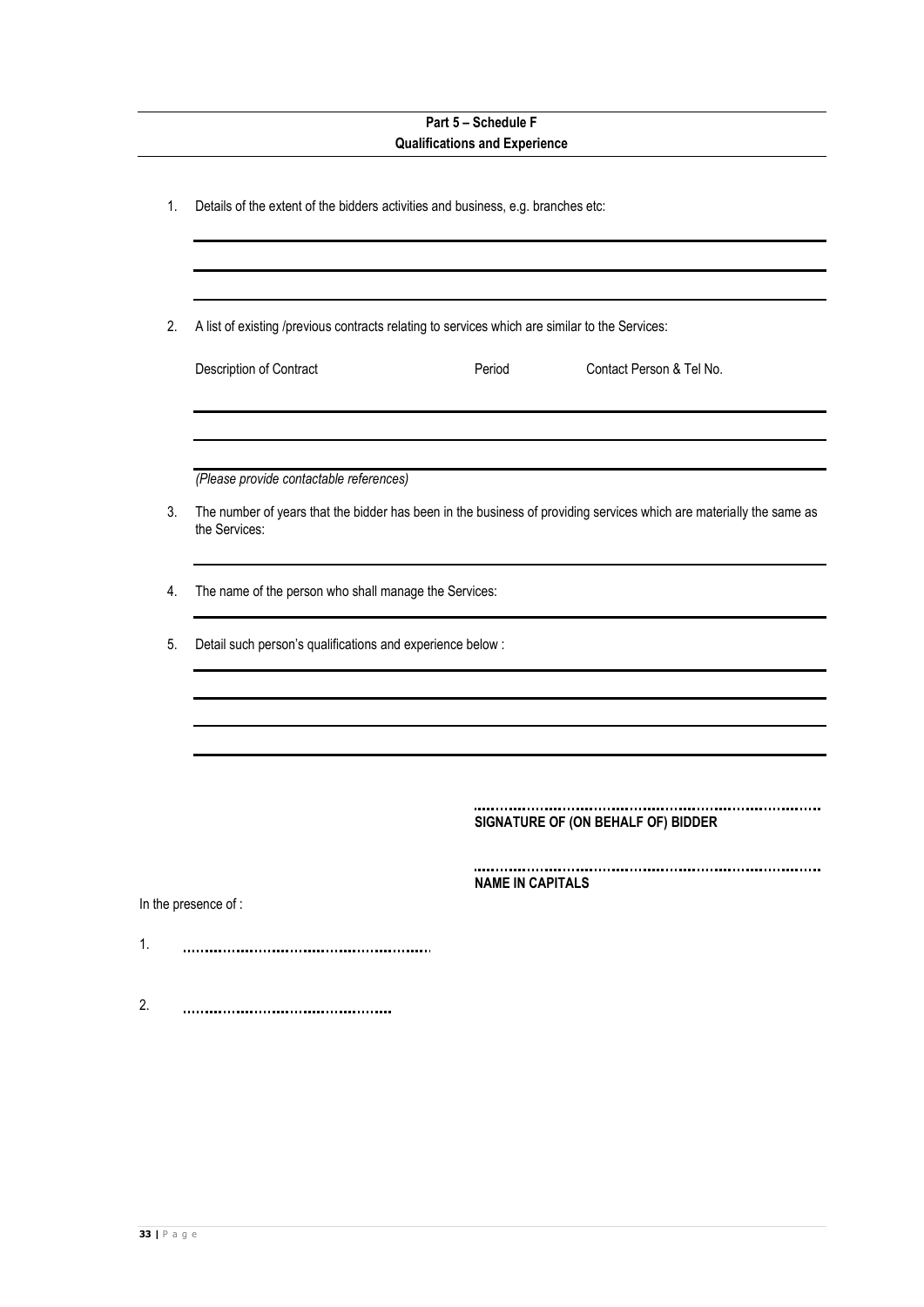### PARTNERSHIP/CLOSED CORPORATION/COMPANY (delete which is not applicable)

The bidder comprises of the following partners/members/directors :

| 1 <sub>1</sub>   | <b>NAME</b>    |                      |                                                                                                                                                                                                                               |  |
|------------------|----------------|----------------------|-------------------------------------------------------------------------------------------------------------------------------------------------------------------------------------------------------------------------------|--|
|                  | <b>ADDRESS</b> | t                    |                                                                                                                                                                                                                               |  |
|                  | ID NUMBER:     |                      |                                                                                                                                                                                                                               |  |
| 2.               | <b>NAME</b>    | $\ddot{\cdot}$       | <u> 1989 - Johann Barbara, martin amerikan basar dan berasal dan berasal dalam basar dalam basar dalam basar dala</u>                                                                                                         |  |
|                  | <b>ADDRESS</b> | $\ddot{\phantom{0}}$ |                                                                                                                                                                                                                               |  |
|                  | ID NUMBER:     |                      |                                                                                                                                                                                                                               |  |
| 3 <sub>l</sub>   | <b>NAMF</b>    | ÷                    |                                                                                                                                                                                                                               |  |
|                  | <b>ADDRESS</b> | $\ddot{\cdot}$       |                                                                                                                                                                                                                               |  |
|                  | ID NUMBER:     |                      |                                                                                                                                                                                                                               |  |
| $\overline{4}$ . | <b>NAMF</b>    | ÷                    |                                                                                                                                                                                                                               |  |
|                  | <b>ADDRESS</b> | t                    |                                                                                                                                                                                                                               |  |
|                  | ID NUMBER:     |                      |                                                                                                                                                                                                                               |  |
| 5.               | <b>NAME</b>    | ÷                    | the control of the control of the control of the control of the control of the control of the control of the control of the control of the control of the control of the control of the control of the control of the control |  |
|                  | <b>ADDRESS</b> | $\ddot{\phantom{a}}$ | <u> 1989 - John Stein, Amerikaansk politiker (</u>                                                                                                                                                                            |  |
|                  | ID NUMBER:     |                      |                                                                                                                                                                                                                               |  |

#### SIGNATURE OF (ON BEHALF OF) BIDDER

**NAME IN CAPITALS** 

#### In the presence of: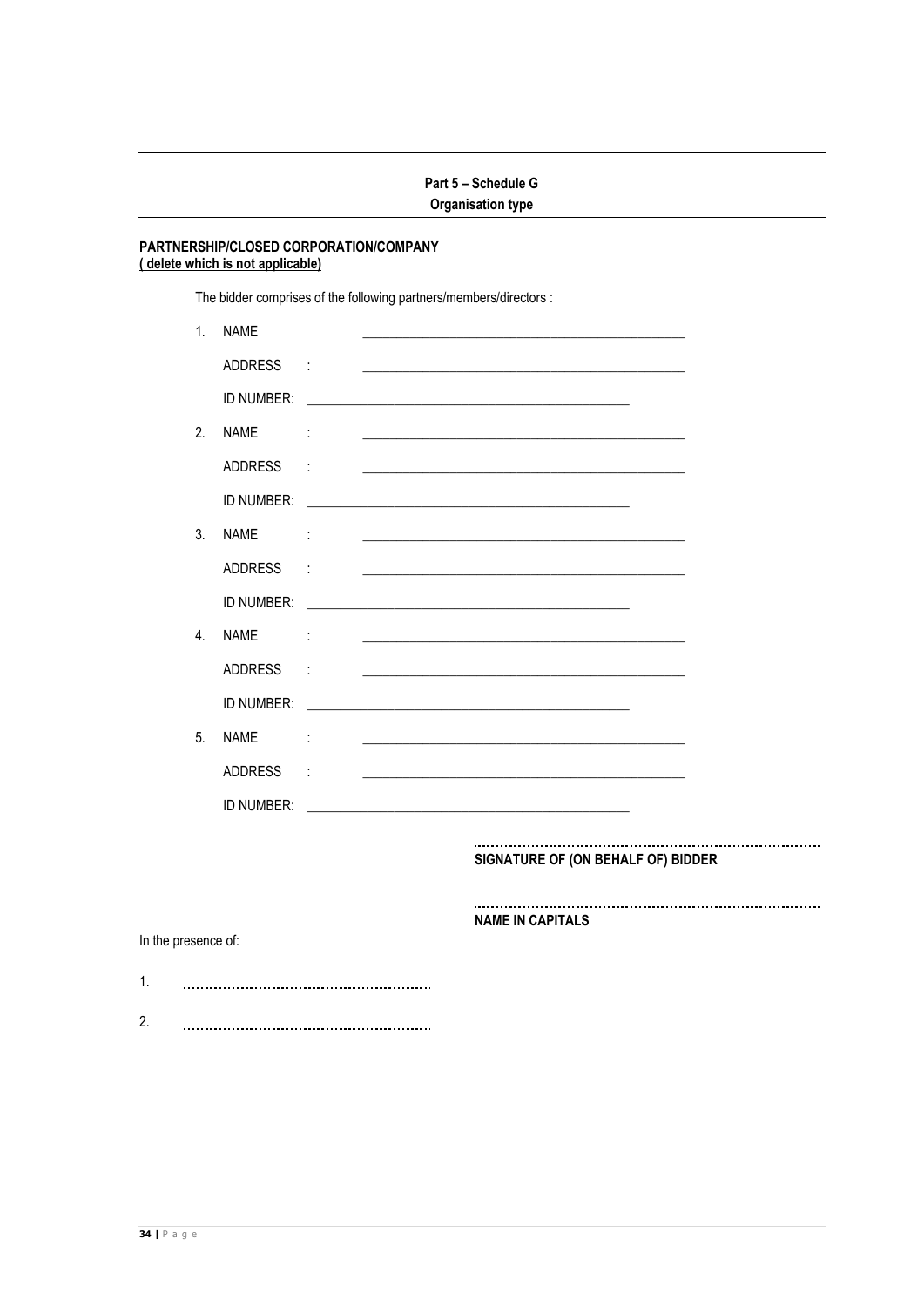|    |                                  | Part 5 - Schedule H<br><b>Organisational structure</b>                                                                  |
|----|----------------------------------|-------------------------------------------------------------------------------------------------------------------------|
| 1. | where appropriate an organogram) | Provide full details of the organizational structure which will be utilized in the provision of the Services (including |
|    |                                  |                                                                                                                         |
|    |                                  |                                                                                                                         |
|    |                                  |                                                                                                                         |
|    |                                  |                                                                                                                         |
|    |                                  |                                                                                                                         |
|    |                                  |                                                                                                                         |
|    |                                  |                                                                                                                         |
|    |                                  |                                                                                                                         |
|    |                                  |                                                                                                                         |
|    |                                  |                                                                                                                         |
|    |                                  |                                                                                                                         |
|    |                                  | SIGNATURE OF (ON BEHALF OF) BIDDER                                                                                      |
|    |                                  | <b>NAME IN CAPITALS</b>                                                                                                 |
|    | In the presence of:              |                                                                                                                         |
| 1. |                                  |                                                                                                                         |
| 2. |                                  |                                                                                                                         |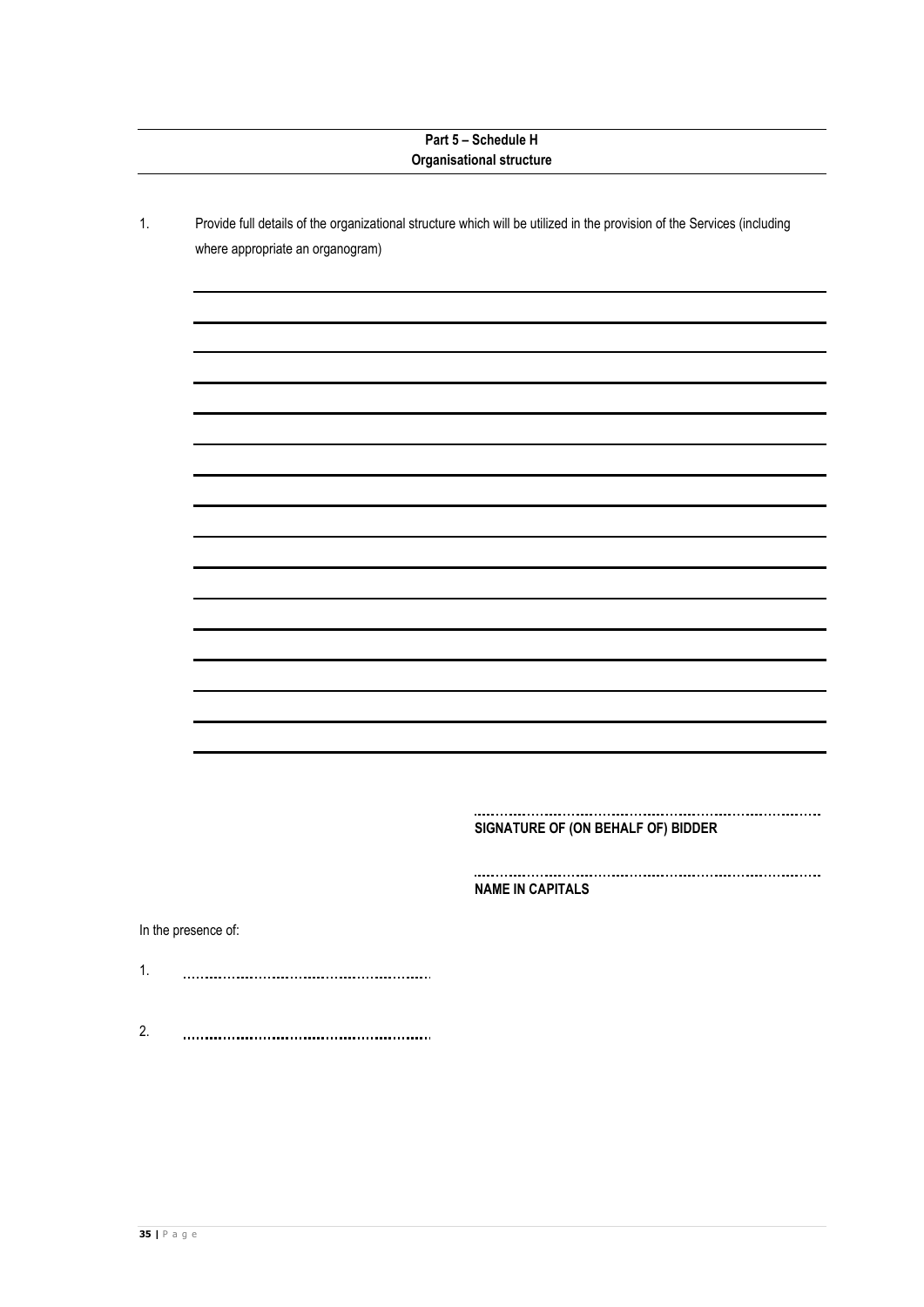|    | Part 5 - Schedule I                                                               |                                    |  |  |  |  |
|----|-----------------------------------------------------------------------------------|------------------------------------|--|--|--|--|
|    | <b>Details of Supplier's office</b>                                               |                                    |  |  |  |  |
| 1. | Physical address of supplier's office                                             |                                    |  |  |  |  |
| 1  |                                                                                   |                                    |  |  |  |  |
| 3  | Time period for which such office has been used by supplier: ____________________ |                                    |  |  |  |  |
|    |                                                                                   |                                    |  |  |  |  |
|    |                                                                                   | SIGNATURE OF (ON BEHALF OF) BIDDER |  |  |  |  |
|    |                                                                                   | <b>NAME IN CAPITALS</b>            |  |  |  |  |
|    | In the presence of:                                                               |                                    |  |  |  |  |
| 1. |                                                                                   |                                    |  |  |  |  |
| 2. |                                                                                   |                                    |  |  |  |  |
|    |                                                                                   |                                    |  |  |  |  |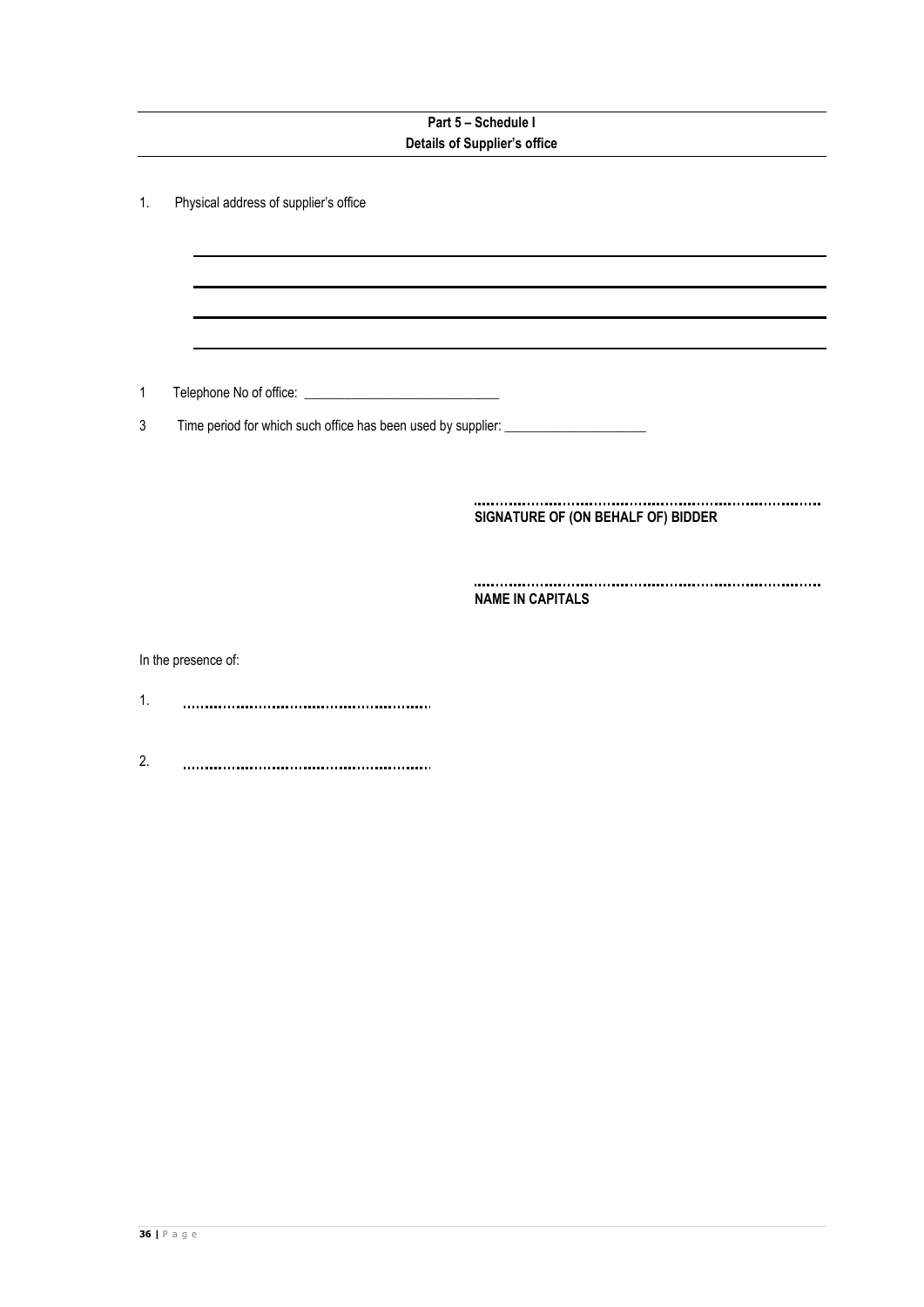# **Part 5 – Schedule J Financial Particulars**

This schedule must be completed by the bidder and submitted together with the bid. **Documentary proof confirming availability of financial resources to execute the contract from the bidder's financial institution and /or Audited Financial Statements must be submitted with the bid.** If this requirement is not complied with in full the bid may be considered invalid

| Nature of Service : |  |  |  |  |
|---------------------|--|--|--|--|
| Name of bidder:     |  |  |  |  |
| Bid Number:         |  |  |  |  |

|                          | <b>FINANCIAL POSITION OF BIDDER</b>                                                                                                                                                                                                                                                                                                                                                 |
|--------------------------|-------------------------------------------------------------------------------------------------------------------------------------------------------------------------------------------------------------------------------------------------------------------------------------------------------------------------------------------------------------------------------------|
|                          | I/we hereby certify that I/we have the necessary financial capacity and resources to execute the<br>above contract successfully for the bid amount. I / we hereby attach letter confirming availability of<br>financial resources from the financial institution. I / we give the DOH permission to contact the<br>financial institution below to confirm the information provided. |
|                          | In the absence of the above, a letter confirming that the bidder has applied for financial assistance<br>from any financial institution and that the institution is willing to favourably consider such application<br>in the event that the bidder is successful, will also satisfy the Department.                                                                                |
| <b>NAME OF FINANCIAL</b> |                                                                                                                                                                                                                                                                                                                                                                                     |
| <b>INSTITUTION</b>       |                                                                                                                                                                                                                                                                                                                                                                                     |
| <b>ADDRESS</b>           |                                                                                                                                                                                                                                                                                                                                                                                     |
| <b>TEL.NO</b>            |                                                                                                                                                                                                                                                                                                                                                                                     |
| <b>FAX NO</b>            |                                                                                                                                                                                                                                                                                                                                                                                     |
| <b>CONTACT PERSON</b>    |                                                                                                                                                                                                                                                                                                                                                                                     |

#### **SIGNATURE OF (ON BEHALF OF) BIDDER**

**NAME IN CAPITALS**

In the presence of :

- 1.
- 2. ……………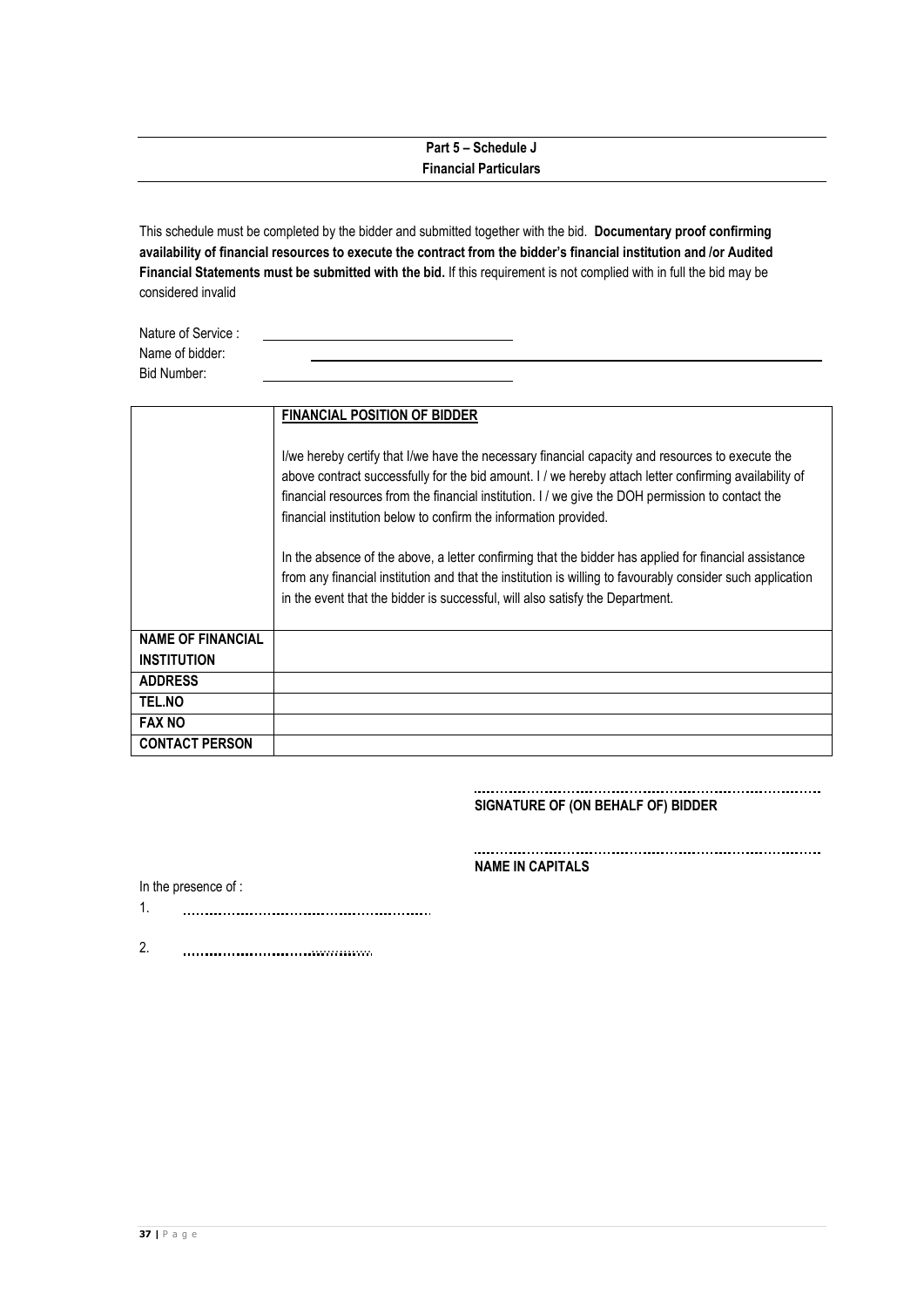**SBD 6.1**

### **PREFERENCE POINTS CLAIM FORM IN TERMS OF THE PREFERENTIAL PROCUREMENT REGULATIONS 2017**

This preference form must form part of all bids invited. It contains general information and serves as a claim form for preference points for Broad-Based Black Economic Empowerment (B-BBEE) Status Level of Contribution

### **NB: BEFORE COMPLETING THIS FORM, BIDDERS MUST STUDY THE GENERAL CONDITIONS, DEFINITIONS AND DIRECTIVES APPLICABLE IN RESPECT OF B-BBEE, AS PRESCRIBED IN THE PREFERENTIAL PROCUREMENT REGULATIONS, 2017.**

#### **1. GENERAL CONDITIONS**

- 1.1 The following preference point systems are applicable to all bids:
	- the 80/20 system for requirements with a Rand value of up to R50 000 000 (all applicable taxes included); and
	- the 90/10 system for requirements with a Rand value above R50 000 000 (all applicable taxes included).

1.2

- a) The value of this bid is estimated to exceed/not exceed R50 000 000 (all applicable taxes included) and therefore the ………….. preference point system shall be applicable; or
- b) Either the 80/20 or 90/10 preference point system will be applicable to this tender (*delete whichever is not applicable for this tender*).
- 1.3 Points for this bid shall be awarded for:
	- (a) Price; and
	- (b) B-BBEE Status Level of Contributor.
- 1.4 The maximum points for this bid are allocated as follows:

|                                                   | <b>POINTS</b> |
|---------------------------------------------------|---------------|
| <b>PRICE</b>                                      |               |
| <b>B-BBEE STATUS LEVEL OF CONTRIBUTOR</b>         |               |
| Total points for Price and B-BBEE must not exceed | 100           |

- 1.5 Failure on the part of a bidder to submit proof of B-BBEE Status level of contributor together with the bid, will be interpreted to mean that preference points for B-BBEE status level of contribution are not claimed.
- 1.6 The purchaser reserves the right to require of a bidder, either before a bid is adjudicated or at any time subsequently, to substantiate any claim in regard to preferences, in any manner required by the purchaser.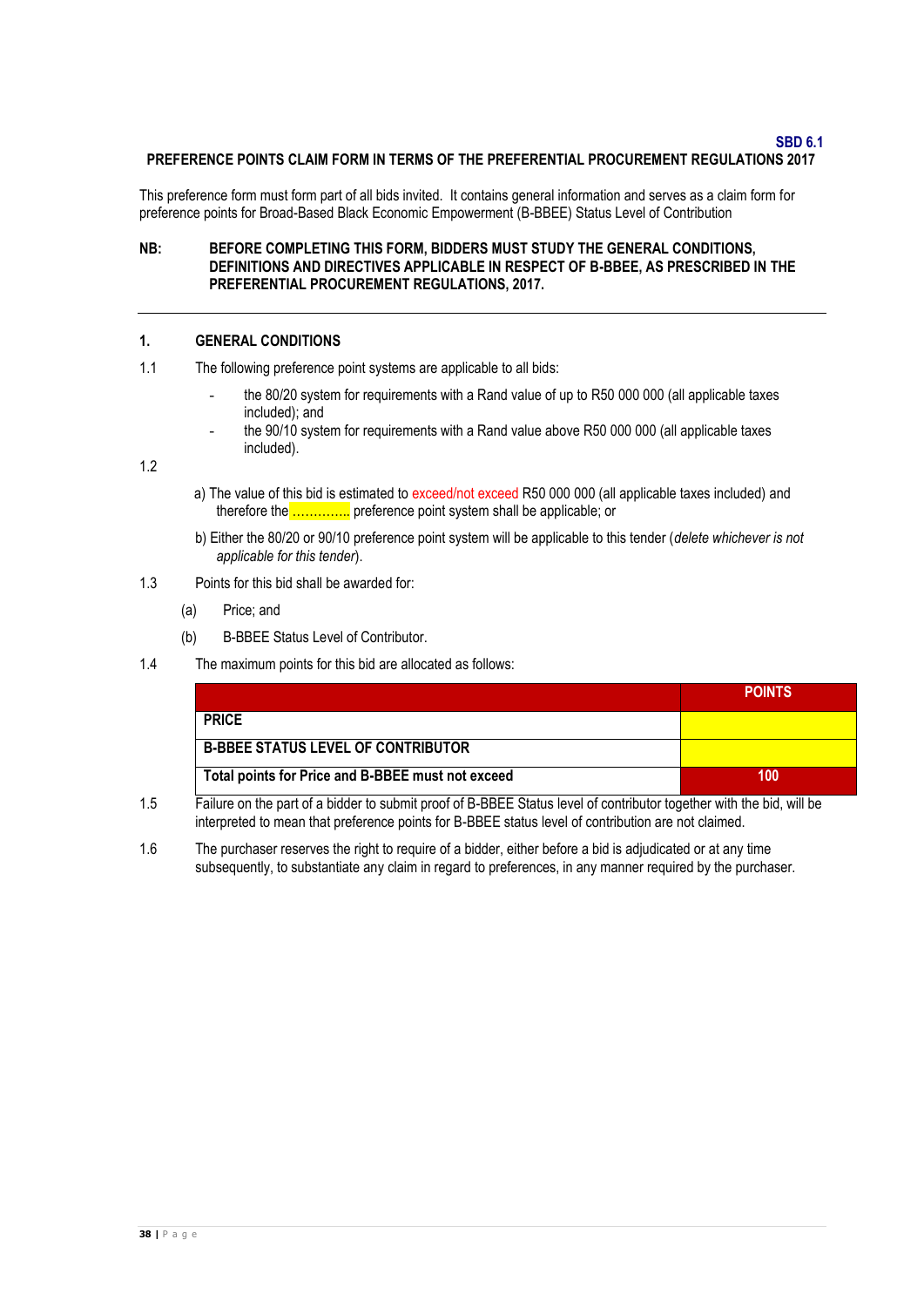# **2. DEFINITIONS**

- (a) **"B-BBEE"** means broad-based black economic empowerment as defined in section 1 of the Broad-Based Black Economic Empowerment Act;
- (b) "**B-BBEE status level of contributor"** means the B-BBEE status of an entity in terms of a code of good practice on black economic empowerment, issued in terms of section 9(1) of the Broad-Based Black Economic Empowerment Act;
- (c) **"bid"** means a written offer in a prescribed or stipulated form in response to an invitation by an organ of state for the provision of goods or services, through price quotations, advertised competitive bidding processes or proposals;
- (d) **"Broad-Based Black Economic Empowerment Act"** means the Broad-Based Black Economic Empowerment Act, 2003 (Act No. 53 of 2003);
- **(e) "EME"** means an Exempted Micro Enterprise in terms of a code of good practice on black economic empowerment issued in terms of section 9 (1) of the Broad-Based Black Economic Empowerment Act;
- (f) **"functionality"** means the ability of a tenderer to provide goods or services in accordance with specifications as set out in the tender documents.
- (g) **"prices"** includes all applicable taxes less all unconditional discounts;
- (h) **"proof of B-BBEE status level of contributor"** means:

|     |    |                                                                                                 | <b>B-BBFF</b> |
|-----|----|-------------------------------------------------------------------------------------------------|---------------|
|     |    | Status level certificate issued by an authorized body or person;                                |               |
|     |    |                                                                                                 | A sworn       |
|     |    | affidavit as prescribed by the B-BBEE Codes of Good Practice;                                   |               |
|     | 3) |                                                                                                 | Any other     |
|     |    | requirement prescribed in terms of the B-BBEE Act;                                              |               |
| (i) |    | "QSE" means a qualifying small business enterprise in terms of a code of good practice on black |               |

- economic empowerment issued in terms of section 9 (1) of the Broad-Based Black Economic Empowerment Act;
- *(j)* **"rand value"** means the total estimated value of a contract in Rand, calculated at the time of bid invitation, and includes all applicable taxes;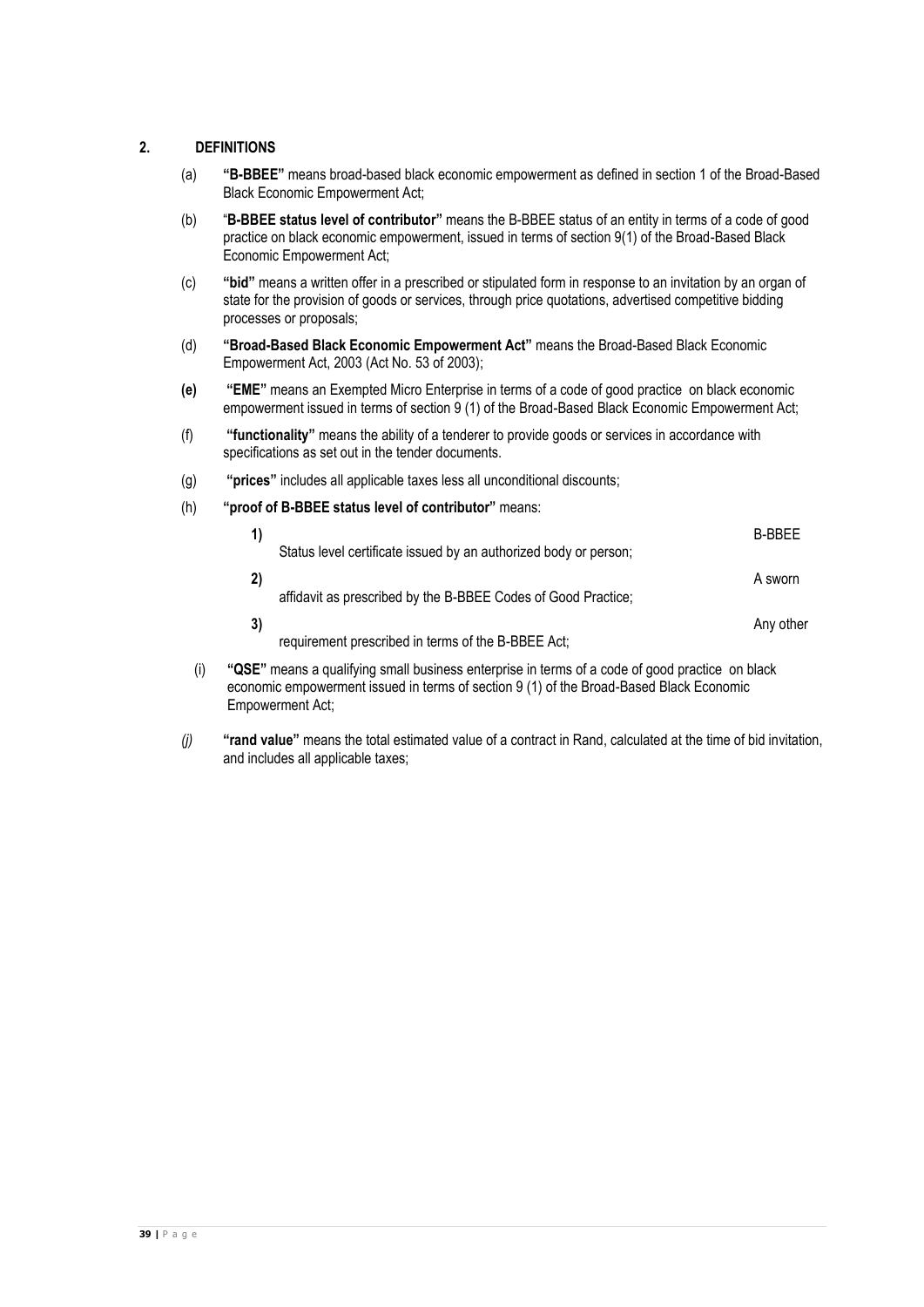# **POINTS AWARDED FOR PRICE**

# **2.1 THE 80/20 OR 90/10 PREFERENCE POINT SYSTEMS**

A maximum of 80 or 90 points is allocated for price on the following basis:

**80/20 or 90/10**

$$
P_S = 80 \left( 1 - \frac{Pt - P \min}{P} \right) \qquad \text{or}
$$

$$
Ps = 90\left(1 - \frac{Pt - P \min P}{ \min}\right)
$$

Where

L  $\setminus$ 

Ps = Points scored for price of bid under consideration

 $\bigg)$ 

Pt = Price of bid under consideration

min

*P*

Pmin = Price of lowest acceptable bid

# **3. POINTS AWARDED FOR B-BBEE STATUS LEVEL OF CONTRIBUTOR**

3.1 In terms of Regulation 6 (2) and 7 (2) of the Preferential Procurement Regulations, preference points must be awarded to a bidder for attaining the B-BBEE status level of contribution in accordance with the table below:

| <b>B-BBEE Status Level of</b><br><b>Contributor</b> | <b>Number of points</b><br>(90/10 system) | <b>Number of points</b><br>(80/20 system) |
|-----------------------------------------------------|-------------------------------------------|-------------------------------------------|
|                                                     | 10                                        | 20                                        |
| 2                                                   | 9                                         | 18                                        |
| 3                                                   | 6                                         | 14                                        |
|                                                     | 5                                         | 12                                        |
| 5                                                   |                                           | 8                                         |
| 6                                                   |                                           | 6                                         |
|                                                     | っ                                         |                                           |
| 8                                                   |                                           | n                                         |
| Non-compliant contributor                           |                                           |                                           |

# **4. BID DECLARATION**

4.1 Bidders who claim points in respect of B-BBEE Status Level of Contribution must complete the following:

# **5. B-BBEE STATUS LEVEL OF CONTRIBUTOR CLAIMED IN TERMS OF PARAGRAPHS 1.4 AND 4.1**

5.1 B-BBEE Status Level of Contributor: . = ………(maximum of 10 or 20 points)

(Points claimed in respect of paragraph 7.1 must be in accordance with the table reflected in paragraph 4.1 and must be substantiated by relevant proof of B-BBEE status level of contributor.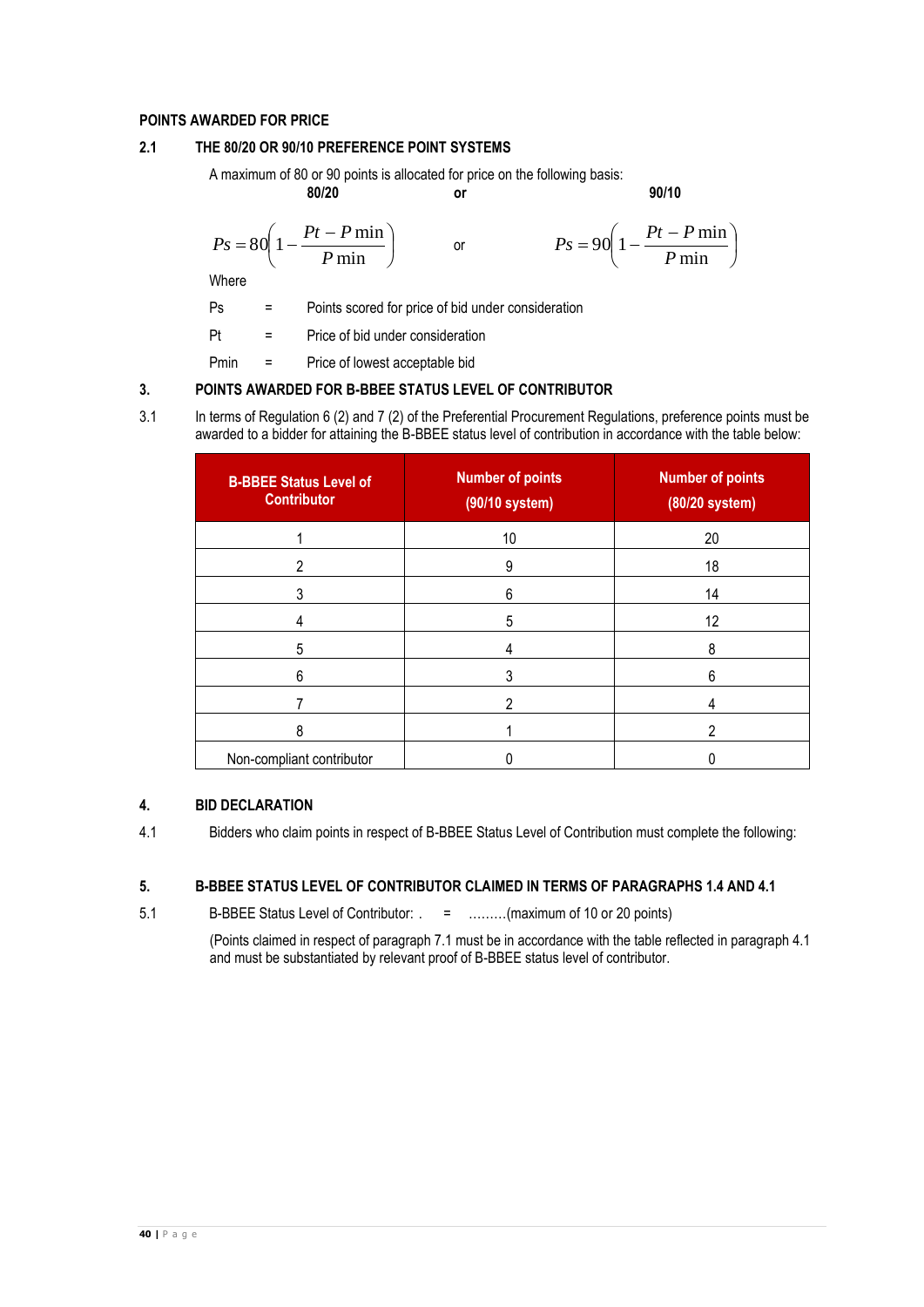## **SUB-CONTRACTING**

5.2 Will any portion of the contract be sub-contracted?

# (*Tick applicable box*)

- 5.2.1 If yes, indicate:
	- i) What percentage of the contract will be subcontracted............…………….…………%
	- ii) The name of the sub-contractor…………………………………………………………..
	- iii) The B-BBEE status level of the sub-contractor......................................……………..

iv) Whether the sub-contractor is an EME or QSE

| (Tick applicable box) |  |
|-----------------------|--|
|                       |  |

v) Specify, by ticking the appropriate box, if subcontracting with an enterprise in terms of Preferential Procurement Regulations,2017:

| Designated Group: An EME or QSE which is at last 51% owned by:    | <b>EME</b> | QSE |  |
|-------------------------------------------------------------------|------------|-----|--|
|                                                                   |            |     |  |
| Black people                                                      |            |     |  |
| Black people who are youth                                        |            |     |  |
| Black people who are women                                        |            |     |  |
| Black people with disabilities                                    |            |     |  |
| Black people living in rural or underdeveloped areas or townships |            |     |  |
| Cooperative owned by black people                                 |            |     |  |
| Black people who are military veterans                            |            |     |  |
| 0R                                                                |            |     |  |
| Any EME                                                           |            |     |  |
| Any QSE                                                           |            |     |  |

### 6. **DECLARATION WITH REGARD TO COMPANY/FIRM**

- 6.1 Name of company/firm:…………………………………………………………………….
- 6.2 VAT registration number:……………………………………….……………………………
- 6.3 Company registration number:…………….……………………….………………………

# 6.4 TYPE OF COMPANY/ FIRM

- □ Partnership/Joint Venture / Consortium
- □ One person business/sole propriety
- **Close corporation**
- Company
- (Pty) Limited

[TICK APPLICABLE BOX]

# 6.5 DESCRIBE PRINCIPAL BUSINESS ACTIVITIES

……………………………………………………………………………………………………………………………… ………………………………………………………………………………………………………………………